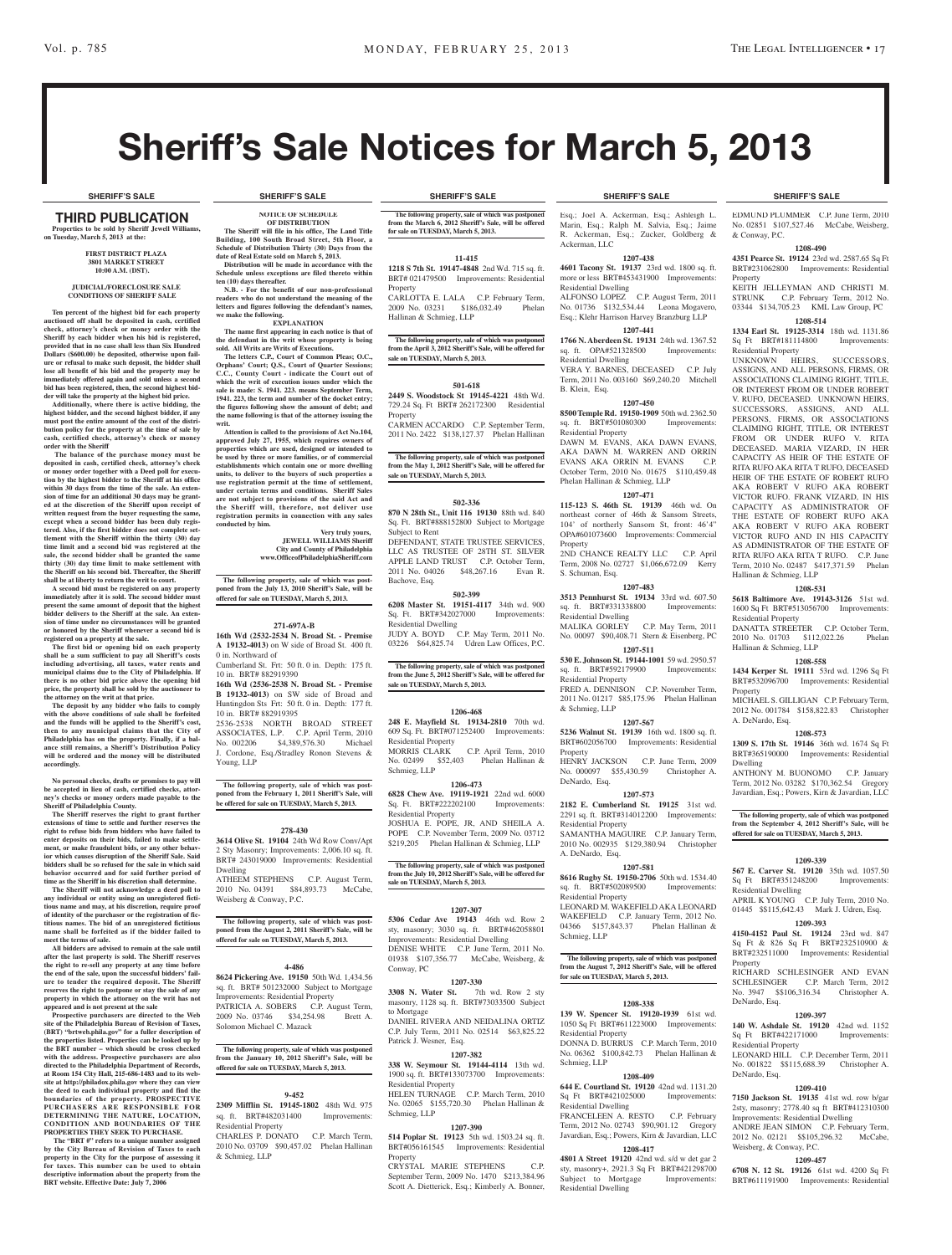### Property

RUTH MILES AND KENNETH MILES C.P. **2244 Seybert St. 19128** 29th wd. 870 Sq January Term, 2012 No. 000837 \$\$415,673.58 Christopher A. DeNardo, Esq.

### **1209-489**

### **1016 S. Chadwick St. 19146-2008** 13rd wd. 800 Sq Ft PRCL#301321100 Improvements:

Residential Property PERRY M JACKSON C.P. March Term, 2010 No. 06069 \$\$253,296.91 Phelan Hallinan & Schmieg, LLP

### **1209-504**

**2859 S. Sydenham St. 19145-4920** 26th wd. 712.50 Sq Ft PRCL#261232400 Improvements: Residential Property GEORGE CALLE C.P. March Term, 2012 No. 03386 \$\$174,381.93 Phelan Hallinan

### & Schmieg, LLP

### **1209-505**

**5334 Willows Ave. 19143-4128** 51st wd. 1232 Sq Ft PRCL#511120400 Improvements: Residential Property MUZAMIL ELHAG C.P. March Term, 2012

No. 02139 \$\$81,603.37 Phelan Hallinan & Schmieg, LLP

### **1209-547**

**5120 N. Marvine St.** 49th wd. Beginning at a point on the westerly side of Marvine St at the distance of 267 east six inches southwardly from the southerly side of Duncannon Ave Subject to Mortgage Improvements: Semi det 2 sty masonry

RICHARD NEWSOME C.P. March Term, 2011 No. 01898 \$\$89,635.71 Chandra M. Arkema, Esq.

### **1209-583**

**9968 Bridle Rd. 19115** 58th wd. 2901.6 Sq Ft BRT#581321000 Improvements: Residential Dwelling

MAGGIE SH ROBERTSON AKA SHUK HAN ROBERTSON AND CHARLIE A ROBERTSON II C.P. July Term, 2009 No. 00696 \$\$51,439.77 Udren Law Offices, P.C.

### **1209-593**

**1212 McKinley St. 19111-5834** 53rd wd. 2037.7 Sq Ft PRCL#531018500 Improvements: Residential Property AFTAB UDDIN C.P. March Term, 2012 No. 03112 \$\$154,219.17 Phelan Hallinan & Schmieg, LLP

### **1209-607**

**247 E. Sheldon St. 19120-3517** 42nd

wd. 1180.57 Sq Ft PRCL#421169300 Improvements: Residential Property PATRICIA J GAINES C.P. March Term, 2012 No. 01565 \$\$31,985.97 Phelan Hallinan & Schmieg, LLP

### **The following property, sale of which was postponed from the October 2, 2012 Sheriff's Sale, will be offered for sale on TUESDAY, March 5, 2013.**

### **1210-329**

**1003 S. 8th St. 19147** 2nd wd. 640 Sq Ft BRT#021499500 Improvements: Residential Property HOANG THAI NGUYEN C.P. January Term,

2012 No. 02723 \$297,566.79 KML Law Group, P.C.

### **1210-374**

**2016 Buckius St. 19124-5011** 45th wd. 1078 Sq Ft TXPRCL#452210500 Improvements: Residential Property MANUEL RIVERA AND MARIA SANTIAGO C.P. March Term, 2010 No. 04856 \$59,477.21 Phelan Hallinan & Schmieg, LLP

### **1210-417**

**3530 Carey Rd. 19154** 66th wd. 1815.45 Sq Ft BRT#662413600 Improvements: Residential Dwelling ANTHONY A. PASCIULLO C.P. January

### Term, 2011 No. 04828 \$208,692.14 Udren Law Offices, P.C.

### **1210-469**

**2819 Willits Rd. 19114-3405** 57th wd. 3698 Sq Ft PRCL#572079719 Improvements: Residential Property TANIKA ALEXANDER AND PAMELA ALEXANDER C.P. April Term, 2010 No.

### 02284 \$219,496.23 Phelan Hallinan & Schmieg, LLP **1210-490**

**2254 N. Sydenham St. 19132-4429** 16th wd. 630 Sq Ft TXPRCL#161051400 Improvements: Residential Property LORENZO ABREU C.P. April Term, 2012

# No. 01463 \$59,701.92 Phelan Hallinan & Schmieg, LLP

# **1210-501**

**5916 N. 7th St.** 61st wd. 1342 Sq Ft BRT#612241300 Subject to Mortgage Improvements: Residential Property TRINA S. STERLING C.P. December Term, 2004 No. 00714 \$79,916.65 Pressman & Doyle, LLC

**1210-503** Ft OPA#291057200 Subject to Mortgage Improvements: Residential Property JAMES JOHNSON C.P. December Term,

2011 No. 01607 \$436,694.59 Brett A. Solomon, Esq. And Michael C. Mazack, Esq.. **1210-519**

**6816 Finch Pl 19142** 40th wd. All that certain lot or piece of ground. Situate in the 40th Ward

of the City of Philadelphia, described according to a survey and Plan of Properties made for New Eastwick Corporation by Maurice H. Goldich, Surveyor and Regulator of the 10th District, dated 05/10/1963 to wit: Beginning at a point on the Southeasterly side of Finch Place (50 feet wide) measured South 49 degrees 27 minutes 30 seconds West along the Southeasterly side of Finch Place, the distance of One hundred ninetyfive and eight hundred eighty one-thousandths feet from the Southwesterly side of 68th Street (64 feet wide). Containing in front of or breadth Southwestwardly along the said Southeasterly side of Finch Place Eighteen and fourty onethousandths feet and extending of that width in length or depth Southeastwardly between parallel lines at right angles to said Finch Place 90 feet. The Northeasterly and Southwesterly lines passing through party walls between Northeast and Southwest.

BOBBIE GIVENS C.P. September Term, 2011 No. 01969 \$116,232.72 Anthony R. Distasio, Esquire, Linton, Distasio & Edwards, P.C.

# **1210-520**

**125 E. Louen St. 19120** 42nd wd. All that certain lot or piece of ground. Situate on the north side of Louden Street, at the distance of 252 ft westward from the west side of "A" Street in the 42nd Ward of the City of Philadelphia. Containing in front or breadth on said Louden Street, 18 feet and extending of that width in length or depth Northward between parallel lines at right angles with said Louden Street, 112 feet, 6 inches. WILLIAM WALKER, JR. C.P. September Term, 2011 No. 03754 \$68,016.47 Anthony

R. Distasio, Esquire, Linton, Distasio & Edwards, P.C. **1210-576**

**130 North Edgewood St. 19139** 34th wd. Row 2 sty, masonry; 2030.5 Sq Ft BRT#341104700 Subject to Rent Improvements: Residential Dwelling

GENNADIY GERSHANOVICH AKA GENNADY GERSHANOVICH C.P. January Term, 2012 No. 01889 \$79,622.25 McCabe, Weisberg, & Conway, P.C.

### **1210-582**

**354 West Ritner St.** 39th wd. Row 2 sty, masonry; Situate on the south side of Ritner Street at the distance of 405 feet Westward from the west side of 3rd Street in the 39th Ward of the City of Philadelphia. Containing in front or breadth on the said Ritner Street 15 feet and extending of that width in length or depth Southward between parallel lines at right angles to the said Ritner Street 58 feet to a 2 feet 6 inches wide alley Eastward and Westward. BRT#392196100 Subject to Mortgage PROPERTY OF EDWARD WHALIN AND CHRISTINA WHALIN AKA CHRISTINA KELLY C.P. February Term, 2012 No. 03122 \$205,806.23 Patrick J. Wesner, Esq.

# **1210-596**

**1514 Levick St.** 54th wd. Beginning at a point on the southwesterly side of Levick St (seventy feet wide) which point is measured north 52 degrees, 18 minutes 7 seconds west 104 ft 10-1/2 inches from a point of intersection of the southwesterly side of Levick Street and the northwesterly side of Everett Avenue (70 feet wide); thence extending South 37 degrees, 41 minutes, 53 seconds West partly passing through the center of the party wall between this premises and the premises adjoining on the Southeast and crossing the bed of a certain 15 feet wide driveway which extends Southeastwardly into Everett Avenue and communicates at the Northwest end thereof with a certain other 15 feet wide driveway which extends Northeastwardly into Levick Street 207 feet 9-3/8 inches to a point; thence extending North 81 degrees, 4 minutes, 24 seconds West 20 feet 5-3/8 inches to a point; thence extending North 37 degrees, 41 minutes, 53 seconds East recrossing the bed of said driveway and partly passing through the center of the party wall between this premises and the premises adjoining on the Northwest 217 7-1/2 inches to a point on the Southwesterly side of Levick Steet; thence extending along the said side of Levick Street South 52 degrees, 18 minutes, 7 seconds East 17 feet 11 inches to the first mentioned point and place of beginning. BRT#541098200 Subject to Mortgage Improvements: Row b/ gar, 2sty, masonry JOSE SANCHEZ C.P. July Term, 2011 No.

02352 \$56,513.34 Patrick J. Wesner, Esq **1210-617**

**151 Sigel St. 19148** Row 2sty; masonry;

1387.5 Sq Ft BRT#011157300 Subject to Mortgage Improvements: Residential Dwelling THERESA A. AFRICANO C.P. April Term, 2011 No. 00614 \$52,493.49 McCabe, Weisberg, & Conway, P.C.

**The following property, sale of which was postponed from the November 13, 2012 Sheriff's Sale, will be offered for sale on TUESDAY, March 5, 2013.**

### **1211-304**

**2848 South Simpson Street 19142-3320**  40th wd. 1527.60 Sq Ft PRCL#406001282 Improvements: Residential Property LOAN DOAN C.P. April Term, 2012 No. 00765 \$123,680.13 Phelan Hallinan & Schmieg, LLP

### **1211-307**

**3462 North Lee Street 19134-1638** 7th wd. 960 Sq Ft PRCL#073020400 Improvements: Residential Property

KATHLEEN GALLELLI C.P. April Term, 2012 No. 00561 \$24,567.75 Phelan Hallinan & Schmieg, LLP

### **1211-310**

**6631 North 3rd Street 19126-3121** 61st wd. 8400 Sq Ft PRCL#611055900 Improvements: Residential Property

JEAN S. JEOBOHAM C.P. March Term, 2012 No. 02128 \$251,471.12 Phelan Hallinan & Schmieg, LLP

### **1211-312**

**11740 Academy Place 19154-2533** 66th wd. 2341.17 Sq Ft PRCL#662043100 Improvements: Residential Property DANIEL C. OATES AND JOAN OATES C.P. April Term, 2012 No. 01455 \$183,902.49 Phelan Hallinan & Schmieg, LLP

### **1211-313**

**6931 Ardleigh Street 19119-1315** 22nd wd.  $3255.25$  Sq Ft Improvements: Residential Property DAWN MILLS C.P. May Term, 2012 No. 00778 \$195,651.28 Phelan Hallinan & Schmieg, LLP

### **1211-324**

**10840 Lockart Court 19116** 58th wd. 3630 Sq Ft BRT#582403100 Improvements: Residential Dwelling ROMAN KHOLYAVKA C.P. May Term, 2006 No. 003911 \$260,258.37 Mark J. Udren, Esq.

### **1211-325**

**8418 Forrest Avenue 19150** 50th wd. 2148 Sq Ft BRT#5020208300 Subject to Mortgage Improvements: Residential Dwelling HAZELENE DESHIELDS C.P. November Term, 2007 No. 003198 \$96,135.04 Mark J. Udren, Esq.

### **1211-329**

**5417 Vine Street 19139** 04th wd. 2400 Sq Ft BRT#041034200 Subject to Mortgage Improvements: Residential Dwelling ICILDA E. BRISSETT C.P. September Term, 2007 No. 002707 \$16,920.40 Mark J. Udren, Esq.

### **1211-332**

**2962 Jasper Street 19134** 25th wd. 702 Sq Ft BRT#252537500 Improvements: Residential Property JOSE VILELLA C.P. March Term, 2011 No. 02564 \$49,909.64 KML Law Group, P.C.

**1211-333 310 West Wellens Avenue 19120** 42nd wd.

### 924.28 Sq Ft BRT#422229400 Improvements: Residential Property

GARFIELD L. GAINES C.P. December Term, 2011 No. 03352 \$35,969.88 KML Law Group, P.C.

### **1211-334**

**4305 H Street 19124** 33rd wd. 1722.15 Sq Ft BRT#332125300 Improvements: Residential Property SINIA E. RIVERA C.P. May Term, 2011 No.

03880 \$137,282.01 KML Law Group, P.C **1211-337**

### **404 Walter Street 19111** 35th wd. 2500 Sq Ft BRT#353181200 Improvements: Residential Property

MARLENE KAPETULA C.P. October Term, 2011 No. 00030 \$170,291.56 KML Law Group, P.C.

### **1211-338**

**1133 Pierce Street 19148** 39th wd. 682.50 Sq Ft BRT#394544500 Improvements: Residential Property JOANNA LAMBERTI C.P. January Term, 2012 No. 01614 \$152,139.85 KML Law Group, P.C.

### **1211-340**

**1345 North Masher Street 19122** 18th wd. 1234 Sq Ft BRT#182067005 Subject to Mortgage Improvements: Residential Dwelling ROBERT L. PFLAUMER ADMINISTRATOR OF THE ESTATE OF WILLIAM H. PFLAUMER, DECEASED. C.P. April Term,

### **SHERIFF'S SALE SHERIFF'S SALE SHERIFF'S SALE SHERIFF'S SALE SHERIFF'S SALE**

### 2012 No. 01842 \$164,898.91 Javardian, Powers, Kirn & Javardian, LLC Gregory \$766,346.11 KML Law Group, P.C.

**1211-439 3061 Martha Street 19134** 25th wd. 1001.62 Sq Ft BRT#252423900 Improvements:

DIONISIO ESPINAL C.P. July Term, 2009 No. 02776 \$75,300.60 KML Law Group, P.C. **1211-450 1555 N. Orkney Street** 17th wd. Row 3 sty, masonry; situate no the eastside of Orkney Street (25 feet wide) at the distance of 28'7-3/8" southward from the south line of Oxford Street (50 ft

RAQUEL MANGUAL C.P. March Term, 2012 No. 01971 \$79,756.37 Chandra M.

**1211-454 3302 Fairdale Rd 19154** 66th wd. 1800 Sq Ft BRT#663022000 Improvements: Residential

RAUDENBUSH C.P. January Term, 2012 No. 02337 \$104,609.68 KML Law Group, P.C. **1211-459 4313 Ludlow Street 19104** 27th wd. 1204 Sq Ft BRT#272006800 Improvements:

BASHISHA SHERROD C.P. January Term, 2007 No. 001374 \$68,697.74 Mark J.

**1211-464 2311 Loney Street 19152** 56th wd. 1486 Sq Ft BRT#561566000 Improvements: Residential

JOSEPH K. KELLER AND MARGARET A. KELLER C.P. June Term, 2012 No. 0677 \$133,880.04 Christopher A. DeNardo, Esq. **1211-473 6252 Tackawanna Street 19135** 55th wd. 1994.64 Sq Ft BRT#552243800 Improvements: Residential Property JOHN S. MAHONEY AND CARA STEARS C.P. February Term, 2012 No. 04086 \$140,206.55 KML Law Group, P.C. **1211-474 2441 South Alder Street 19148** 39th wd. (formerly known as 3rd) 714 Sq Ft BRT#394122500 Improvements: Residential Property JAMIE DEVITO AND JOHN M. DEVITO C.P. March Term, 2008 No. 01030 \$55,972.93

**1211-477 257 East Haines Street 19144-5769** 59th wd. 2191.28 Sq Ft PRCL#592003805 Improvements: Residential Property PATRICIA RAMSEY C.P. August Term, 2009 No. 04203 \$73,521.61 Phelan Hallinan &

**1211-478 4300 Greenmount Road 19154-3708**  58th wd. 2212.50 Sq Ft PRCL#662456600 Improvements: Residential Property NANCY C. LODISE C.P. April Term, 2012 No. 03603 \$187,958.16 Phelan Hallinan &

**1211-481 902 Bridge Street 19124-1711** 35th wd. 1140 Sq Ft PRCL#351147200 Improvements:

STEPHANIE LUNDY C.P. May Term, 2009 No. 00491 \$77,494.11 Phelan Hallinan &

**1211-487 1242 Alcott Street 19149-3710** 35th wd. 1102.50 Sq Ft PRCL#352068600 Improvements: Residential Property ENOCH GEORGE BUTLER C.P. December Term, 2011 No. 01544 \$79,989.58 Phelan

**1211-488 6739 Gillespie Street 19135-2205** 41st wd. 1440 Sq Ft PRCL#552452000 Improvements:

OLENA MALAYDAKH C.P. June Term, 2010 No. 03251 \$151,655.40 Phelan Hallinan &

**1211-492 3901 Folsom Street 19104-1643** 24th wd. 1046.09 Sq Ft PRCL#243060300 Improvements: Residential Property HORACE L. SMITH AND JULIA M. SMITH C.P. May Term, 2010 No. 02525 \$45,846.58

**1211-495 648 East Lippincott Street 19134-2307**  33rd wd. 712.50 Sq Ft PRCL#331019300 Improvements: Residential Property ARACELY GARCIA AND ANGEL GARCIA C.P. December Term, 2009 No. 02088 \$34,279.44 Phelan Hallinan & Schmieg, LLP **1211-501 2212 North Salford Street 19131-2210**  52nd wd. 1443.20 Sq Ft PRCL#522265800 Improvements: Residential Property ZACHARY ROBINSON C.P. January Term, 2008 No. 01586 \$124,465.55 Hallinan & Schmieg, LLP

Phelan Hallinan & Schmieg, LLP

CHAC AND LINDA

Residential Property

wide). Subject to Mortgage

Arkema, Esq.

Property<br>BOHDAN

Udren, Esq.

Property

Residential Dwelling

KML Law Group, P.C.

Schmieg, LLP

Schmieg, LLP

Schmieg, LLP

Residential Property

Hallinan & Schmieg, LLP

Residential Property

Schmieg, LLP

**1211-341 2122 South 65th Street 19142** 65th wd. 1344 Sq Ft BRT#403012000 Improvements: Residential Dwelling

MOHAMMED A. CHOWDHURRY C.P. April Term, 2012 No. 01865 \$75,815.85 Gregory Javardian, Powers, Kirn & Javardian, LLC

## **1211-350**

**7969 Temple Road 19150** 50th wd. 1620 Sq Ft BRT#501095700 Improvements: Residential **Property** GORDON WILLIAMS AND JACQUELINE

WILLIAMS C.P. September Term, 2009 No. 01283 \$97,471.50 KML Law Group, P.C. **1211-353**

### **2170 Cumberland Street 19152** 31st wd. Row 3 story, masonry, approx 1908 Sq Ft

Dwelling

Residential Dwelling

Udren Law Offices, P.C.

Residential Dwelling

Dwelling

Property

Group, P.C.

Group, P.C.

Group, P.C.

Group, P.C.

Property

Property<br>BORIS SKYLAR

Residential Property

DeNardo, Esq.

000669 \$62,559.82

Residential Property<br>TIFFINE NORMAN

Residential Property

Udren Law Offices, P.C.

BRT#314011500 Improvements: Residential

MICHAEL BRINSON AND KAREN BRINSON C.P. May Term, 2012 No. 001244 \$143,938.53 Federman & Associates, LLC **1211-370 2650 South 62nd Street 19142** 40th wd. 1141.85 Sq Ft BRT#402112300 Improvements:

JACK JANES AKA JACK L. JANES C.P. March Term, 2012 No. 01130 \$65,076.56

**1211-373 2647 South Felton Street 19142** 40th wd. 1144 Sq Ft BRT#402116200 Improvements:

JACK JANES AKA JACK L. JANES C.P. February Term, 2012 No. 02098 \$63,619.15

**1211-375 5016 D Street 19120** 42nd wd. 1160 Sq Ft BRT#421461300 Improvements: Residential

JUAN C. CARMONA AND SONIA R. CARMONA C.P. February Term, 2012 No. 02248 \$86,036.61 Udren Law Offices, P.C. **1211-380 5621 North 11th Street 19141** 49th wd. (formerly part of the  $42nd$ )  $1440$  Sq Ft BRT#492238100 Improvements: Residential

KARMA WATSON C.P. May Term, 2010 No. 02313 \$100,938.14 KML Law Group, P.C. **1211-395 2438 77th Avenue 19150** 50th wd. 1894.80 Sq Ft BRT#501420200 Subject to Mortgage Improvements: Residential Property RICHARD H JORDAN C.P. June Term, 2011 No. 01342 \$45,418.00 KML Law

**1211-399 1174 East Dorset Street 19150** 50th wd. 1616 Sq Ft BRT#502371900 Improvements:

CHARLES H. EMERY C.P. February Term, 2012 No. 03335 \$132,535.34 KML Law

**1211-404 1429 Rosalie Street 19149** 62nd wd. (formerly part of the 55th) 1521.39 Sq Ft BRT#621095200 Improvements: Residential Property JAWUAN D. BRUNSON C.P. August Term, 2005 No. 00503 \$72,089.29 KML Law

**1211-407 5636 Pentridge Street 19143** 51st wd. 1040 Sq Ft BRT#513237100 Improvements:

2012 No. 04591 \$101,929.62 KML Law

**1211-414 1764 South 65th Street** 40th wd. 1379 Sq Ft BRT#403002300 Improvements: Residential

BRIAN C. AUSTIN C.P. July Term, 2011 No. 02262 \$79,849.11 Pressman & Doyle, LLC **1211-417 2913 Rorer Street 19134** 33rd wd. 1010 Sq Ft BRT#071528300 Improvements: Residential

**1211-420 2014 South Garnet Street 19145** 48th wd. 962 Sq Ft BRT#481298800 Improvements:

NAGHAMANA JAMAL AKA NAGHMANA JAMAL C.P. January Term, 2012 No. 4222 \$83,302.76 Christopher A. DeNardo, Esq. **1211-437 437 East Mount Pleasant Avenue 19119**  22nd wd. 18,500 Sq Ft BRT#222148900 Improvements: Residential Property KHADRI ABDUS-SABOOR AND RASHIDA PATIENCE C.P. August Term, 2009 No. 02451

C.P. January Term

C.P. May Term, 2012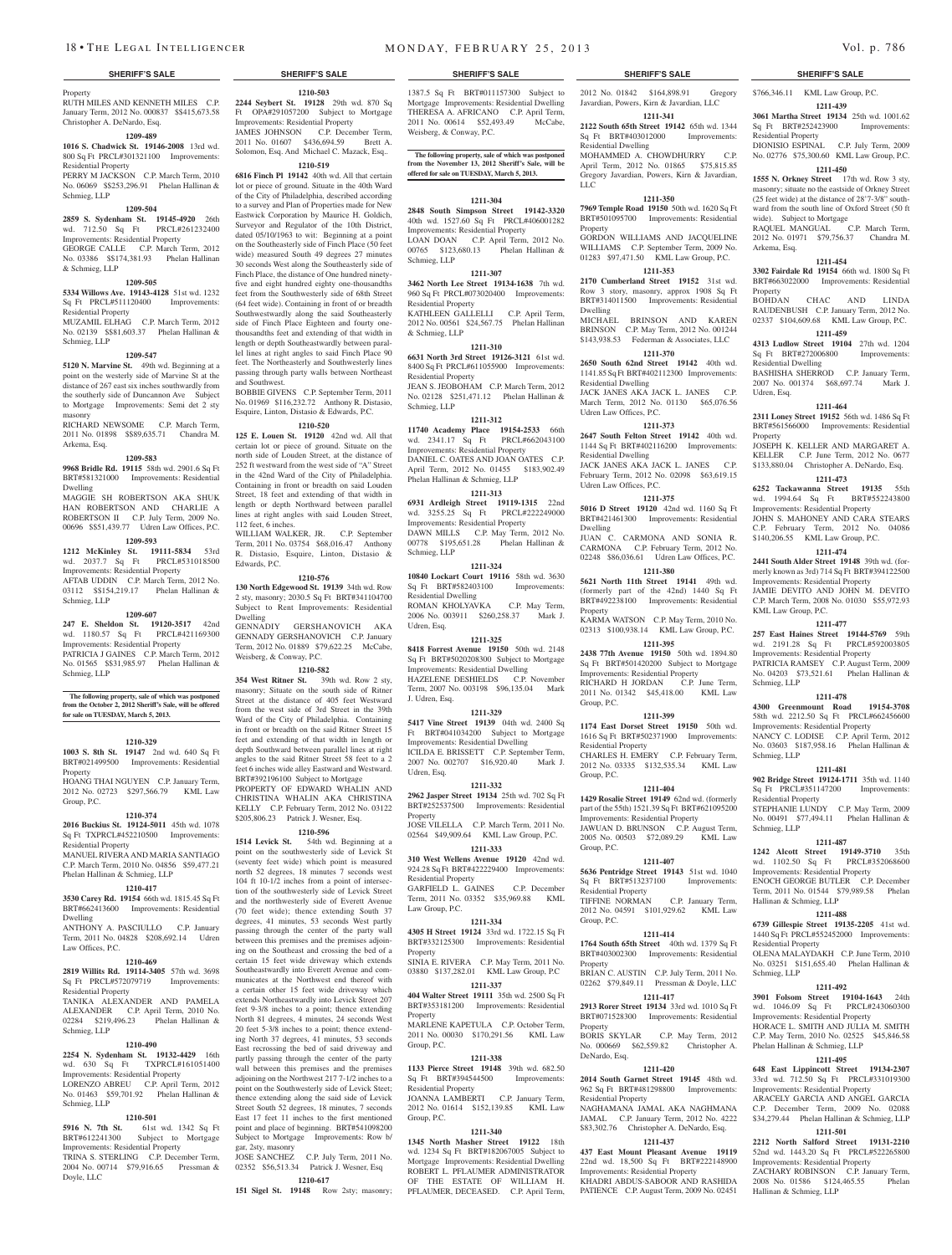### **1211-502**

**6549 Ditman Street 19135-2704** 41st wd. 1182.22 Sq Ft PRCL#411241700 Improvements: Residential Property SERGEY MUSHEYEV AKA SERGY MUSHEYEV AND EDVARD MUSHEYEV C.P. March Term, 2012 No. 00554 \$87,295.29 Phelan Hallinan & Schmieg, LLP

### **1211-503**

**926 Borbeck Ave. 19111-2603** 35th wd. 5562.50 Sq Ft PRCL#631251300 Improvements: Residential Property UNKNOWN HEIRS, SUCCESSORS, ASSIGNS, AND ALL PERSONS, FIRMS, OR ASSOCIATIONS CLAIMING RIGHT, TITLE, OR INTEREST FROM OR UNDER ROBERT R. KULLMAN AKA ROBERT R. KULLMANN, DECEASED C.P. October Term, 2010 No. 00936 \$158,983.30 Phelan Hallinan & Schmieg, LLP

### **1211-508**

**3323 Wellington Street 19149-1615** 55th wd. 1438.24 Sq Ft PRCL#551474500 Improvements: Residential Property BETTY NICHOLSON AKA BETTYANN NICHOLSON C.P. December Term, 2011 No. 01729 \$105,352.23 Phelan Hallinan & Schmieg, LLP

### **1211-509**

**1117 Custis Place 19122-4141** 20th wd. 1800 Sq Ft PRCL#141447100 Improvements: Residential Property HELENE SLOAN C.P. November Term, 2011

No. 02554 \$46,304.26 Phelan Hallinan & Schmieg, LLP

### **1211-512**

**1806 Titan Street 19146-2927** 36th wd. 832 Sq Ft TXPRCL#361096600 Improvements: Residential Property

PERRY M. JACKSON C.P. April Term, 2012 No. 04287 \$177,106.26 Phelan Hallinan & Schmieg, LLP

### **1211-513**

**7627 Woodcrest Avenue 19151-2703** 34th wd. 1422.61 Sq Ft PRCL#343195100 Improvements: Residential Property HOWARD W. TUCKER C.P. April Term, 2010 No. 04373 \$47,652.77 Phelan Hallinan & Schmieg, LLP

### **1211-514**

**2243 Dickinson Street 19146-4204** 36th wd. 868 Sq Ft PRCL#364028300 Improvements: Residential Property

BONNIE KUSHNER AND PETER DISSIN C.P. March Term, 2012 No. 02146 \$90,509.80 Phelan Hallinan & Schmieg, LLP

### **1211-516**

**7104 Woolston Avenue 19138-2034** 10th wd. 1721.35 Sq Ft PRCL#102409300 Improvements: Residential Property HAYAT SAYED AND TYRELL AUSTIN C.P.

December Term, 2011 No. 01124 \$86,662.43 Phelan Hallinan & Schmieg, LLP **1211-520**

**516 E. Luray Street 19120-4504** 42nd wd. 1037.40 Sq Ft PRCL#421037100 Improvements: Residential Property FLORINA MATTHEWS-KONCE AKA FLORINA MATTHEWS AND JEFFREY KONCE C.P. April Term, 2012 No. 02917 \$89,286.83 Phelan Hallinan & Schmieg, LLP

# **1211-523**

**2211 North 52nd Street 19131** 53rd wd. 11250 Sq Ft PRCL#521298300 Improvements: Residential Property

UNKNOWN HEIRS, SUCCESSORS, ASSIGNS, AND ALL PERSONS, FIRMS, OR ASSOCIATIONS CLAIMING RIGHT, TITLE OR INTEREST FROM OR UNDER JAMES BERTRAND, DECEASED ET AL C.P. July Term, 2009 No. 02028 \$195,744.77 Phelan Hallinan & Schmieg, LLP

### **1211-536 6511 Walnut Park Drive 19120-1031** 61st wd.

2048 Sq Ft PRCL#611029400 Improvements: Residential Property TOSHIKA SALMONS-GREEN C.P. March Term, 2009 No. 03245 \$91,404.88 Phelan

### Hallinan & Schmieg, LLP **1211-550**

**5115 Arch Street 19139** 44th wd. 16' frontage x 74' depth OPA#441019200 Improvements: Residential Property FRANKLIN W. BOGLIN C.P. May Term,

### 2011 No. 03252 \$26,421.38 Richard M. Squire & Associates, LLC **1211-552**

# **9955 Alicia Street 19115** 58th wd. 2899.20

Sq Ft BRT#581225800 Improvements: Residential Dwelling ERIC PATRICK AND SONDRA BACHMANN

C.P. April Term, 2012 No. 001043 \$221,728.99 Martha E. Von Rosenstiel, Esq. **1211-553**

**3202 Tyson Avenue 19149** 55th wd. 2271.45 Sq Ft BRT#551330000 Improvements: Residential Dwelling

**SHERIFF'S SALE SHERIFF'S SALE SHERIFF'S SALE SHERIFF'S SALE SHERIFF'S SALE** INGRID QUICENO C.P. January Term, 2012 No. 002176 \$210,759.88 Martha E. Von

Rosenstiel, Esq. **1211-554 642 North 56th Street 19131** 4th wd. (former-

ly part of the 34th) 1,440 Sq Ft BRT#043047700 Improvements: Residential Dwelling ROBYN D. BROTHERS C.P. August Term, 2011 No. 04286 \$78,756.74 Udren Law Offices, P.C.

### **1211-556**

**6800 Oxford Avenue 19111** 35th wd. 10,979.50 Sq Ft BRT#353311905 Improvements: Residential Dwelling PAULINE PAPAGEORGIOU C.P. June Term, 2011 No. 03264 \$158,404.03 Udren Law Offices, P.C.

### **1211-563**

**122 West Sharpnack Street 19119** 22nd wd. 2002 Sq Ft BRT#223037400 Improvements: Residential Dwelling MARCEL C. FRANKLIN C.P. May Term, 2010 No. 04319 \$212,340.53 Udren Law Offices, P.C.

### **1211-564**

**132 North 55th Street 19139** 04th wd. 1844 Sq Ft BRT#041170002 Improvements: Residential Dwelling KAREN LEMON C.P. May Term, 2007 No. 001043 \$68,965.15 Mark J. Udren, Esq.

### **1211-570**

**2133 South Chadwick Street 19145** 26th wd. 745.16 Sq Ft BRT#261311600 Improvements: Residential Dwelling ROBERT DELVISCIO C.P. February Term, 2011 No. 03103 \$103,459.81 Udren Law Offices, P.C.

### **1211-571**

**6412 Chelwynde Avenue 19143** 40th wd. 1120 Sq Ft BRT#406273900 Subject to Mortgage Improvements: Residential Dwelling EUGENE D. LOGAN BRIGGS C.P. January Term, 2011 No. 02936 \$146,475.54 Mark J. Udren, Esq.

### **1211-574**

**1723 South Street AKA 1720 Rodman Street 19146** 30th wd. 1360 Sq Ft BRT#303067400 Improvements: Residential Dwelling RONALD J. PRESSLEY C.P. October Term, 2007 No. 00419 \$385,352.79 Udren Law Offices, P.C.

### **1211-577**

**5823 Malvern Avenue 19131** 52nd wd. 1296 Sq Ft BRT#522120300 Improvements: Residential Dwelling HOWARD WILKS AKA HOWARD WILKES C.P. February Term, 2006 No. 000077

\$123,000.35 Mark J. Udren, Esq.

**1211-579 6755 Glenloch Street 19135** 41st wd. 1348.50 Sq Ft BRT#412337000 Improvements: Residential Dwelling MICHAEL AMERY C.P. October Term, 2008 No. 003036 \$166,951.73 Mark J. Udren, Esq.

**1211-580 8022 Buist Avenue 19153** 40th wd. 1290 Sq Ft

BRT#405766700 Improvements: Residential Dwelling PAULA A. CLARK AND GREGORY S.

CLARK C.P. November Term, 2009 No. 02248 \$137,401.83 Mark J. Udren, Esq. **1211-584**

# **5753 Pemberton Street 19143** 46th wd. 909.60

Sq Ft BRT#463064300 Improvements: Residential Dwelling STEVEN SIMS C.P. March Term, 2010 No. 05145 \$62,998.54 Udren Law Offices, P.C.

**1211-586**

### **1657 North Robinson Street 19151** 34th wd.

1434.56 Sq Ft BRT#342277800 Subject to Mortgage Improvements: Residential Dwelling WENDY STOWE C.P. September Term, 2003 No. 004389 \$55,923.47 Mark J. Udren, Esq. **1211-587**

**3002 Agate Street 19134** 25th wd. 672 Sq Ft BRT#252340800 Improvements: Residential Dwelling

WILLIAM WING AKA WILLIAM O WING C.P. June Term, 2012 No. 02056 \$41,083.49 Udren Law Offices, P.C.

### **1211-589**

**5447 Osage Avenue 19143** 60th wd. 961 Sq Ft BRT#60310000 Improvements: Residential Dwelling

CHARLES GREGG C.P. April Term, 2010 No. 04270 \$59,344.98 Mark J. Udren, Esq. **1211-590**

**6228 Cottage Street 19135** 41st wd. 1440 Sq Ft BRT#552385200 Residential Dwelling TIMOTHY S. BRILL C.P. October Term, 2011 No. 00500 \$136,656.78 Udren Law Offices, P.C.

**1211-592**

**319 E. Claremont Avenue 19120** 61st wd. 1600 Sq Ft BRT#611350500 Improvements:

Residential Dwelling

JULIA R. BRIDGES C.P. June Term, 2008 No. 03854 \$143,592.36 Mark J. Udren, Esq.

### **1211-598 3136 Wellington Street 19149-1507** 55th wd.

1430 Sq Ft PRCL#551456700 Improvements: Residential Property BRUCE SCHMITT AND NINA M. SCHMITT

C.P. April Term, 2012 No. 00145 \$112,010.20 Phelan Hallinan & Schmieg, LLP **1211-599**

**5420 Gainor Road 19131-3112** 52nd wd. 3125 Sq Ft PRCL#522100600 Improvements: Residential Property

NIKOLE ADAMS AKA NIKOLE FRANKLIN AND CHRISTOPHER J. ADAMS C.P. April Term, 2012 No. 01143 \$166,941.25 Phelan Hallinan & Schmieg, LLP

### **1211-601**

**4349 Germantown Avenue 19140-1706**  13th wd. 2411.25 Sq Ft PRCL#132259225 Improvements: Commercial Property NELSON R. WYNDER, JR. C.P. January Term, 2012 No. 02056 \$102,073.87 Phelan Hallinan & Schmieg, LLP

# **1211-609**

**9197 Ryerson Road** 57th wd. all that certain lot or piece of ground with buildings and improvements thereon erected, situate in the 57th ward of the City of Philadelphia, described in accordance with a survey and plan of property made for Ashton Park, Inc, by John J. McKeough, Jr. surveyor and regulator of the First district dated March 18, 1966, to wit: Beginning at a point on the Northeasterly side of Ryerson Road (50 feet wide) measured South 51 degrees, 3 minutes, 18 seconds East along the said northeasterly side of Ryerson Road the distance of 15 feet 3 and 1/2 inches, from a point of tangent is measured southwardly on the arc of a circle curving to the left connecting the said northeasterly side of Ryerson Road and the southeasterly side of ashton road(64 feet wide) having radius of 20 feet the arc distance of 31 feet 5 inches from a point of curve on the ssaid southeasterly side of Ashton Road. Containing in front or brreadth along said Ryerson Road 18 feet and 1 inch and extending of that width in length or depth northeastwardly between parallel lines at right angles to the said Ryerson Road 90 feet. The southeasterly and northwesterly lines passing through the centers of party walls between the aid premises and the premisis adjoining on the southeast and northwest. BRT#572197200 Subject to Mortgage Improvements: Row b/ gar 2sty masonry

MICHAEL J. MCSORLEY, JR. AND MARY E MCSORLEY C.P. March Term, 2012 No. 00959 \$172,284.03 Patrick J. Wesner, Esq.

### **1211-610**

**1514 Levick Street** 54th wd. Beginning at a point on the southwesterly side of Levick street (seventy feet wide), which point is measured north 52 degrees, 18 minutes, 7 seconds west 104 feet 10-1/2 inches from a point of intersection of the southwesterly side of Levick St and the northwesterly side of Everett Ave (70 ft wide); thence extending south 37 degrees, 41 minutes, 53 seconds west partly passing through the center of the party wall between this premisis and the premisis adjoining on the southeast and crossing the bed of a certain 15 ft wide driveway which extends southeaswardly into Everett Ave and communicates at the Northwest end thereof with a certain other 15 ft wide driveway which extends northeastwardly into Levick St 207 ft 9-3/8 inches to a point; thence extending north 81 degrees, 4 minutes, 24 seconds west 20 ft 5-3/8 inches to a point; thence extending north 37 degrees, 41 minutes, 53 seconds east recrossing the bed of said driveway and partly passing through the center of the party wall between this premisis and the premisis adjoining on the northwest 217 7-1/2 inches to a point on the southwesterly side of Levick St; thence extending along the side of Levick St south 52 degrees, 18 minutes, 7 seconds east 17 ft 11 inches to the first mentioned point and place of beginning. BRT#541098200 Subject to Mortgage Improvements: Row b/ gar 2sty masonry

JOSE SANCHEZ C.P. July Term, 2011 No. 02350 \$63,047.85 Patrick J. Wesner, Esq. **1211-611**

### **740 Susquehanna Road** 63rd wd. containing in front or breadth on the said 66th Ave north 28 feet and extending of that width in length or depth southward on the west line thereof 90

feet 8 and 3/4 inches and on the easterly line thereof, which extends along the westerly side of Park Ave 88 ft, 4-3/4 inches to a certain 16 ft wide driveway which extends eastwardly into Park Ave and west into broad St and containing in width along the rear line thereof 28 ft 1-3/16 inches. BRT#632040200 Subject to Mortgage Improvements: S/D w b/g 2s masonry

DANIEL CAMPBELL AKA DANIEL J CAMPBELL C.P. December Term, 2011 No. 02362 \$214,507.58 Patrick J. Wesner, Esq.

**1211-637 7102 Bustleton Avenue 19149** 54th wd. Row b/gar 2sty masonry; 2064.70 Sq Ft BRT#542454500 Improvements: Residential

RAYMOND G BROWN AND PATRICIA A. BROWN C.P. February Term, 2012 No. 02988 \$81,739.86 McCabe, Weisberg, &

**1211-638 2767 Island Avenue 19153** 40th wd. Row b/gar 1sty masonry; 2655.50 Sq Ft BRT#406717400 Improvements: Residential Dwelling HUSSEIN O FASASI C.P. March Term, 2012 No. 00241 \$136,850.71 McCabe, Weisberg,

**1211-639 757 South 22nd Street 19146** 30th wd. Row 3 sty masonry; 3096 Sq Ft BRT#302145700 Improvements: Residential Dwelling VALERIE L LIPFORD C.P. November Term, 2009 No. 04759 \$693,495.96 McCabe,

**1211-642 6144 Nassau Road 19151** 34th wd. S/D w b/g 3s masonry; 5248.75 Sq Ft BRT#342079300 Improvements: Residential Dwelling HAROLD E. PARKER AKA HAROLD PARKER AND BERNADETTE C. PARKER AKA BERNADETTE PARKER C.P. April Term, 2008 No. 03041 \$111,784.16 McCabe,

**1211-644 6364 Marsden Street 19135** 41st wd. Row 2 sty masonry; 2366.50 Sq Ft BRT#411253200 Improvements: Residential Dwelling MARIO STAGLIANO JR. C.P. June Term, 2012 No. 00188 \$85,481.35 McCabe,

**1211-646 2411 Kimball Street 19146** 30th wd. Row 2 sty masonry; 2061 Sq Ft BRT#302246200 Improvements: Residential Dwelling JOHN J. CHEATLEY C.P. June Term, 2012 No. 02808 \$234,917.47 McCabe, Weisberg,

**1211-647 2651 South 7th Street 19148** 39th wd. Row 2 sty, masonry; 1710 Sq Ft Subject to Mortgage Improvements: Residential Dwelling KATHLEEN LUDY C.P. April Term, 2008 No. 04545 \$33,586.09 McCabe, Weisberg,

**1211-648 30 North Preston Street 19104** 06th wd. Row 3 sty masonry; 3256 Sq Ft BRT#061191400 Improvements: Residential Dwelling PURNIMA SOM C.P. June Term, 2012 No. 01688 \$166,646.76 McCabe, Weisberg, &

**1211-655 1802 North 77th Street 19151** 34th wd. Row b/ gar 2sty masonry; 2816 Sq Ft BRT#343357900 Improvements: Residential Dwelling NICOLE F. MITCHELL C.P. May Term, 2012 No. 00709 \$110,998.01 McCabe, Weisberg,

**1211-656 1259 South Peach Street 19143** 51st wd. Row 2 sty masonry; 1602 Sq Ft BRT#511237200 Subject to Rent Improvements: Residential

JACOB HASIS C.P. June Term, 2012 No. 01876 \$48,793.21 McCabe, Weisberg, &

**1211-661 324 North Edgewood Street 19139-1116** 34th wd. S/D w det gar 2 sty mason; 3367 Sq Ft BRT#341109700 Improvements: Residential

SHEILA WALLER C.P. May Term, 2012 No. 00285 \$95,692.69 McCabe, Weisberg, &

**1211-665 4023 J Street 19124-5211** 33rd wd. 1260 Sq Ft BRT#332244900 Improvements: Residential

JOSE A. PENA; MARIA I. PENA C.P. January Term, 2012 No. 0713 \$114,704.31 Scott A. Dietterick, Esq., Kimberly A. Bonner, Esq., Joel A. Ackerman, Esq., Ashleigh L. Marin, Esq., Ralph M. Salvia, Esq., Jaime R. Ackerman, Esq., Zucker, Goldberg & Ackerman, LLC. **1211-683 6018 Latona St** 46th wd. Situate on the southerly side of Latona Street at the distance of One hundred and thirty-four feet nine inches westwardly from the westerly side of Sixtieth Street. Subject to Mortgage Improvements: row 2 sty masonry WAYNE BISHOP C.P. April Term, 2012 No. 03271 \$104,599.32 Chandra M. Arkema, Esq. **1211-689 1539 E. Tulpehocken Street 19138-1626**  50th wd. 1680.36 Sq Ft BRT#102211800 Improvements: Residential Dwelling DENISE M. HALL C.P. April Term, 2012 No. 03352 \$179,489.05 Kristen D. Little, Esq.

Dwelling

Conway, P.C.

& Conway, P.C.

Weisberg, & Conway, P.C.

Weisberg, & Conway, P.C.

Weisberg, & Conway, P.C.

& Conway, P.C.

& Conway, P.C.

Conway, P.C.

& Conway, P.C.

Dwelling

Conway, P.C.

Dwelling

Property

Conway, P.C.

**1211-616 5400 Regent Street 19143-4919** 51st wd. 1140 Sq Ft BRT#514144100 Improvements: Residential Property DONNA M. COOPER AKA DONNA COOPER AND DONELL COOPER C.P. December Term, 2011 No. 3416 \$50,471.83 Scott A.

Dietterick, Esq., Kimberly A. Bonner, Esq., Joel A. Ackerman, Esq., Ashleigh L. Marin, Esq., Ralph M. Salvia, Esq., Jaime R. Ackerman, Esq., Zucker, Goldberg & Ackerman, LLC

### **1211-620A-B**

**49th wd. (5912 North 11th Street - Premises A)** 120'N of Nedro; 400 Sq Ft BRT#493075500 Subject to Mortgage Improvements: Priv gar 1 sty masonry

**49th wd. (5914 North 11th Street - Premises B)**  140' N of Nedro; 1280 Sq Ft BRT#493075600 Subject to Mortgage Improvements: Apt 2-4

units 2sty, masonr BETTY B. BLUE C.P. September Term, 2008 No. 05189 \$93,732.13 Patrick J. Wesner, Esq.

front or breadth on the said Upland Way fifteen feet, seven inches, and extending of that width in length or depth northeastwardly between parallel lines at right angles with the said Upland Way Eighty-eight feet, cr BRT#522001000 Subject to Mortgage Improvements: Row b/

PROPERTY OF GREG CLARK, KNOWN HEIR OF EDWARD CLARK, DECEASED MORTGAGOR AND REAL OWNER, UNKNOWN HEIRS, SUCCESSORS, ASSIGNS, AND ALL PERSONS, FIRMS, OR ASSOCIATIONS CLAIMING RIGHT, TITLE, OR INTEREST FROM OR UNDER EDWARD, AND KAREN THORPE, ADMINISTRATRIX OF THE ESTATE OF EDWARD CLARK, DECEASED MORTGAGOR AND REAL OWNER. C.P. March Term, 2009 No. 03282 \$49,744.69 Patrick J. Wesner, Esq. **1211-622 5118 James Street 19137-1209** 45th wd. Land 1353.01 Sq Ft, improvements 1632 Sq Ft BRT#89N1953 & BRT#453412000 ELENA YAKOVLEV AKA ELENA SKYLAR, EXECUTRIX OF THE ESTATE OF KOSTYANTIN SKYLAR AKA KONSTANTIN SKYLAR, DECEASED AND ELENA YAKOVLEV AKA ELENA SKYLAR, INDIVIDUALLY C.P. March Term, 2012 No. 2086 \$72,203.32 Brian H. Smith, Esq. **1211-624 6838 Gorsten Street 19119** 22nd wd. 5400 Sq Ft BRT#222260400 Improvements:

### **1211-621 5435 Upland Way** 34th wd. Containing in

gar 2sty masonry

Residential Property

Residential Property

Dwelling

P.C.

Dwelling

Weisberg, & Conway, P.C.

& Conway, P.C.

& Conway, P.C.

FERNWOOD M JONES, III; EILEEN A JONES AKA EILEEN JONES C.P. May Term, 2010 No. 3552 \$82,965.27 Scott A. Dietterick, Esq., Kimberly A. Bonner, Esq., Joel A. Ackerman, Esq., Ashleigh L. Marin, Esq., Ralph M. Salvia, Esq., Jaime R. Ackerman, Esq., Zucker, Goldberg & Ackerman, LLC **1211-629 3302 Princeton Avenue 19149** 55th wd. 1815 Sq Ft BRT#551383900 Improvements:

EDWARD S. NUGENT C.P. April Term, 2008 No. 01273 \$126,110.45 Scott A. Dietterick, Esq., Kimberly A. Bonner, Esq., Joel A. Ackerman, Esq., Ashleigh L. Marin, Esq., Ralph M. Salvia, Esq., Jaime R. Ackerman, Esq., Zucker, Goldberg & Ackerman, LLC **1211-631 349 East Albanus Street 19120** 42nd wd. Row conv/apt 2sty, masonry; 2371.42 Sq Ft BRT#421157700 Improvements: Residential

HERTILYN CARTHY C.P. April Term, 2011 No. 01280 \$98,560.14 McCabe, Weisberg,

**1211-632 5431 Sansom Street 19139** 60th wd. Apt 2-4 units 2sty masonr; 3546 Sq Ft BRT#603019000 Improvements: Residential Dwelling PROPERTY OF RAVEN O'JOY LEIGERTWOOD, ADMINISTRATRIX OF THE ESTATE OF VENO E. LEIGERTWOOD, DECEASED MORTGAGOR AND REAL OWNER C.P. March Term, 2011 No. 00537 \$72,609.16 McCabe, Weisberg, & Conway,

**1211-634 2601 South Dewey Street 19142** 40th wd. Row conv/apt 2sty masonry; 2660.6 Sq Ft BRT#402074400 Improvements: Residential

MOHAMMAD SHOKROLLAH C.P. February Term, 2011 No. 00662 \$57,640.54 McCabe,

**1211-636 1245 South 20th Street 19146** 36th wd. Row 2 sty masonry; 2346 Sq Ft BRT#361185500 Improvements: Residential Dwelling DAREN FINCH C.P. September Term, 2009 No. 02161 \$98,895.94 McCabe, Weisberg,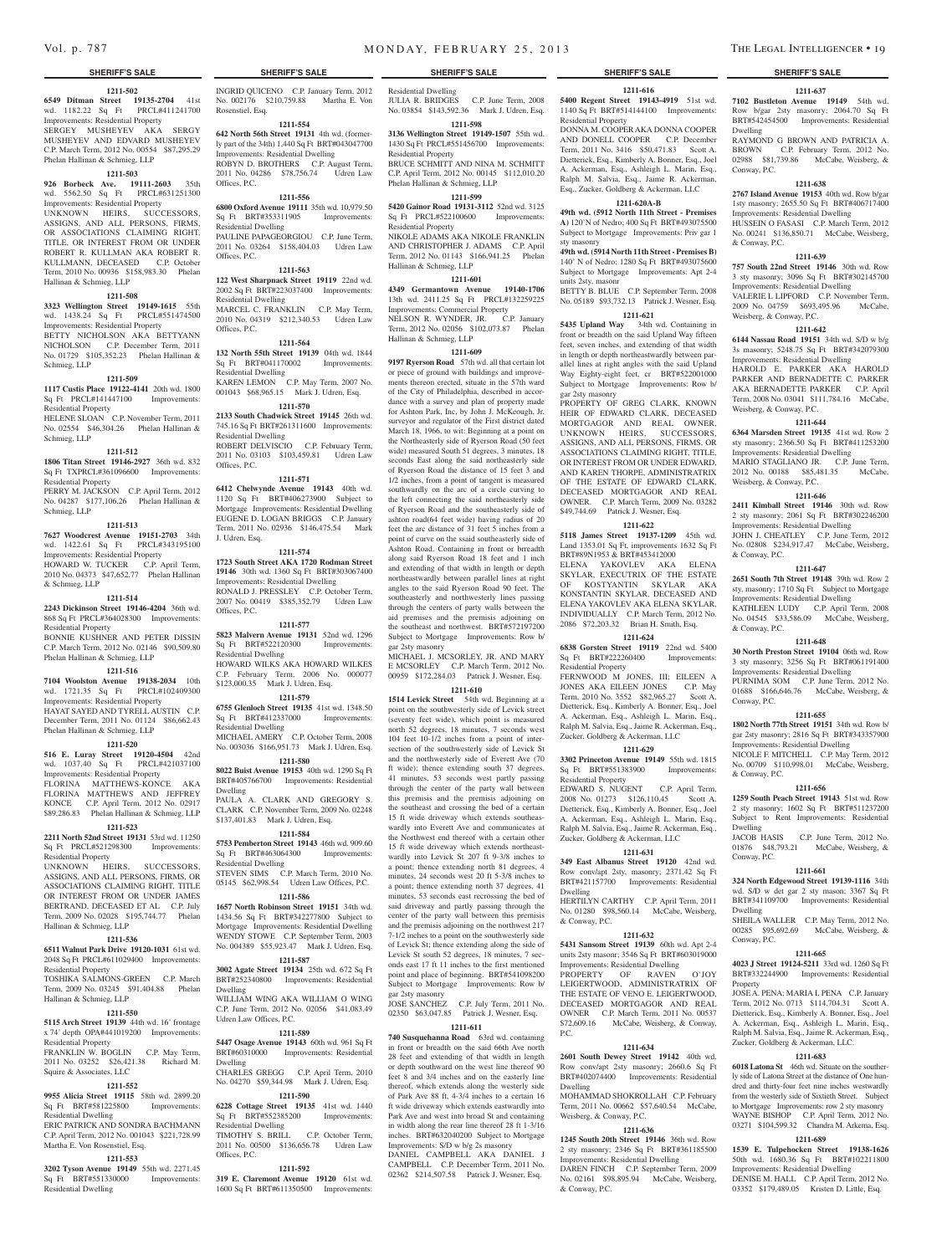### **1211-692 2126 65th Avenue 19138** 17th wd. 1277 Sq Ft Improvements: Residential Property

GERTRUDE HAMBY C.P. May Term, 2012 No. 02006 \$97,164.11 Kristine M. Anthou, Esq. **1211-693**

### **6910 Henley Street 19119** 22nd wd. 3500

Sq Ft BRT#223256600 Improvements: Residential Property

C.P. December Term, 2007 No. 2971 \$95,011.77 Kristine M. Anthou, Esq.

### **1211-698**

**9514 James Street, Apartment B 19114**  88th wd. Res. Condo 2 sty masonry; 1056 Sq Ft BRT#888651328 Subject to Mortgage

Improvements: Condominium WILLIAM J. BIGLER, JR. C.P. December Term, 2011 No. 02355 \$188,471.15 McCabe, Weisberg, & Conway, P.C.

### **1211-700**

**5810 Master St 19131** 34th wd. Row 2 sty

masonry; 3007.5 Sq Ft BRT#043032900 Subject to Mortgage Subject to Rent Improvements: Residential Dwelling

TALIBA FOSTER C.P. May Term, 2009 No. 02247 \$96,863.43 McCabe, Weisberg, & Conway, P.C.

### **1211-702**

**1700 Roselyn St 19141** 17th wd. (formerly the 49th) 2364.92 Sq Ft BRT#171217200 Improvements: Residential Property DEBRA DIGGS C.P. May Term, 2012 No. 02349 \$133,015.95 KML Law Group, P.C.

### **1211-707**

**1812 Manton Street 19146** 36th wd. Row 2 sty masonry; 2176 Sq Ft BRT#361056900 Subject to Mortgage Improvements: Residential Dwelling

MANNIE COOK C.P. October Term, 2011 No. 01252 \$203,099.01 McCabe, Weisberg, & Conway, P.C.

### **1211-712**

**617 Washington Ave. 19147** 02nd wd. Row conv/apt 3 sty masonry; 3488 Sq Ft BRT#021144500 Improvements: Residential Dwelling

LEE QUACH C.P. June Term, 2009 No. 03444 \$413,526.71 McCabe, Weisberg, & Conway, P.C.

### **1211-715**

**898 Sanger St. AKA 898 East Sanger St. 19124** 35th wd. Corner of southwest side of Sanger Street and northwest side of Summerdale Avenue, front 17'1-7/8", depth 70'1/2" OPA#351126801 Improvements: Commercial Property

EMILY MCKEE C.P. July Term, 2012 No. 02909 Kerry S. Schuman, Esq.

# **1211-722A-B**

**12th wd. (706 East Chelten Avenue -Premises Improvements: 3 story** semi-detached rental building

**12th wd. (710 East Chelten Avenue - Premises B)** 8,120 Sq Ft Improvements: 2.5 story rental

building with garage NICHOLSON HOLDINGS, INC. C.P. July Term, 2012 No. 00512 \$505,258.68 Elliot H. Berton, Esq.

### **1211-723**

**3463 Princeton Avenue 19149** 55th wd. 1554.30 Sq Ft BRT#138N150410 Improvements: Residential Dwelling

MARIAN C. MENOW C.P. May Term, 2010 No. 02021 \$181,977.68 Udren Law Offices, P.C.

### **1211-724**

**2650 Miller Street 19125** 31st wd. on the Northwest side of Miller St 78' 4-1/4" southwestwardly from the southwesterly side of Oakdale St; front 58' 3/8", depth 16' 10-5/8" BRT#312072900

PRISCILLA KOCH AND NICHOLAS FATIGA C.P. December Term, 2011 No. 03558 \$192,132.94 Louis P. Vitti, Esq.

### **1211-731**

**1715 South 6th Street 19148** 1st wd. 1470 Sq Ft BRT#011461900 Improvements: Residential Property

ROBERT C. MUSE, JR. AND LAVONDAH L. MUSE C.P. March 2012 No. 001270 \$106,215.75 Christopher A. DeNardo, Esq.

### **1211-739**

**2049 E. Susquehanna Ave. 19125-1519**  31st wd. 1629.72 Sq Ft PRCL#313039100 Improvements: Residential Property RONALD FAGGINS C.P. July Term, 2010 No. 00873 \$210,843.79 Phelan Hallinan & Schmieg, LLP

### **1211-744**

**7905 Fox Run Lane 19111** 63rd wd. 5749 Sq Ft BRT#631179803 Improvements: Residential Dwelling

JOE L BARRETO & BETSEY D. DELGADO C.P. July Term, 2009 No. 003442 \$312,982.79 Martha E. Von Rosenstiel, Esq.

**The following property, sale of which was postponed from the December 4, 2012 Sheriff's Sale, will be offered for sale on TUESDAY, March 5, 2013.**

**1212-334**

**3026 North 23rd Street 19132** 11th wd. 1038 Sq Ft BRT#111380400 Subject to Mortgage Improvements: Residential Dwelling CHARLES A. J. HALPIN, III ESQUIRE ADMINISTRATOR OF THE ESTATE OF CLARENCE H. CHAMBERS, DECEASED. C.P. June Term, 2012 No. 01791 \$107,889.92 Gregory Javardian, Esq.; Powers, Kirn & Javardian, LLC

# **1212-335**

**318 North Edgewood Street 19139** 34th wd. 1014 Sq Ft BRT#341109400 Improvements: Residential Dwelling<br>CALVIN SANDERS C.P. April Term, 2012 No. 02162 \$72,215.58 Gregory Javardian, Esq.; Powers, Kirn & Javardian, LLC

### **1212-339**

**5442 Master Suite 19131** 4th wd. 14'8- 3/4" frontage x 76' depth OPA#041224800 Improvements: Residential Property MONIQUE A. STONES C.P. August Term, 2011 No. 01393 \$75,523.02 Richard M. Squire & Associates, LLC

**1212-343**

**400 West Cheltenham Avenue 19120**  Premises A 61st Ward, Premises B 50th Ward wd. Land Area 11819.00 sq ft; Dimensions: Irregular BRT#882756500 Improvements: Commercial Property GWANG HO YI C.P. November Term, 2009 No.

1347 \$751,279.66 Jeffrey L. Goodman, Esq. **1212-344**

**1625 Haworth Street 19124** 62nd wd. 2058 Sq Ft BRT#622026100 Improvements: Residential Dwelling CRESENTIA CHARLES AKA CRISENTIA CHARLES MARSHA CHARLES C.P. April Term, 2011 No. 01160 \$138,054.32 Udren Law Offices, P.C.

### **1212-349**

**914 Asbury Terrace 19126** 61st wd. All that certain lot or piece of ground situate in the 61st ward of the City of Philadelphia described according to a plan made for H. Mark Solomon by Joseph F. Delany, surveyor and regulator of the 5th survey District dated June 8, 1954, as follows to wit: Beginning at a point on the southeasterly side of Asbury Terrace (40 ft wide) at the distance of 131 ft 11-3/8 inches measured northeastwardly along the said Asbury Terrace with the southeasterly side of Lawnton Avenue (60 ft wide). Thence extending in an easterly direction along the southerly side of Asbury terrace on the arc of a circle on a line curving to the right having a radius of 360 ft the arc distance of 60'4-3/8" to a point; thence extending south 3 degrees 49 minutes 40 seconds west 144'4-5/8" to a point, thence extending north 85 degrees 25 minutes 8 seconds west 60 ft to a point, thence extending north 3 degrees 49 minutes 40 second east 137 feet 8 inches to a point on the southery side of Asbury Terrace the first mentioned point and place of beginning. Being the same premises which Joseph R. Glancey and Mary K. Glancey, his wife by deed dated 9/20/1974 and recorded in Philadelphia County in deed book D715 pg 541 granted and conveyed until Preston E. Baldwin and Lexie Baldwin, his wife.PRCL#611440600 Subject to Mortgage Improvements: Residential Dwelling

LEXIE BALDWIN; TITLE IS VESTED IN LEXIE BALDWIN BY DEED DATED 9/20/74 AND RECORDED 9/25/74 IN BOOK 715, PG 541 AND DOCUMENT #365. C.P. May Term, 2012 No. 001928 \$218,161.50 Federman & Associates, LLC

### **1212-350**

**6336 Eastwood Street 19149** 35th wd. Row b/gar 2sty masonry; approx 1107.01 Sq Ft BRT#541266900 Improvements: Residential Dwelling IRENE I. GASKINS C.P. December Term,

2009 No. 03503 Federman & Associates, LLC **1212-352**

**2008 Cambridge Street 19130-1414**  29th wd. 722.08 Sq Ft PRCL#291010100 Improvements: Residential Property JOSE GIOVANNI BAQUERIZO C.P. March Term, 2012 No. 02624 \$387,223.61 Phelan Hallinan & Schmieg, LLP

### **1212-364**

**77 East Phil Ellena Street 19119-2223**  22nd wd. 2992.50 Sq Ft PRCL#222001800 Improvements: Residential Property CONSTANTINE G. GLYPTIS AND MIRELA ARGHIROPOL C.P. October Term, 2011

No. 04532 \$109,479.54 Phelan Hallinan & Schmieg, LLP **1212-394**

**5703 W. Girard Aenue 19131** 4th wd. 3090 Sq Ft BRT#043028500 Improvements: Residential Dwelling

TERESA A. WHITLOCK C.P. January Term, 2009 No. 779 \$60,956.04 Gregory Javardian,

# 20 • THE LEGAL INTELLIGENCER MONDAY, FEBRUARY 25, 2013 Vol. p. 788

Residential Property

Schmieg, LLP

Schmieg, LLP

& Schmieg, LLP

Dwelling

Conway, P.C.

Dwelling

Property

Residential Property

Residential Property

Residential Dwelling

 $Sa$  Ft  $RRT#572060500$ Residential Dwelling

Residential Property

Group, P.C.

& Conway, P.C.

Residential Property

Hallinan & Schmieg, LLP

DONALD OUTTERBRIDGE C.P. June Term, 2010 No. 01983 \$102,168.36 Phelan

**1212-590 5116 North 2nd Street 19120-3403** 42nd wd. 1600 Sq Ft BRT#422407600 Improvements:

BRANDI MAPP-EVANS C.P. December Term, 2011 No. 0933 \$137,497.07 Scott A. Dietterick, Esq., Kimberly A. Bonner, Esq., Joel A. Ackerman, Esq., Ashleigh L. Marin, Esq., Ralph M. Salvia, Esq., Jaime R. Ackerman, Esq.; Zucker, Goldberg & Ackerman, LLC **1212-600 6142 Locust Street 19139** 46th wd. 2522 Sq Ft BRT#031097800 Improvements: Residential

ANTHONY LYNN AND LYNN REAL ESTATE HOLDINGS, LLC C.P. April Term, 2012 No. 02657 \$69,994.79 Stern &

**1212-604 2128 Manton Street 19146** 36th wd. 1048 Sq Ft BRT#361063900 Improvements:

NANCY WOODS C.P. February Term, 2012 No. 02428 \$6,191.78 Stern & Eisenberg, PC **1212-607 5926 Weymouth Street** 35th wd. Containing in front or breadth on said Weymouth Street 15'6" of that width extending in length or depth northwestwardly between parallel lines at right angles to said Weymouth Street 75' to the middle of a certain 14' wide driveway, which extends northeastwardly from Vankirk Street and communications within a certain other 13'6" wide driveway which extends from Weymouth Street to Crystal Street. BRT#352225500 Subject to Mortgage Improvements: Row B/gar 2 Sty

SURETHA LIPSCOMB AND ERNEST LERICHE C.P. August Term, 2007 No. 03202 \$101,042.66 Patrick J. Wesner, Esq. **1212-610 5303 Arlington Road** 49th wd. SITUATE on the north side of Arlington Street at the distance of 29'5-1/2" westward from the west side of 53rd Street in the 52nd (formerly part of the 34th) Ward of the City of Philadelphia. CONTAINING in front or breadth on the said Arlington Street 16' and extending of that width in length or depth northward between parallel lines at right angles to said Arlington Street 105' to the middle of a certain 15' wide driveway, leading from 53rd St to George Lane. BRT#521129500 Subject to Mortgage Improvements: Row Conv/apt 2 Sty Masonry AGATHA AWELE NZEH AND GHANDY NZEH C.P. November Term, 2009 No. 05027 \$190,255.40 Patrick J. Wesner, Esq. **1212-621 13 E. Clapier Street** 12th wd. Northwesterly side of Clapier Street 119'10" northeastwardly from the northeasterly side of Germantown Avenue; front 79'0", depth 20'2"

Residential Property

Real Estate

Eisenberg, PC

Masonry

OPA#121025700

Property

Weisberg, Esq.

Dwelling

Dwelling

ROXANNE MAYO C.P. May Term, 2012 No. 01760 \$150,815.68 Louis P. Vitti, Esq. **1212-623 7139 Cedar Park Avenue** 10th wd.(formerly part of the 2nd) on the northeast side of Cedar Park Ave 292'3" northwestwardly from the northwesterly side of Middleton St front 15'4",

KEVIN LAYTON & TENEILLE WOOD LAYTON C.P. June Term, 2011 No. 01339 \$143,116.41 Louis P. Vitti, Esq.

**1212-626 11924 Alberta Drive 19154** 66th wd. 50x64 BRT#62173200 Improvements: Residential

JOSHUA J. TRIESTMAN; TITLE TO SAID PREMISES IS VESTED IN JOSHUA J. TRIESTMAN BY FIDUCIARY DEED FROM MITCHELL SAUL TRIESTMAN, ACTING AS EXECUTOR OF SYLVIA TRIESTMAN AND BENJAMIN TRIESTMAN, DANIEL J. TRIESTMAN, JOSHUA J. TRIESTMAN AND BETHANY J. TRIESTMAN SURVIVING CHILDREN OF MITCHEL SAUL TRIESTMAN, DATED JUNE 14, 2003 AND RECORDED OCTOBER 14, 2004 IN THE OFFICE OF THE RECORDER OF DEEDS IN AND FOR PHILADELPHIA COUNTY AS INSTRUMENT #51035424. C.P. April Term, 2009 No. 02379 \$189,980.33 Martin S.

**1212-629** 1530 Catharine Street 30th wd. on south side of Catharine St 48 ft 4 in eastward of 16th st; front 16'0", depth 49'6"; BRT#3011309000 Improvements: Two Story Single Family

PYRAMID RENTALS, LLC C.P. March Term, 2012 No. 03367 \$73,787.69 James W. Hennessey, Esq.; Dilworth Paxson LLP **1212-634 7564 Greenhill Rd 19151** 34th wd. 1152 Sq Ft BRT#343249300 Improvements: Residential

ROBERT E. HERBIN C.P. March Term, 2012 No. 000673 \$68,337.10 Gregory Javardian,

depth 100'0" BRT#102512500

Residential Real Estate

**1212-492 1027 Mercy Street 19148-2330** 39th wd. 619.84 Sq Ft TXPRCL#394019900 Improvements: Residential Property TRACY WHELAN C.P. April Term, 2012 No. 00757 \$56,188.78 Phelan Hallinan &

**1212-494 844 Marlyn Road 19151-3318** 34th wd. 1480 Sq Ft TXPRCL#344282300 Improvements:

CHERYL D. SYKES C.P. October Term, 2009 No. 05077 \$137,818.02 Phelan Hallinan &

**1212-506 613 West Mayfield Street 19133-2439** 37th wd. 674.62 Sq Ft TXPRCL#372432800 Improvements: Residential Property YVETTE DUDLEY C.P. December Term, 2011 No. 02738 \$39,125.93 Phelan Hallinan

**1212-517 2246 East Washington Lane 19138** 50th wd. Row b/gar 2 sty masonry; 3232 Sq Ft BRT#501393300 Improvements: Residential

LISA N. PACE C.P. February Term, 2012 No. 03629 \$177,109.10 McCabe, Weisberg, &

**1212-536 7705 Woolston Avenue 19150** 50th wd. 4730 Sq Ft, Apartment 2-4 Units 2 sty, masonry BRT#502065400 Improvements: Residential

FERN ANDREWS C.P. March Term, 2012 No. 00779 \$126,468.76 McCabe, Weisberg,

**1212-547 2120 66th Avenue 19138** 50th wd. (formerly the 42nd) 1176 Sq Ft BRT#102365000 Improvements: Residential Property UNKNOWN HEIRS, SUCCESSORS, ASSIGNS, AND ALL PERSONS , FIRMS OR ASSOCIATIONS CLAIMING RIGHT, TITLE OR INTERST FROM OR UNDER ROLEL COLEMAN. C.P. January Term, 2012 No. 4761 \$106,871.51 Christopher A. DeNardo, Esq. **1212-548 6424 North 20th Street 19138** 10th wd. (formerly part of the 17th) 1279.46 Sq Ft BRT#10203900 Improvements: Residential

DIEDRA E. HERBERT AKA DIEDRA E. JOHNSON, INDIVIDUALLY IN HER CAPACITY AS REMAINDERMAN AND AS CO-ADMINSTRATRIX OF THE ESTATE OF VICTORIA JOHNSON AKA ULYSSIA VICTORIA JOHNSON, DECEASED AND LIONEL E. JOHNSON INDIVIDUALLY IN HER CAPACITY AS REMAINDERMAN, AND AS CO-ADMINISTRATRIX OF THE ESTATE OF VICTORIA JOHNSON AKA ULYSSIA VICTORIA JOHNSON, DECEASED. C.P. April Term, 2012 No. 00771 \$57,316.43 KML Law Group, P.C. **1212-549 556 Geneva Avenue 19120** 42nd wd. 1500 Sq Ft BRT#421215100 Improvements:

EVELYN L. CAMPBELL C.P. January Term, 2012 No. 01938 \$129,034.98 KML Law

**1212-557 2227 South 68th Street 19142** 40th wd. 1162.50 Sq Ft BRT#403071700 Improvements:

DEON TILLERY C.P. February Term, 2012 No. 03334 \$50,272.82 KML Law Group, P.C. **1212-560 7237 Mallard Place 19153** 40th wd. 2342.70 Sq Ft BRT#406649008 Improvements:

CHARLES HAVENS AKA CHARLES P HAVENS AND JOAN HAVENS AKA JOAN C. HAVENS C.P. June Term, 2012 No. 01185 \$138,532.43 Udren Law Offices, P.C. **1212-569 2955 Tremont Street 19136** 57th wd. 3200

MICHAEL KIRLIN C.P. April Term, 2012 No. 00346 \$251,855.26 Udren Law Offices, P.C. **1212-587 6630 Doral Street 19142** 40th wd. 1143.10 Sq Ft BRT#406347900 Improvements:

FRANK N. MESSINA C.P. August Term, 2010 No. 4820 \$92,615.61 Scott A. Dietterick, Esq., Kimberly A. Bonner, Esq., Joel A. Ackerman, Esq., Ashleigh L. Marin, Esq., Ralph M. Salvia, Esq., Jaime R. Ackerman, Esq.; Zucker, Goldberg & Ackerman, LLC

### **SHERIFF'S SALE SHERIFF'S SALE SHERIFF'S SALE SHERIFF'S SALE SHERIFF'S SALE**

Esq.; Powers, Kirn & Javardian, LLC

### **1212-398**

**6140 Algard Street 19135** 55th wd. 1140 Sq Ft BRT#552340800 Improvements: Residential Dwelling

MICHAEL GRIMES C.P. May Term, 2012 No. 02615 \$78,483.06 Gregory Javardian, Esq.; Powers, Kirn & Javardian, LLC

### **1212-403 8739 Gillespie Street 19136** 65th wd. 1296

Sq Ft BRT#652242825 Improvements: Residential Property LAWRENCE E. KUSCIN AND PATRICIA M. HARTE-KUSCIN C.P. June Term, 2012 No. 0984 \$159,004.82 Christopher A. DeNardo, Esq.

### **1212-420**

**1707 Faunce Street 19111-3431** 56th wd. 2437.35 Sq Ft PRCL#561407700 Improvements: Residential Property DERRICK STROUD C.P. January Term, 2012. No. 03296 \$190,100.22 Phelan Hallinan & Schmieg, LLP

### **1212-422**

**1011 Griffith Street 19111-2616** 63rd wd. 2916.12 Sq Ft TXPRCL#631270200 Improvements: Residential Property STEVEN DROHOMIRECKI C.P. July Term, 2010 No. 01078 \$202,742.95 Phelan

Hallinan & Schmieg, LLP

**1212-428 5029 Arendell Avenue 19114-4225** 65th wd. 2541.50 Sq Ft TXPRCL#652143300 Improvements: Residential Property

DEBORAH A KELLY AND PATRICK M KELLY C.P. February Term, 2009 No. 00162 \$99,127.95 Phelan Hallinan & Schmieg, LLP **1212-429**

**5325 Euclid Street 19131-3210** 52nd wd. 1175.25 Sq Ft TXPRCL#521083100 Improvements: Residential Property

GUERINO CHARLES C.P. March Term, 2011 No. 03128 \$53,043.45 Phelan Hallinan & Schmieg, LLP

### **1212-430**

**5314 Yocum Street 19143-5432** 51st wd. 750 Sq Ft PRCL#512093700 Improvements: Residential Property VALERIE COOPER C.P. January Term, 2008 No. 00103 \$65,883.58 Phelan Hallinan & Schmieg, LLP

### **1212-449**

**1941 Fitzgerald Street 19145** 26th wd. 672 Sq Ft BRT#262259500 Improvements: Residential Property ANTHONY ROMANTINI C.P. September Term, 2011 No. 02626 \$181,631.14 KML Law Group, P.C.

### **1212-450**

**9402 Kirkwood Road 19114** 57th wd. 2156 Sq Ft BRT#572322506 Improvements: Residential Property EDWARD A JABS, JR. C.P. May Term, 2009

No. 01780 \$69,542.29 KML Law Group, P.C.. **1212-456**

### **265 South 9th Street, Unit 1R 19107** 5th

wd. 810 Sq Ft, together with a proportionate undivided interest in the common elements of 16.59%. BRT#888049366 Improvements: Residential Property MELANIE YOUNG C.P. June Term, 2012 No.

01531 \$254,668.51 KML Law Group, P.C.

### **1212-465**

**1627 North Newkirk Street 19121** 32nd wd. 947.98 Sq Ft BRT#324151400 Improvements: Residential Property THE UNKNOWN HEIRS OF FLOYD SCHOFIELD, DECEASED, AMY SCHOFIELD, SOLELY IN HER CAPACITY AS HEIR OF FLOYD SCHOFIELD, DECEASED, DARRYL SCHOFIELD, SOLELY IN HIS CAPACITY AS HEIR OF FLOYD SCHOFIELD, DECEASED, FLOYD SCHOFIELD, JR., SOLELY IN HIS CAPACITY AS HEIR OF FLOYD SCHOFIELD, DECEASED, JEFFEREY SCHOFIELD, SOLELY IN HIS CAPACITY AS HEIR OF FLOYD SCHOFIELD, DECEASED C.P.

### November Term, 2011 No. 03000 \$43,653.65 KML Law Group, P.C.

### **1212-466 1056 Wagner Avenue 19140** 49th wd. 2059.50 Sq Ft BRT#492013600 Improvements:

Residential Property LESTER B GOSS C.P. May Term, 2011 No. 01180 \$51,495.06 KML Law Group, P.C.

# **1212-474**

Schmieg, LLP

**2149 Disston Street 19149-1808** 35th wd. 1497.41 Sq Ft PRCL#542071200 Improvements: Residential Property MICHAEL EPSTEIN C.P. August Term, 2008 No. 103051 \$115,257.79 Phelan Hallinan &

**1212-483 6207 Limekiln Pike 19141-1405** 17th wd. 1350 Sq Ft TXPRCL#172304500 Improvements: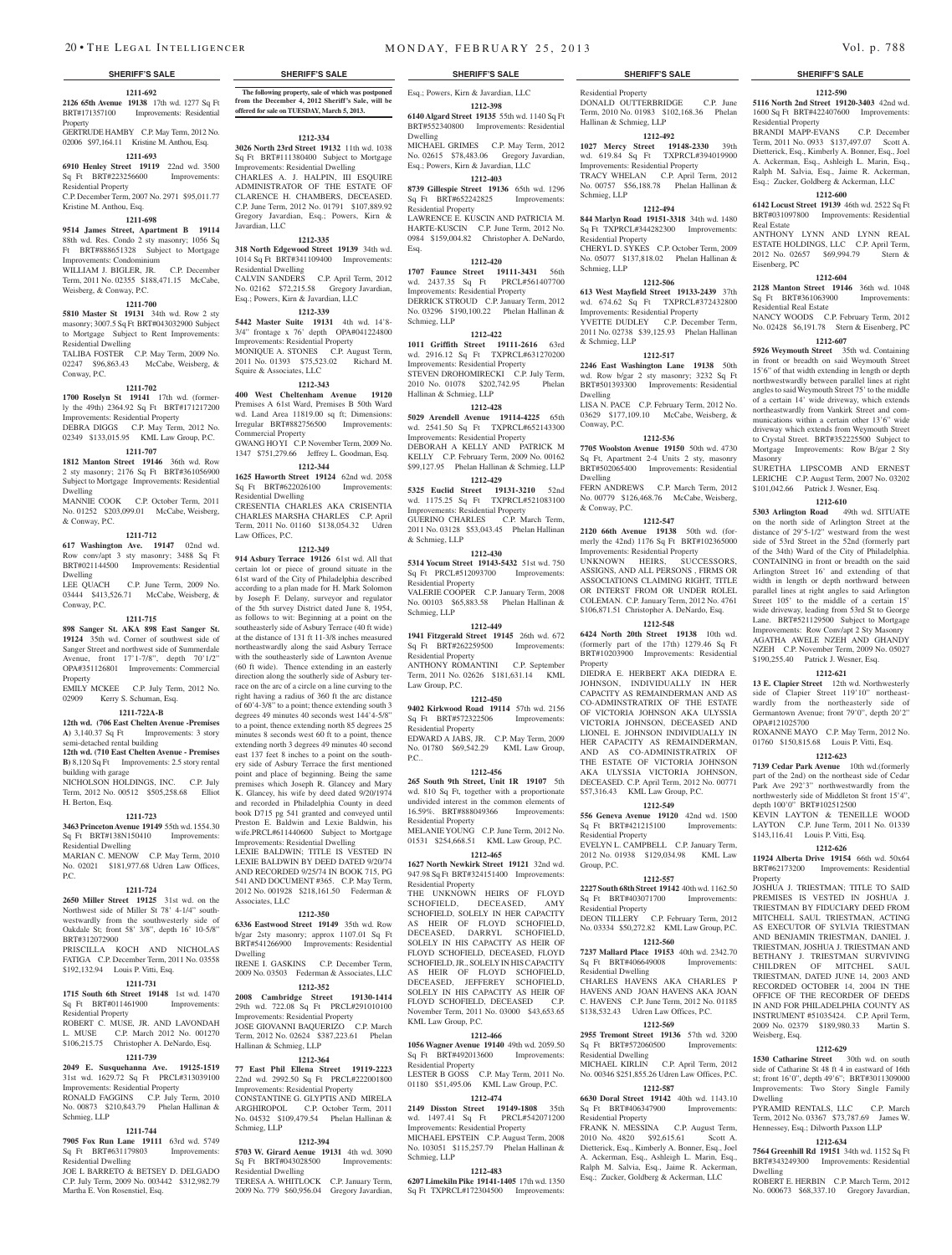Esq.; Powers, Kirn & Javardian, LLC

### **1212-636 3935 Lawndale Ave** 33rd wd. 1157 Sq Ft BRT#332270400 Improvements: Residential Dwelling

RODERIC H. WATSON AND CHARMELL EDWARDS C.P. January Term, 2012 No. 000959 \$66,727.70 Gregory Javardian, Esq.

# **1212-644A-B**

**60th Wd. (5249 Chestnut St - Premises A - 19139)** 1832 Sq Ft BRT#871250650 Improvements: Residential Property LOPEZ THOMPSON C.P. May Term, 2010

### No. 01726 \$241,458.76 KML Law Group, P.C.

### **60th Wd.** (**5402 Walnut Street - Premises B - 19139)** 3926.15 Sq Ft BRT#603030000

Improvements: Residential Property LOPEZ THOMPSON C.P. May Term, 2010 No. 01726 \$241,458.76 KML Law Group,

### **1212-651**

P.C.

**5357 Charles Street 19124** 23rd wd. 2325

### Sq Ft BRT#622291500 Residential Dewlling KEITH BENNETT C.P. July Term, 2012 No.

03112 \$73,152.27 Udren Law Offices, P.C.

### The following property, sale of which was postpo **from the January 8, 2013 Sheriff's Sale, will be offered for sale on TUESDAY, March 5, 2013.**

### **1301-301**

**7225 Ditman Street 19135** 41st wd. 1957.50 Sq. Ft. BRT#412367900 Improvements: Residential Property BRIAN M. HIRST C.P. January Term, 2012

### No. 02725 \$141,741.30 KML Law Group, P.C.

### **1301-303**

**345 Daly Street 19148** 39th wd. 812 Sq. Ft. BRT#392141700 Improvements: Residential Property

PETER P. CONWAY C.P. July Term, 2012 No. 03254 \$130,463.58 KML Law Group, P.C. **1301-304**

### **5959 Malta Street 19120** 35th wd. 960 Sq. Ft. BRT#352286500 Improvements: Residential Property

COLETTE POWELL C.P. January Term, 2012 No. 04336 \$103,504.46 KML Law Group, P.C.

### **1301-305**

**4430 Hurley Street 19120** 42nd wd. 1157.62 Sq. Ft. BRT#421432100 Improvements: Residential Property

### CHERYL Y. WITHERSPOON C.P. September Term, 2009 No. 03355 \$37,317.80 KML Law Group, P.C.

### **1301-311**

**4434 Ernie Davis Circle 19154** 66th wd. 2448 Sq. Ft. BRT#662618122 Improvements: Residential Property

MELISSA S. TULIN C.P. June Term, 2010 No. 01042 \$142,174.67 KML Law Group, P.C.

# **1301-314**

**7343 Ogontz Avenue 19138** 50th wd. 1891.32 Sq. Ft. BRT#501309400 Improvements: Residential Property

# MICHELLE LAMB AS ADMINSTRTRIX OF THE ESTATE OF MAUREEN E. LAMB

DECEASED C.P. March Term, 2012 No. 02555 \$39,131.37 KML Law Group, P.C. **1301-315**

### **6955 Pawling Street 19128** 21st wd. 5000

Sq. Ft. BRT#212453200 Improvements: Residential Property

### STUART M. SCOTT AND CAROLYN T SCOTT C.P. September Term, 2008 No. 01164 \$257,771.91 KML Law Group, P.C.

# **1301-316**

**1667 Worrell Street 19124** 33rd wd. 1245 Sq. Ft. BRT#332042500 Improvements:

# Residential Property

MARCELINO CAMPIS C.P. June Term, 2012 No. 03535 \$89,208.95 KML Law Group, P.C.

# **1301-317**

**6350 Eastwood Street 19149** 54th wd. 1107.01 Sq. Ft. BRT#541267600 Improvements: Residential Property MARSHA POWELL C.P. July Term, 2012 No.

### 00062 \$140,688.42 KML Law Group, P.C. **1301-319**

### **3147 Agate Street 19134** 25th wd. 693.84<br> **Sq. Ft. BRT#252335800** Improvements: Sq. Ft. BRT#252335800 Residential Property

MARKEYES ANDERSON C.P. February Term, 2007 No. 01597 \$38,619.36 KML Law Group, P.C.

### **1301-322**

**576 Rosalie Street 19120** 35th wd. 1033.60 Sq. Ft. BRT#352025200 Improvements: Residential Property

HAROLD FORD C.P. May Term, 2012 No. 03545 \$48,384.66 KML Law Group, P.C.

**1301-324 4841 North 8th Street 19120** 49th wd. 1090.73 Sq. Ft. BRT#491252900 Improvements:

GLENDA DE JESUS C.P. May Term, 2012 No. 02174 \$144,877.94 KML Law Group,

**1301-325 1130 Longshore Avenue 19111** 53rd wd. (formerly part of the 35th wd.) 2697.81 Sq. Ft. BRT#532172100 Improvements: Residential

USHA DEVASIA AND DEVASIA C DEVASIA C.P. July Term, 2012 No. 01777 \$172,735.85

**1301-326 4010 Gilham Street 19135** 55th wd. (formerly part of the 41st wd.) 975 Sq. Ft. BRT#552128200 Improvements: Residential

RICHARD D. HARWATH AND MARIA L. HARWATH C.P. July Term, 2012 No. 02745 \$121,778.89 KML Law Group, P.C. **1301-327 419 Lemonte Street 19128** 21st wd. 1953 Sq. Ft. BRT#212316002 Improvements:

LAUREN OSWALD C.P. July Term, 2012 No. 02102 \$225,025.75 KML Law Group, P.C. **1301-334 6035 Lansdowne Avenue 19151** 34th wd. 1520 Sq. Ft. BRT#342051800 Improvements:

CHARLES TROTTER C.P. October Term, 2008 No. 02556 \$77,154.22 KML Law

**1301-335 1404 South 28th Street 19146** 36th wd. 800.04 Sq. Ft. BRT#364343000 Improvements:

ROSE T. BRETT C.P. August Term, 2009 No. 03944 \$39,776.07 KML Law Group, P.C. **1301-339 5904 N Park Avenue 19141** 49th wd. 1935 Sq. Ft. BRT#493238100 Improvements:

ROBERT J LEE AND LINDA POWERS-LEE C.P. April Term, 2012 No. 01798 \$115,636.50

**1301-340 1301 Devereaux Avenue 19149** 53rd wd. 1406 Sq. Ft. BRT#531013500 Improvements:

ELENA SANTIAGO C.P. March Term, 2011 No. 02796 \$149,251.41 KML Law

**1301-341A-B 3359 Tilden Street – Premises A - 19129**  16'x92' BRT#382139400 and city registry #107N6282 Improvements: Residential **3461 Tilden Street – Premises B - 19129**  15'10" x 62" 6" BRT#382142800 Subject To Mortgage; Citizens Bank Improvements:

FREDA GOWLING, 3461 TILDEN STREET, PHILADELPHIA PA 19129 C.P. March Term, 2010 No. 00842 \$320,653.97 Dana

**1301-345 1610 South Orkney Street 19148** 1st wd. 729 Sq. Ft. BRT#011444600 Subject To Mortgage Improvements: Residential Dwelling ANGELO AUDDINO C.P. July Term, 2012 No. 04477 \$180,548.46 Udren Law Offices,

**1301-347 2805 Solly Avenue 19152** 25th wd. 3079 Sq. Ft. BRT#641233200 Improvements:

FRANK MCANENY AND PATRICIA B. MCANENY C.P. September Term, 2008 No. 4440 \$139,353.14 Scott A. Dietterick, Esq.

**1301-350 1618 W. Westmoreland Street 19140** 11th wd. 2522 Sq. Ft. BRT#112018800 Subject To Mortgage Improvements: Residential Property UNITED REAL ESTATE INVESTMENT GROUP, LLC A DEFENDANT IN THE REFERENCED CONFESSION OF JUDGMENT IS THE PRIOR OWNER OF 1618 W. WESTMORELAND STREET, PHILADELOPHIA PA 19140 C.P. May Term, 2012 No. 2995 \$64,078.03 Susan M.

**1301-351 802 North 16th Street 19130** 15th wd. 1499.16 Sq. Ft. (land); 2637 Sq. Ft. (improved) BRT#151023610 Subject To Mortgage Improvements: Residential Property C.P. February Term, 2010 No. 1361 \$340,002.28

**1301-353 1324 Locust Street, Unit 422** All that certain unit in the property known, named, and identified in the Declaration referrd to below as the Arts Condominium, which has heretofore been

Residential Property

KML Law Group, P.C.

Residential Property

Residential Property

Residential Property

Residential Property

KML Law Group, P.C.

Residential Property

Group, P.C.

Residential

S. Plon, Esq.

Residential Property

Heimbecker, Esq.

Susan M. Heimbecker, Esq.

and/or Kimberly A. Bonner, Esq.

 $PC$ 

Group, P.C.

P.C.

Property

Property

submitted to the provisions of the Pennsylvania Uniform Condominium Act 68, PA CS 3101 et seq by the recording in the Philadelphia Department of Records of a certain Declaration for the Arts Condominium, dated October 3, 2006. Subject to Mortgage Improvements: Res Condo 5+ Sty, Masonry

DEBORAH L. WINIK AND JAY L. WINIK C.P. February Term, 2012 No. 02522 \$89,145.92 Briane E. Caine, Esq. **1301-357**

# **1268 South Newkirk Street 19146** 36th

wd. 712.50 Sq. Ft. BRT#362151500 Improvements: Residential Dwelling KEVIN TAYLOR C.P. July Term, 2010 No. 001478 \$55,532.32 Heather Riloff, Esq.

# **1301-361**

**8643 Williams Ave. 19150** 50th wd. 1462.50 Sq. Ft. BRT#502281300 Improvements: Residential Real Estate JOHN MUHLANGA C.P. April Term, 2012 No. 001710 \$121,157.73 Stern & Eisenberg, PC

### **1301-364**

**5848 Sansom Street 19139** 60th wd. 1420.73 Sq. Ft. BRT#604160800 Improvements: Residential Dwelling LISA THOMAS C.P. March Term, 2010 No. 5458 \$81,758.46 Gregory Javardian, Powers, Kirn & Javardian, LLC

# **1301-365**

**238 West Olney Avenue 19120** 42nd wd. 1011.75 Sq. Ft. BRT#422305100 Improvements: Residential Property GLADYS PEREZ, SOLELY IN HER CAPACITY AS HEIR OF ISABEL VAZQUEZ, DECEASED AND UNKNOWN HEIRS OF ISABEL VAZQUEZ, DECEASED. C.P. December Term, 2009 No. 02511 \$81,985.95 KML Law Group, P.C.

### **1301-366**

**4614 Greene Street 19144** 22nd wd. 1926.92 Sq. Ft. BRT#123157300 Improvements: Residential Property UNKNOWN HEIRS OF MORRIS FERRELL, DECASED AND LATOYA WILLOGHBY,

SOLELY IN HER CAPACITY AS HEIR OF MORRIS FERRELL, DECEASED. C.P. November Term, 2008 No. 00380 \$168,090.48 KML Law Group, P.C.

### **1301-369**

**829 Mcclellan Street 19148** 1st wd. 700 Sq. Ft. BRT#012357400 Improvements: Residential Property NELSON MARTINEZ C.P. September Term, 2009 No. 02893 \$40,447.84 KML Law

### **1301-373**

Group, P.C.

**6910 Rising Sun Avenue 19111** 35th wd. 20762.50 Sq. Ft. BRT#353246500 Improvements: Residential Property THINH TRUONG C.P. February Term, 2010 No. 01814 \$284,581.94 KML Law Group, P.C.

### **1301-374**

**2111 Fraley Street 19124** 41st wd. 941.12 Sq. Ft. BRT#411027600 Improvements: Residential Property STUART R. KULLA C.P. December Term, 2009 No. 02189 \$16,363.12 KML Law Group, P.C.

### **1301-375**

**3150 Wellington Street 19149** 55th wd. on southwesterly side of Wellington St 60 ft 0 in, front 16 ft 4 in, depth 16 ft 4 in BRT#551457400 Subject to Mortgage COLLEEN M. KARASINSKI C.P. December Term, 2011 No. 00131 \$176,027.66 Louis P. Vitti, Esq.

### **1301-377**

2804 Fuller Street 64th wd. Beginning at a point on the southwest side of Fuller Street (50 feet wide) which point is measured South 53 degrees 6 minutes 37 seconds east 35 feet 10-1/2 inches from a point which is meaured on the arc of the circle curving to the right. Subject to Mortgage Improvements: S/d W B/g 1 Sty Masonry

JOHN SULLICK C.P. April Term, 2012 No. 03662 \$165,550.81 Chandra M. Arkema, Esq.

### **1301-381 641 West Allegheny Avenue 19133** 37th wd.

2400 Sq. Ft. BRT#372448300 Improvements: Mixed Use Property 641 SANTIAGO REAL ESTAET VENTURES,

LLC C.P. July Term, 2011 No. 1790 \$177,982.10 Weber Gallagher Simpson Stapleton Fires & Newby, LLP; Sarah A. Elia, Esq.

### **1301-386**

**4320 North Hicks Street 19140** 13th wd. 944 Sq. Ft. BRT#132078700 Subject To Mortgage; Bank of America, N.A. Improvements: Residential Property BANK OF AMERICA, N.A. C.P. December Term, 2011 No. 11201380 \$55,691.75 David J. Demers, Esq.

### **SHERIFF'S SALE SHERIFF'S SALE SHERIFF'S SALE SHERIFF'S SALE SHERIFF'S SALE**

No. 003166 \$91,100.66 Christopher A.

**1301-412 3035 West Norris Street 19121** 32nd wd. 1378 Sq. Ft. BRT#323080000 Improvements:

JOURDAIN DAMAS C.P. June Term, 2012 No. 3641 \$72,557.56 Christopher A.

**1301-413 3325 Fuller Street 19136** 64th wd. 1400 Sq. Ft. BRT#642306851 Improvements: Residential

RICHARD J. DENNELL C.P. July Term, 2012 No. 1800 \$205,646.47 Christopher A.

**1301-414 1609 Christian Street AKA 1609 South Christian Street 19146** 30th wd. 2655 Sq. Ft. BRT#301170800 Improvements: Residential

JOANNE THORNTON C.P. May Term, 2011 No. 003442 \$75,580.10 Christopher A.

**1301-415 7331 Tabor Avenue 19111** 56th wd. 1320 Sq. Ft. BRT#561039000 Improvements:

THOMAS J. NEVROTSKI AKA THOMAS J. NERVOTSKI AND TERESA ZAFFINO NEVROTSKI AKA TERESA ZAFFINO NERVOTSKI C.P. July Term, 2012 No. 1970 \$139,842.63 Christopher A. DeNardo, Esq. **1301-416 4716 A Street 19120** 42nd wd. 1800 Sq. Ft. BRT#421290300 Improvements: Residential

LINADALEN SUON C.P. July Term, 2012 No. 1146 \$175,445.20 Christopher A. DeNardo,

**1301-417 3125 Weikel Street 19134** 25th wd. 840 Sq. Ft. BRT#252389000 Improvements: Residential

DONNA M. RUSSELL C.P. May Term, 2012 No. 3558 \$26,921.07 Christopher A. DeNardo,

**1301-418 5024 Arch Street 19139** 44th wd. 2240 Sq. Ft. BRT#441012600 Improvements: Residential

MAURICE P. THOMAS C.P. June Term, 2008 No. 004711 \$96,018.96 Christopher A.

**1301-419 1632 HaworthStreet 19124** 62nd wd. 1836 Sq. Ft. BRT#622015900 Improvements:

BRIDGETTE A. TINNIN C.P. May Term, 2012 No. 1603 \$71,748.73 Christopher A.

**1301-422 2827 Glenview Street 19149** 55th wd. 1164 Sq. Ft. BRT#551235600 Improvements:

RICHARD A. TORRES AND DIANA V. TORRES C.P. May Term, 2012 No. 000678 \$158,752.17 Christopher A. DeNardo, Esq. **1301-423 3350 Emerald Street 19134** 45th wd. 1148 Sq. Ft. BRT#452336200 Improvements:

JEFFREY DULDULAO C.P. July Term, 2012 No. 4654 \$64,579.12 Christopher A.

**1301-428 303 Forest Hills Avenue 19116** 58th wd. 6555 Sq. Ft. BRT#583028600 Improvements:

EDWARD F. O'TOOLE AND KATIE L. O'TOOLE C.P. March Term, 2012 No. 02370 \$140,809.75 Stern & Eisenberg, PC **1301-432 5452 Stewart Street AKA 5452 Merion Avenue 19131** 4th wd. 973.50 Sq. Ft. BRT#041267300 Improvements: Residential Property BARTON D. GOODWIN C.P. March Term, 2012 No. 03082 \$60,405.62 KML Law

**1301-435 2309 South Hemberger Street 19145**  48th wd. 696.43 Sq. Ft. BRT#482235300 Improvements: Residential Property MARGARITA RASING AND NARCISO RASING C.P. July Term, 2012 No. 03824 \$147,272.36 KML Law Group, P.C. **1301-436 3313 Aldine Street 19136** 64th wd. (formerly part of the 35th wd.) 1618.59 Sq. Ft. BRT#642114800 Improvements: Residential

AMIE BRETT-JOHNSON AND CHRISTOPHER JOHNSON C.P. July Term, 2012 No. 00170 \$163,415.34 KML Law

DeNardo, Esq.

DeNardo, Esq.

DeNardo, Esq.

**Property** 

Property

Property

Property

Esq.

Property

DeNardo, Esq.

DeNardo, Esq.

Residential Property

Residential Property

Residential Property

Residential Real Estate

DeNardo, Esq.

Group, P.C.

Property

Group, P.C.

Esq.

DeNardo, Esq.

Residential Property

Residential Property

**1301-387 5834 Filbert Street 19139** 4th wd. 1248 Sq. Ft. BRT#042018100 Subject To Mortgage; United States Bank National Association as Trustee on Behalf of SASCO Mortgage Loan Trust 2007- RNP1 Improvements: Residential Property UNITED STATES BANK NATIONAL ASSOCIATION AS TRUSTEE ON BEHALF OF SASCO MORTGAGE LOAN TRUST 2007-RNP1 C.P. December Term, 2011 No. 11200941 \$53,471.56 David J. Demers, Esq.

### **1301-388**

**5843 Florence Avenue 19143** 40th wd. BRT#034068300 Improvements: Residential Dwelling ETHEL E EDWARDS BY DEED DATED

11/6/00 AND RECORDED 1/30/03 IN INSTRUMENT #50605243. C.P. October Term, 2010 No. 00464 \$52,676.23 Federman & Associates, LLC

### **1301-390**

**4033 Dungan Street** 33rd wd. 14'3" x 60' BRT#332420200 JG REAL ESTATE DEVELOPMENT, LLC C.P. March Term, 2012 No. 02595 \$70,401.77 Jenifer G. Fowler, Esq.

# **1301-391**

**3042 Aramingo Avenue** 25th wd. 14'1" x 75' BRT#251476600 JG REAL ESTATE DEVELOPMENT, LLC C.P. March Term, 2012 No. 02601 \$102,831.37 Jenifer G. Fowler, Esq.

### **1301-392**

**3098 Aramingo Avenue** 25th wd. 15' x 68'6" BRT#251479400 JG REAL ESTATE DEVELOPMENT, LLC C.P. March Term, 2012 No. 02596 \$108,920.10 Jenifer G. Fowler, Esq.

### **1301-393 3157 Aramingo Avenue** 25th wd. 14'4" x 68'

3-3/4" BRT#251465300 JG REAL ESTATE DEVELOPMENT, LLC C.P. March Term, 2012 No. 02599 \$124,739.37 Jenifer G. Fowler, Esq.

### **1301-394**

**3126 Aramingo Avenue** 25th wd. 14' x 71' x 3-3/4" BRT#251480600 JG REAL ESTATE DEVELOPMENT, LLC C.P. March Term, 2012 No. 02598 \$110,798.62 Jenifer G. Fowler, Esq.

### **1301-395**

**3132 Agate Street** 25th wd. 15'6"x47'6" BRT#252347500 JG REAL ESTATE DEVELOPMENT LLC C.P. March Term, 2012 No. 02600 \$75,587.21 Jenifer G. Fowler, Esq.

# **1301-397**

**3925 Henry Avenue 19129** 38th wd. 11947 Sq. Ft. BRT#383134500 Subject To Mortgage; Luzerne Bank, formerly Luzerne National Bank, 5/4/01, Instrument #50251521, \$271,600.00 Improvements: Single Dwelling TERESA O. BITTENBENDER BY VIRTUE OF A WRIT OF EXECUTION FILED BY LUZERNE BANK, FORMERLY LUZERNE NATIONAL BANK C.P. April Term, 2011 No. 02002 \$239,501.16 Hourigan, Kluger, & Quinn PC

### **1301-398**

**1301-400 2435 South Garnet Street 19145** 48th wd. 665.52 Sq. Ft. BRT#262133400 Improvements: Residential Dwelling SAMANTHA RICCI C.P. October Term, 2011 No. 00513 \$224,042.26 Udren Law

**1301-402 623 C South American Street 19147-2300**  2nd wd. 230.32 Sq. Ft. BRT#023108010 Improvements: Residential Dwelling SUSAN B. FARRELL C.P. January Term, 2012 No. 01842 \$54,601.57 Udren Law

**1301-405 2322 South Franklin Street 19148** 39th wd. 672 Sq. Ft. BRT#393225800 Improvements:

JAMES A. PATRICK C.P. July Term, 2012 No. 01037 \$49,171.57 Stern & Eisenberg, PC **1301-408 327 East Upsal Street 19119** 22nd wd. 440 Sq. Ft. BRT#221096400 Improvements:

No. 001415 \$108,684.19 Christopher A.

**1301-409 2122 South Woodstock Street 19145** 48th wd. 1064 Sq. Ft. BRT#481340600 Improvements:

JIMMY S. TJOENG C.P. October Term, 2011

C.P. April Term, 2012

Hallinan & Schmieg, LLP

Offices, P.C.

Offices, P.C.

Residential Real Estate

Residential Property<br>SUSIE A. HOOKS

Residential Property

DeNardo, Esq.

**662 Artwood Drive 19115-2807** 63rd wd. 3596.25 Sq. Ft. TXPRCL#632168400 Improvements: Residential Property KIMBERLY M. RUDDICK C.P. April Term, 2010 No. 02052 \$354,155.73 Phelan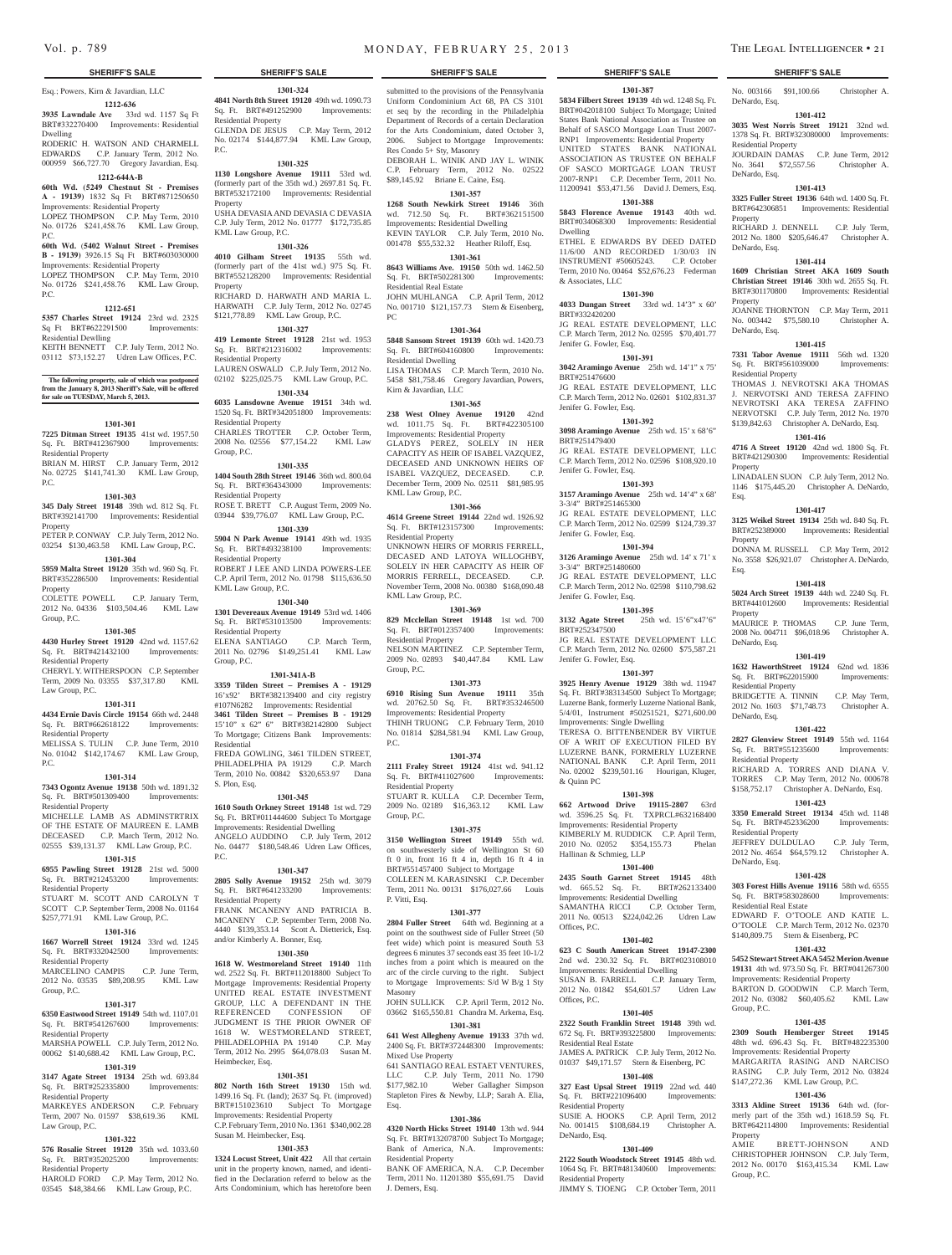### **1301-437 2446 South Hutchinson Street 19148** 39th wd. **1921 South Croskey Street** 48th wd. 761.5 665 Sq. Ft. BRT#393478400 Improvements:

Residential Property JOHN TREROTOLA C.P. August Term, 2011 No. 04271 \$156,234.44 KML Law

Group, P.C. **.1301-439**

# **1842 West Thompson Street 19121** 47th wd. 960 Sq. Ft. BRT#471066200 Improvements:

Residential Property ALICE L. SMITH C.P. May Term, 2009 No. 02151 \$185,703.05 KML Law Group, P.C.

# **1301-440**

**4133 Hellerman Street 19135** 55th wd. 1373.94 Sq. Ft. BRT#552111200 Improvements: Residential Property SAYEDA BEGUM AKA SYEDA R. BEGUM AKA SYEDA BEGUM C.P. February Term, 2008 No. 02575 \$112,358.08 KML Law

### **1301-442**

Group, P.C.

**3318 Glenview Street 19149** 55th wd. (formerly part of the 35th wd.) 1710.32 Sq. Ft. BRT#551233300 Improvements: Residential

### Property MARY BENSON C.P. July Term, 2012 No. 03956 \$46,213.15 KML Law Group, P.C.

### **1301-444**

**960 Allengrove Street 19124** 23rd wd. 2892.62 Sq. Ft. BRT#233042400 Improvements: Residential Property

WILLIAM D. CROWTHERS, JR. C.P. February Term, 2007 No. 01276 \$163,110.23 KML Law Group, P.C.

### **1301-447**

**3027 Comly Road 19154** 66th wd. 2011 Sq. Ft. BRT#662482600 Improvements: Residential Property

SUSAN SIMONSON AND JESSE SIMONSON, JR. C.P. February Term, 2012 No. 02206 \$224,976.56 KML Law Group, P.C.

### **1301-451**

**6560 North Uber Street 19138** 10th wd. 1080 Sq. Ft. BRT#102027500 Improvements: Residential Property

THE UNKNOWN HEIRS OF ETHEL M. COOLEY, DECEASED AND JOYCE HUDSON, SOLELY IN HER CAPACITY AS HEIR OF ETHEL M. COOLEY, DECEASED. C.P. May Term, 2012 No. 03587 \$27,984.84 KML Law Group, P.C.

### **1301-453**

**2323 Fairmount Avenue 19130** 15th wd. 1107.54 Sq. Ft. BRT#871089150 Improvements: Residential Property SUSAN E. SEAL C.P. July Term, 2012 No. 03578 \$395,551.23 KML Law Group, P.C.

### **1301-462**

**1436 South 16th Street 19146** 36th wd. Row 2 sty masonry; 2176 Sq. Ft. BRT#365135500 Improvements: Residential Dwelling UNITED STATES OF AMERICA, YAMIN SABREE AND CASSANDRA HAYES C.P. April Term, 2012 No. 02393 \$122,137.70 McCabe, Weisberg, & Conway, P.C.

### **1301-465**

**5204 Rorer Street 19120** 42nd wd. Row b/gar 2 sty, masonry; 2445.77 Sq. Ft. BRT#421530800 Improvements: Residential Dwelling CHARMING BOONYAPISIT, PHONGSAVAT PITAKANON AND CHARINTHORN AIMVILAI C.P. November Term, 2010 No. 01010 \$83,897.21 McCabe, Weisberg, & Conway, P.C.

### **1301-466**

**168 West Thelma Street 19140** 42nd wd. Row 2 sty masonry; 1764 Sq. Ft. BRT#422043400 Improvements: Residential Dwelling BERNICE L. TOWNSEND C.P. April Term, 2009 No. 02899 \$52,524.51 McCabe, Weisberg, & Conway, P.C.

### **1301-467**

**43 East School House Lane 19144** 12th wd. Row conv/apartment 3 sty; masonry 3390.2 Sq. Ft. BRT#122052200 Improvements: Residential Dwelling

KENNETH JOHNSON C.P. November Term, 2009 No. 00488 \$83,617.56 McCabe, Weisberg, & Conway, P.C.

### **1301-471**

**9200 Blue Grass Road, Unit E-92 19114** 57th wd. res condo 2 sty, mas + other; 1248 Sq. Ft. BRT#888570384 Improvements: Residential Dwelling CHANG CHOO AKA CHANG W. CHOO

C.P. April Term, 2011 No. 02596 \$136,613.12 McCabe, Weisberg, & Conway, P.C.

# **1301-474**

**15138 Endicott Street 19116** 58th wd. 3300 Sq. Ft. BRT#583175200 Improvements: Residential Real Estate

HEATHER WONN C.P. February Term, 2010 No. 003391 \$290,409.78 Stern & Eisenberg,LLP

**1301-507 7319 Limekiln Pike 19138-1334** 50th wd. 4900

ELLA FRANCIS C.P. April Term, 2010 No. 01552 \$71,473.65 Kristine M. Anthou, Esq.

**1301-475** Sq. Ft. BRT#482208700 Improvements:

STEPHEN M. PERRY AND MAE PERRY C.P. July Term, 2012 No. 01114 \$12,643.83

**1301-477 5730 North 3rd Street 19120-2320** 61st wd. 2941.50 Sq. Ft. BRT#612378600 Improvements: Residential Dwelling CUONG VI TRAN C.P. June Term, 2012 No. 02968 \$101,746.28 Barbara A. Fein, Esq. **1301-478 5233 Pulaski Avenue 19144-4005** 12th wd. 1036 Sq. Ft. BRT#123225600 Improvements:

HARRY OLIVERO C.P. April Term, 2012 No. 00351 \$58,352.71 Barbara A. Fein, Esq. **1301-479 31 North Saint Bernard Street 19139- 2748** 44th wd. 1166 Sq. Ft. BRT#441052400 Improvements: Residential Dwelling FELICIA HARRISON C.P. April Term, 2012 No. 01753 \$107,337.21 Barbara A.

**1301-480 4841 North 9th Street 19141-3923** 49th wd. 1496 Sq. Ft. BRT#491281600 Improvements:

ARLENE D. BOOTH C.P. April Term, 2012 No. 03946 \$43,868.58 Barbara A. Fein, Esq. **1301-485 2112 South Woodstock Street 19145** 48th wd. 776.8 Sq. Ft. BRT#481340100 Improvements:

FRANCISCA JUARSA AKA FRANSISCA JUARSA C.P. May Term, 2012 No. 02049 \$79,275.74 Udren Law Offices, P.C. **1301-486 637 North 11th Street 19123** 14th wd. 1303.73 Sq. Ft. BRT#141128700 Improvements:

CARLOS COLLAZO AND HEATHER C. DERUSSY C.P. September Term, 2010 No. 01247 \$422,891.43 Mark J. Udren, Esq. **1301-489 4126 Farmdale Road 19154** 66th wd. 3355.96 Sq. Ft. BRT#6621002800 Improvements:

GERARD M. SHAFFER C.P. March Term, 2010 No. 2508 \$117,504.26 Scott A. Dietterick, Esq., Kimberly A. Bonner, Esq., Joel A. Ackerman, Esq., Ashleigh L. Marin, Esq., Ralph M. Salvia, Esq., Jaime R. Ackerman, Esq., Zucker, Goldberg & Ackerman, LLC **1301-492 1733 Stocker Street 19145** 26th wd. 710 Sq. Ft. BRT#262307700 Improvements:

STEPHANIE SANTOSUSSO C.P. July Term, 2012 No. 01460 \$157,690.68 Kristine M.

**1301-494 1605 East Duval Street 19138** 10th wd. 4500 Sq. Ft. BRT#1002292600 Improvements:

ANTHONY TOWNSEND C.P. July Term, 2012 No. 04748 \$97,882.40 Kristine M.

**1301-495 6536 North 18th Street 19126** 50th wd. 1431 Sq. Ft. BRT#172284500 Improvements:

SINDI SHANTEL THARPE C.P. June Term, 2012 No. 01750 \$154,296.23 Kristine M.

**1301-496 217-219 West Coulter Street 19114** 12th wd. 4000 Sq. Ft. BRT#124042100 Improvements:

ANTONIO W. ZACHARY AKA ANTONIO ZACHARY AND JOANN D. ZACHARY AKA JOANN ZACHARY C.P. June Term, 2012 No. 02473 \$311,793.96 Kristine M. Anthou, Esq. **1301-497 103 Linton Street 19120** 61st wd. 1058 Sq. Ft. BRT#612147400 Improvements: Residential

TI-JUINE WATERS C.P. June Term, 2012 No. 02356 \$140,514.00 Kristine M. Anthou, Esq **1301-499 6443 North 17th Street 19126** 17th wd. 1391 Sq. Ft. BRT#172198200 Improvements:

KENNETH PLUMMER AND WANDA D. WOOTEN C.P. April Term, 2012 No. 04511 \$77,252.64 Kristine M. Anthou, Esq. **1301-503 1729 North Wilton Street 19131** 52nd wd. 825 Sq. Ft. BRT#521309800 Improvements:

SANTOSUSSO AND

Residential Dwelling

Gregory Javardian, Esq.

Residential Dwelling

Fein, Esq.

Residential Dwelling

Residential Dwelling

Residential Dwelling

Residential Property

Residential Property<br>ANTHONY S

Residential Property

Residential Property

Residential Property

Residential Property

Residential Property

Anthou, Esq.

Anthou, Esq.

Anthou, Esq.

Property

## Sq. Ft. TXPRCL#501289800 Improvements:

Residential Property ANNALIZA J. ANDERSON AKA ANNALIZA ANDERSON C.P. June Term, 2012 No. 00757 \$105,321.01 Phelan Hallinan & Schmieg, LLP

### **1301-508**

**625 Fanshawe Street 19111-4713** 35th wd. 1500 Sq. Ft. TXPRCL#353118900 Improvements: Residential Property MILTON R. FLORES AND ANGELA MAIERON C.P. October Term, 2009 No. 01265 \$87,407.90 Phelan Hallinan & Schmieg, LLP

### **1301-509**

**3732 North 15th Street 19140-3602** 13th wd. 1552 Sq. Ft. TXPRCL#131147800 Improvements: Residential Property TANISHA HOLMES AKA TA-TANISHA HOLMES C.P. November Term, 2009 No. 00048 \$99,894.92 Phelan Hallinan & Schmieg, LLP

# **1301-511**

**4541 Old York Road 19140-1209** 49th wd. 2082.02 Sq. Ft. PRCL#491518500 Improvements: Residential Property MAKSIM GORMAKH C.P. July Term, 2012 No. 02167 \$59,827.57 Phelan Hallinan & Schmieg, LLP

## **1301-512**

**1538 West Butler Street 19140-3636** 13th wd. 1346.76 Sq. Ft. TXPRCL#131078300 Improvements: Residential Property KIA SWINTON C.P. June Term, 2012 No. 02220 \$81,024.44 Phelan Hallinan & Schmieg, LLP

### **1301-513**

**3127 West Thompson Street AKA 3127 West Thompson Street, Unit 14 19121-4420** 29th<br>wd. BRT#888290026 Improvements: BRT#888290026 Condominium LORRAINE A. LAND C.P. March Term, 2012 No. 03712 \$253,887.18 Phelan Hallinan &

Schmieg, LLP **1301-514 655 North 53rd Street 19131** 44th wd. 1312 Sq. Ft. TXPRCL#442317900 Improvements:

Residential Property CYNTHIA D. WILLIAMS, STACY M. ROBINSON AKA STACY FAISON AND ANGELA WILLIAMS-DAVIS AKA ANGELA WILLIAMS C.P. April Term, 2007 No. 00213 \$68,340.09 Phelan Hallinan & Schmieg, LLP

**1301-523 1876 Haworth Street 19124** 62nd wd. 1299.75 Sq. Ft. BRT#622018200 Improvements: Residential Dwelling AQUIL STINSON C.P. July Term, 2012 No.

03782 \$57,200.43 Udren Law Offices, P.C. **1301-526 774 South Hicks Street 19146** 30th wd. 728 Sq. Ft. BRT#301285400 Improvements: Residential Dwelling

CHRIS K. TABB C.P. March Term, 2010 No. 05788 \$287,876.08 Udren Law Offices, P.C. **1301-528**

**5828 Trinity Street 19143** 40th wd. 1312 Sq. Ft. BRT#401106400 Improvements: Residential Dwelling

APRIL CARTER C.P. October Term, 2010 No. 00588 \$87,025.70 Udren Law Offices, P.C. **1301-529**

**5629 North 12th Street 19141** 49th wd. 1800 Sq. Ft. BRT#493120700 Improvements: Residential Dwelling KIESHA HORNE C.P. January Term, 2011

No. 01595 \$150,970.12 Udren Law Offices, P.C.

### **1301-535**

**1623 North 56th Street 19131-3501** 4th wd. 1552 Sq. Ft. TXPRCL#041352100 Improvements: Residential Property

LINDA M. WILLIAMS C.P. April Term, 2010 No. 02289 \$70,455.19 Phelan Hallinan & Schmieg, LLP

# **1301-537**

**2117 Stevens Street 19149-3533** 62nd wd. 1248 Sq. Ft. PRCL#621204000 Improvements: Residential Property LATOYA LONG C.P. May Term, 2012 No. 03732 \$164,882.98 Phelan Hallinan & Schmieg, LLP

### **1301-540**

**2318 Strahle Street 19152-2518** 57th wd. 3107.50 Sq. Ft. TXPRCL#562161200 Improvements: Residential Property HEYAM MANSOUR C.P. June Term, 2012 No. 02232 \$96,519.30 Phelan Hallinan & Schmieg, LLP

### **1301-543**

**317-19 Wildey Street 19125** 18th wd. 1386.41 Sq. Ft. TXPRCL#181325210 Improvements: Residential Property KHADEEJAH R. JOHNSON C.P. February Term, 2012 No. 00279 \$437,675.12 Phelan Hallinan & Schmieg, LLP

### **1301-596 4127 North Franklin Street 19140** 43rd wd.

**B)** 3692.25 Sq. Ft.

H. Berton, Esq.

### **SHERIFF'S SALE SHERIFF'S SALE SHERIFF'S SALE SHERIFF'S SALE SHERIFF'S SALE**

960 Sq. Ft. BRT#433323400 Improvements:

JOHN J. MORRONE AKA JOHN J. MORRONE, JR. C.P. February Term, 2010 No. 001114 \$45,669.23 Christopher A.

**1301-597 72 West Rockland Street 19144** 12th wd. 1333 Sq. Ft. BRT#123035800 Improvements:

NATALIE A. SOLOMON INDIVIDUALLY AS REAL OWNER AND AS EXECUTRIX OF THE ESTATE OF KEVIN SOLOMON AKA KEVIN ANDRE SOLOMON (MORTGAGOR) DECEASED. C.P. July Term, 2006 No. 000866 \$64,131.60 Christopher A. DeNardo, Esq. **1301-599 1828 Diamond St. 19121** 32nd wd. Front: 17'-1/4"; Depth: 100' OPA#881146290 Improvements: 3 Story, 6 Unit, 3,251 Sq. Ft.

SUI LIN DAN-JONES C.P. October Term, 2011 No. 03424 \$455,623.32 Thomas D. Bielli, Esq., Daniel Patrick Murray, Esquire,

**1301-600 1838 Diamond St. 19121** 32nd wd. Front: 18'; Depth: 84' OPA#321180105 Improvements: 3 Story, 4 Unit, 3,305 Sq. Ft. Residential Dwelling SUI L. DAN-JONES C.P. October Term, 2011 No. 03414 \$337,593.55 Thomas D. Bielli, Esq., Daniel Patrick Murray, Esquire, O'Kelly

**1301-604 6334 Sylvester Street 19149** 54th wd. (formerly part of the 35th wd.) 1259.37 Sq. Ft. BRT#541244600 Improvements: Residential

DEXTER KUNKEL AND MONIQUE KUNKEL C.P. January Term, 2010 No. 00905 \$164,284.10 Udren Law Offices, P.C. **1301-605 1627 South 8th Street 19148** 1st wd. 1024 Sq. Ft. BRT#012189600 Improvements:

TONU VUONG C.P. April Term, 2010 No. 00208 \$346,742.01 Udren Law Offices, P.C. **1301-606 460 E.Walnut Lane 19144** 59th wd. 2640 Sq. Ft. BRT#592065100 Improvements:

RAWL JOHN C.P. February Term, 2010 No. 00904 \$175,037.03 Udren Law Offices, P.C. **1301-608 928 South 49th Street 19143** 46th wd. 2750 Sq. Ft. BRT#511004100 Improvements:

NICOLE D. MCEWAN C.P. August Term, 2010 No. 00764 \$248,318.17 Udren Law

**1301-609 5805 Brush Road 19138** 22nd wd. 1406.40<br>Sq. Ft. BRT#591228400 Improvements:

EVELYN C. BROWN C.P. August Term, 2011 No. 01455 \$20,540.83 Udren Law Offices,

**1301-612 1551 East Luzerne Street 19124** 33rd wd. ROW B/GAR 2STY Masonry; 2682.96 Sq. Ft. BRT#332030300 Improvements: Residential

ERNESTO HEREDIA C.P. January Term, 2012 No. 03273 \$90,616.80 McCabe,

**1301-613 1749-1751 Bigler Street 19145** 26th wd. 1280 Sq. Ft. BRT#262314100 Improvements:

LOUIS PAVONI C.P. July Term, 2012 No. 002829 \$361,898.76 Christopher A.

**1301-614 226 East Sheldon Street 19120** 42nd wd. 1190 Sq. Ft. BRT#421163100 Improvements:

HOMES ARE US, L.P. BY ANNA ENTERPRISES LCC ITS GENERAL PARTNER BY ALAN STASSON, MEMBER C.P. August Term, 2012 No. 00009 \$64,207.85

**1301-619 845 East Stafford Street 19138** 59th wd. 1200 Sq. Ft. BRT#591046300 Improvements:

GREGORY MILLER AND EMMA FORTUNE C.P. July Term, 2012 No. 002826 \$71,346.30

**1301-620 2084 Clementine Street 19134** 25th wd. 888 Sq. Ft. BRT#252256500 Improvements:

MICHAEL ANTONYUK AND MARINA PETCHERSKAIA C.P. August Term, 2012 No. 1643 \$28,838.95 Christopher A.

Residential Property

Residential Property

Apartment Building

Ernst & Bielli, LLC

Residential Dwelling

Residential Dwelling

Residential Dwelling

Sq. Ft. BRT#591228400 Residential Dwelling

Weisberg, & Conway, P.C.

Residential Property

Residential Property

Residential Property

Residential Property

DeNardo, Esq.

Christopher A. DeNardo, Esq.

Christopher A. DeNardo, Esq.

DeNardo, Esq.

Offices, P.C.

P.C.

Dwelling

Dwelling

 $O'$ Kelly Ernst & Bielli, LLC

DeNardo, Esq.

**1301-544 2921 Unruh Avenue 19149-2527** 55th wd. 1861.40 Sq. Ft. TXPRCL#551150500 Improvements: Residential Property ANTHONY N CHIARIZIO AKA ANTHONY N. CHIARZIO AND GEORGENE CHIARIZIO AKA GEORGENE BRASS C.P. January Term, 2012 No. 00453 \$172,769.13 Phelan Hallinan & Schmieg, LLP

### **1301-545**

**1238 East Sydney Street AKA 1238 Sydney Street 19150-2812** 50th wd. 2756.25 Sq. Ft. PRCL#502472500 Improvements: Residential Property YVONNE MATHIS C.P. April Term, 2011

No. 00808 \$113,744.47 Phelan Hallinan & Schmieg, LLP

# **1301-546**

**1636 South Taney Street 19145-1224**  36th wd. 700 Sq. Ft. TXPRCL#364288400 Improvements: Residential Property AEESHA MOSLEY AND BUTCH MOSLEY C.P. January Term, 2012 No. 02565 \$55,758.37 Phelan Hallinan & Schmieg, LLP

# **1301-547**

**5445 Walker Street 19124-1418** 62nd wd. 1283.42 Sq. Ft. TXPRCL#622370800 Improvements: Residential Property JAIME WHEELER AND STEPHEN DIEHL C.P. August Term, 2010 No. 01149 \$120,418.40 Phelan Hallinan & Schmieg, LLP

# **1301-549**

**2841 Lardner Street 19149-3517** 35th wd. 922.30 Sq. Ft. TXPRCL#621190600 Improvements: Residential Property F OLAOYE AKA FUNMILOLA O. OLAOYE AND FELIX O AKA FELIX OLAOYE C.P. June Term, 2012 No. 01832 \$81,150.97 Phelan Hallinan & Schmieg, LLP

**1301-558 7009 Woodbine Avenue 19151-2330** 34th wd. 12880 Sq. Ft. TXPRCL#344136700 Improvements: Residential Property LORRAINE ROBINSON C.P. June Term, 2009 No. 03519 \$661,608.82 Phelan Hallinan & Schmieg, LLP **1301-567**

# **3415 Edgemont Street 19134-5301** 45th

wd. 787.50 Sq. Ft. TXPRCL#451211600 Improvements: Residential Property FREDERICK J. WEBB AKA FREDERICK WEBB C.P. December Term, 2011 No. 01105 \$125,514.91 Phelan Hallinan & Schmieg, LLP

### **1301-572**

**1817 East Madison Street 19134-2527** 45th wd. 1053.50 Sq. Ft. TXPRCL#452016100 Improvements: Residential Property PETER I. MISSIMER C.P. February Term, 2012 No. 02266 \$15,707.99 Phelan Hallinan & Schmieg, LLP

# **1301-574**

**1809 Tree Street 19145-3722** 26th wd. 700 Sq. Ft. TXPRCL#262230000 Improvements: Residential Property

NICOLE GRANGER C.P. June Term, 2012 No. 01485 \$123,445.40 Phelan Hallinan & Schmieg, LLP

### **1301-583**

**1032 East Tioga Street 19134-1445** 33rd wd. 1031.76 Sq. Ft. TXPRCL#331206800 Improvements: Residential Property JUAN P. CARATTINI C.P. June Term, 2012 No. 01127 \$44,386.00 Phelan Hallinan & Schmieg, LLP

### **1301-584**

**15 North 50th Street 19139-2720** 44th wd. 2530 Sq. Ft. PRCL#441056200 Improvements: Residential Property ALICIA C. GORDON AKA ALICIA GORDON AND RICARDO CLARKE C.P. March Term, 2012 No. 01872 \$147,009.35 Phelan Hallinan & Schmieg, LLP

# **1301-588**

**2618 South 65th Street 19142-2813** 40th wd. 1462.50 Sq. Ft. TXPRCL#406002700 Improvements: Residential Property DEBRAH STERLING C.P. November Term, 2010 No. 00722 \$68,916.99 Phelan Hallinan

& Schmieg, LLP **1301-591**

### **4109 Gypsy Lane 19129** 21st wd. 21725 Sq. TXPRCL#213220945 Improvements

Residential Property ROSIE BROWN C.P. May Term, 2008 No. 00571 \$599,814.71 Phelan Hallinan & Schmieg, LLP

**1301-592A-B 21st Wd. (525-27 Roxborough Avenue)** 11052.5 Sq. Ft. Multi-unit Rental Building **21st Wd. (528 Roxborough Avenue – Premises** 

JOSEPH J. GLEASON, JR. C.P. September Term, 2008 No. 00188 \$244,925.44 Elliot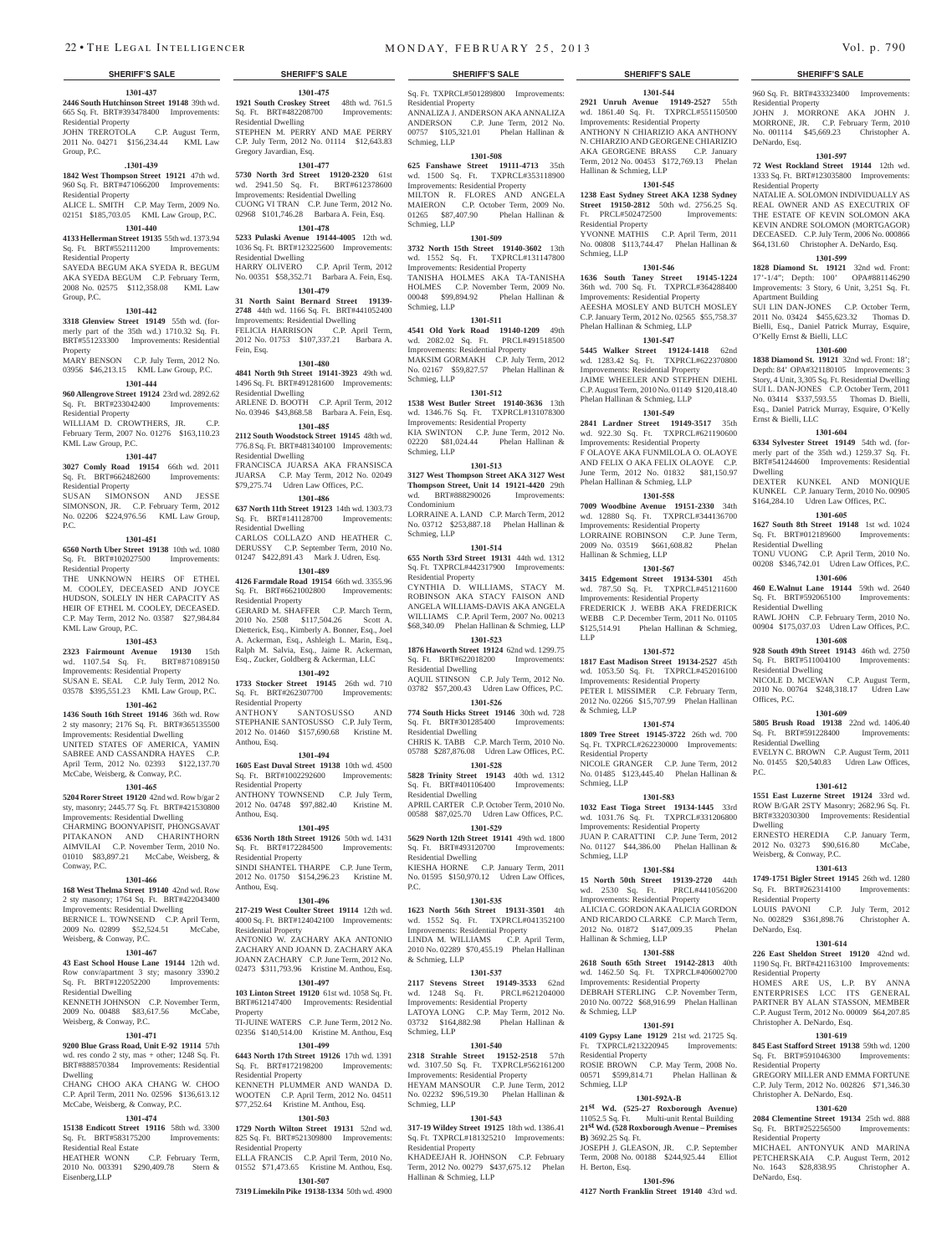### **1301-621**

**1943 Georgian Road 19138** 10th wd. 1664 Sq. Ft. BRT#101273800 Improvements: Residential Property

JOHN NEAL AND LOUISE L. NEAL, AKA LOUISE L. NEIL C.P. July Term, 2012 No. 2345 \$78,147.99 Christopher A. DeNardo, Esq.

# **The following property, sale of which was postponed from the February 5, 2013 Sheriff's Sale, will be offered for sale on TUESDAY, March 5, 2013.**

### **1302-307**

**915 Marcella Street 19124** 35th wd. 1050 Sq Ft TXPRCL#351127600 Improvements: Residential Property RAMONA A. GUIZARRI AKA RAMONA

C. FERMIN C.P. October Term, 2006 No. 01658 \$120,973.19 Phelan Hallinan & Schmieg, LLP

### **1302-316**

**6908 Grosbeak Place 19142-2507** 40th wd. 2792.70 Sq Ft PRCL#406587600 Improvements: Residential Property DEVON S. GRANT AKA DEVON GRANT C.P. October Term, 2011 No. 01944

\$171,315.55 Phelan Hallinan & Schmieg, LLP **1302-321**

### **13009 Townsend Road, Unit L-2 19154- 1001** 66th wd. Together with the proportionate undivided interest in the Common Elements (as defined in such Declaration) of 1.159%. PRCL#888660489 Improvements: Condominium Unit

RANDI S. HORN C.P. April Term, 2012 No. 02543 \$139,291.14 Phelan Hallinan & Schmieg, LLP

### **1302-323**

**6437 North Norwood Street 19138-2507**  17th wd. 1005.28 Sq Ft PRCL#172478500 Improvements: Residential Property CRYSTAL L. THOMAS AKA CRYSTAL THOMAS C.P. March Term, 2012 No. 00542

### \$101,839.62 Phelan Hallinan & Schmieg, LLP **1302-336**

**1330 Gilham Street 19111-5524** 53rd wd. 1068.53 Sq Ft TXPRCL#531161300 Improvements: Residential Property<br>ABDELHAMID MOUHOU C.P. March ABDELHAMID MOUHOU

Term, 2010 No. 03198 \$123,766.83 Phelan Hallinan & Schmieg, LLP

### **1302-351**

**424 E. Walnut Lane 19144** 59th wd. All that certain lot or piece of ground with the three story brick and stone messuage thereon erected. Situate in the 59th ward of the City of Philadelphia. BRT#592063300/ PRCL#52N23-272 Improvements: S/d Conv Apt 3sty Stone

MARY MONTGOMERY C.P. December Term, 2010 No. 01588 \$177,699.38 Federman & Associates, LLC

### **1302-356**

**2615 Almond Street 19125** 31st wd. (formerly part of the 18th wd.) 624 Sq Ft BRT#312090400 Subject To Rent Improvements: Residential Dwelling

ROCHELLE PORTER C.P. February Term, 2012 No. 03813 \$157,823.49 Udren Law Offices, P.C.

### **1302-365**

**3767 South Hereford Lane 19114** 58th wd. 1894.36 Sq Ft BRT#661271800 Subject To Rent Improvements: Residential Dwelling DAVID H. ADAMS C.P. April Term, 2012 No. 00348 \$134,589.43 Udren Law Offices, P.C.

### **1302-371**

### **1930 Ruan Street 19124** 23rd wd. 1235.40 Sq Ft BRT#23-2-025500 Subject To Rent Improvements: Residential Dwelling ANTONIO SERRANO, JR. C.P. April Term,

2012 No. 02260 \$55,073.71 Udren Law Offices, P.C. **1302-373**

### **1409 Emerick Street 19125** 18th wd. 481.42 Sq Ft BRT#181123300 Improvements: Residential Real Estate

CYRIL GINDLE AND LISA GINDLE C.P. July Term, 2012 No. 03904 \$55,399.75 Stern & Eisenberg, PC

### **1302-382 3419 Ryan Avenue 19136** 64th wd. 1606.91

Residential Property

DeNardo, Esq.

Sq Ft BRT#642102500 Improvements:

### Residential Real Estate FRANCIS AGNONI C.P. August Term, 2012 No. 00522 \$80,776.86 Stern & Eisenberg, PC **1302-387**

GENEVIEVE RYNKIEWICZ AND STANLEY A. RYNKIEWICZ, JR. C.P. May Term, 2012 No. 2365 \$89,420.91 Christopher A.

**1302-388 4597 Penhurst Street 19124** 42nd wd. 800 Sq Ft BRT#421617600 Improvements: Residential

**2103 East Ontario Street 19134** 45th wd. 1430 Sq Ft BRT#452086800 Improvements: Schmieg, LLP

24th wd. 2558 Sq Ft PRCL#242005500 Improvements: Residential Property ALA S. RABADY AND JIHANE HAJJ C.P. August Term, 2012 No. 01537 \$116,644.32 Phelan Hallinan & Schmieg, LLP

BELEY C.P. April Term, 2012 No. 03313

**2066 East Atlantic Street 19134** 45th wd. 1079 Sq Ft; Row 2sty, masonry BRT#452132800 Improvements: Residential Dwelling LUIS RAMOS C.P. September Term, 2010 No. 03142 \$91,913.67 McCabe, Weisberg & Conway, P.C.

### **1302-447**

**2720 Cambridge Street 19130-1207**  29th wd. 612.48 Sq Ft PRCL#292010200 Improvements: Residential Property JOSE RIVERA AND PAULA RIVERA C.P. March Term, 2010 No. 00464 \$223,355.13 Phelan Hallinan & Schmieg, LLP

### **1302-453**

**5453 Lebanon Street 19131** 52nd wd. 1600 No. 02121 \$110,819.01 Phelan Hallinan &

### **1302-463**

0347 \$92,245.35 Christopher A. DeNardo, Esq. **1302-398 1630 East Lycoming Street 19124-4424** 

33rd wd. 1254.45 Sq Ft PRCL#332054500 Improvements: Residential Property CARMEN MELENDEZ AND LENNY DEVICTORIA C.P. January Term, 2009 No. 03402 \$80,684.54 Phelan Hallinan & Schmieg, LLP

# **1302-401**

**Property** 

**2955 North 7th Street 19133-2402** 37th wd. 1278.31 Sq Ft PRCL#372045800 Improvements: Residential Property JOSE PEREZ C.P. July Term, 2012 No. 03791 \$43,481.62 Phelan Hallinan & Schmieg, LLP

# **1302-413**

**7865 Provident Road AKA 7865 Provident Street 19150-1322** 50th wd. 1320 Sq Ft PRCL#501185300 Improvements: Residential Property

KAIGH JOHNSON AKA KAY BOBO, IN HER CAPACITY A HEIR OF YVONNE BOBO, DECEASED UNKNOWN HEIRS, SUCCESSORS, ASSIGNS, AND ALL PERSONS, FIRMS, OR ASSOCIATIONS CLAIMING RIGHT, TITLE, OR INTEREST FROM OR UNDER YVONNE BOBO, DECEASED. C.P. December Term, 2011 No. 02634 \$82,572.59 Phelan Hallinan & Schmieg, LLP

### **1302-421**

**7301 Briar Road 19138** 50th wd. 4257.77 Sq Ft; row b/gar 2sty, masonry BRT#501342900 Improvements: Residential Dwelling JACQUELINE GODBOLT C.P. July Term, 2008 No. 04550 \$103,187.30 McCabe, Weisberg & Conway, P.C.

### **1302-428**

**3318 North 18th Street 19140** 11th wd. 3015.68 Sq Ft; row 2sty, masonry BRT#112252800 Subject to Mortgage

Improvements: Residential Dwelling JOYCE CHERRY HAMBY, KNOWN SURVIVING HEIR OF GOLDIE V. CHERRY, DECEASED MORTGAGOR AND REAL OWNER; JAMES C. CHERRY, KNOWN SURVIVING HEIR OF GLODIE V. CHERRY, DECEASED MORTGAGOR AND REAL OWNER AND ALL UNKNOWN SURVIVING HEIRS OF GOLDIE V. CHERRY, DECEASED MORTGAGOR AND REAL OWNER. C.P. February Term, 2012 No. 02058 \$65,075.46 McCabe, Weisberg & Conway, P.C.

### **1302-430**

**431 East Sharpnack Street 19119** 22nd wd. 2345.25 Sq Ft; row b/gar, 2sty, masonry BRT#22113020 Improvements: Residential Dwelling JEMAL SCOTT C.P. January Term, 2009 No.

02643 \$104,324.88 McCabe, Weisberg & Conway, P.C **1302-431**

**5923 Agusta Street 19149** 53rd wd. 2212.65 Sq Ft; row b/gar 2sty, masonry BRT#531255500 Improvements: Residential Dwelling MIKHAEL BARTFELD C.P. August Term, 2012 No. 03185 \$73,189.24 McCabe, Weisberg & Conway, P.C.

### **1302-435**

**1702 Kendrick Street 19152** 56th wd. 3410 Sq Ft; S/D W/B/B 2s, masonry BRT#562192000 Subject to Mortgage Improvements: Residential Dwelling VOLODYMYR BELEY AND SVITLANA

\$248,815.16 McCabe, Weisberg & Conway, P.C. **1302-437**

Sq Ft PRCL#522080500 Improvements: Residential Property MAXINE GORDON C.P. January Term, 2008

**3607 Spring Garden Street 19104-2300** 

MARIA NUNEZ C.P. August Term, 2011 No. **3528 Wessex Lane 19114-1818** 66th wd. 2072.20 Sq Ft PRCL#661190400 Improvements: Residential Property

ALEJANDRO OLMEDA AND JESSICA OLMEDA C.P. October Term, 2011 No. 01702 \$194,996.27 Phelan Hallinan & Schmieg, LLP **1302-473**

**1302-464**

DAWN WINSLOW-BROWN C.P. June Term, 2012 No. 02350 \$176,173.69 Louis P. 2008 No. 01382 \$55,690.67 KML Law

**1302-555 1315 Kater Street 19147-1818** 2nd wd. 507 Sq Ft PRCL#023175610 Improvements:

STEPHEN J. FORMAN C.P. August Term, 2009 No. 00064 \$381,573.89 Phelan

**1302-556 2218 East Hazzard Street AKA 2218 Hazzard Street 19125-2212** 31st wd. 1107.36 Sq Ft PRCL#314109200 Improvements: Residential

STEVEN CARROLL C.P. August Term, 2012 No. 02000 \$99,473.16 Phelan Hallinan &

**1302-559 238 Durham Street AKA 238 East Durham Street 19119-1824** 22nd wd. 2015.92 Sq<br>Ft TXPRCL#222155300 Improvements:

THERESA KELLOGG C.P. July Term, 2012 No. 02525 \$152,728.71 Phelan Hallinan &

**1302-575 9301 Alton Street 19115-3701** 63rd wd. 15150 Sq Ft PRCL#632311300 Improvements:

ROBERT OWEN WHITE AKA ROBERT O WHITE C.P. August Term, 2009 No. 00898 \$367,491.19 Phelan Hallinan & Schmieg, LLP **1302-585 901 Wynnewood Road AKA 6327 Jefferson Street 19151** 34th wd. 4410.65 Sq Ft OPA#344045900 Improvements: Residential

LEROY STODDARD AKA LEROY STODDARD, JR. AND YVETTE D. STODDARD C.P. January Term, 2011 No. 3257 \$81,852.02 Lauren Berschler Karl, Esq. **1302-605 826 League Street 19147-4715** 2nd wd. 576 Sq Ft TXPRCL#021136500 Improvements:

ALBERT TRECOST AND FULVIA SERRA C.P. March Term, 2012 No. 02612 \$206,091.62

**1302-613 7442 East Walnut Lane 19138** 50th wd. 1125 Sq Ft BRT#501353300 Improvements:

URIS S. PAYTON C.P. May Term, 2012 No. 02784 \$135,176.08 KML Law Group, P.C. **1302-615 6614 Lebanon Avenue 19151** 34th wd. 2412 Sq Ft BRT#34-4050800 Improvements:

BRIAN C. NUNES C.P. June Term, 2011 No. 03143 \$84,333.63 Gregory Javardian, Esq.;

**1302-616 6311 Oakland Street** 54th wd. 1324.6 Sq Ft BRT#541259600 Improvements: Residential

EDDIE H. SMYTHE C.P. July Term, 2012 No. 04038 \$161,279.67 Gregory Javardian, Esq. **1302-621 2853-55 Kensington Avenue 19134** 25th wd. front 36.10'; depth 71.90' OPA#252575505 Improvements: 3523 Sq Ft; 2sty, 8 Units IVAN RIOS & ASHLEY GONZALES C.P. August Term, 2012 No. 03548 \$221,736.56 Thomas D. Bielli, Esq., Daniel Patrick Murray, Esq.; O'Kelly Ernst Bielli & Wallen, LLC **1302-624 7335 Boreal Place 19153** 40th wd. 3155.5 Sq Ft; row b/gar, 2sty, masonry BRT#406658300 Improvements: Residential Dwelling MICHAEL JOHNSON AND STACEY<br>JOHNSON C.P. March Term, 2010 No.

C.P. March Term, 2010 No.

00211 \$213,248.50 McCabe, Weisberg &

**1302-626 3305 North 16th Street 19140** 11th wd. 6420 sq ft; semi/det 3sty masonry BRT#112195100 Subject to Mortgage Improvements: Residential

CELESTE D. ROBERTS-RUFFIN, CO-EXECUTRIX OF THE ESTATE OF ARLENE ALBRITTON AND BRIGITTE GARVIN JOHNSON, CO-EXECUTRIX OF THE ESTATE OF ARLENE ALBRITTON C.P. October Term, 2011 No. 04193 \$89,332.45 McCabe, Weisberg & Conway, P.C. **1302-628 2316 South Colorado Street 19145** 26th wd. 1591 Sq Ft; row 2sty, masonry BRT#262035300 Improvements: Residential Dwelling JOSEPH PARRILLO, ONLY KNOWN

Group, P.C.

Property

Schmieg, LLP

Schmieg, LLP

Property

Residential Property

Residential Property

Phelan Hallinan & Schmieg, LLP **1302-607 2927 Cottman Avenue 19149-1404** 64th wd. 3079.07 Sq Ft TXPRCL#641145100 Improvements: Residential Property WILLIAM C. STOUT C.P. November Term, 2009 No. 05251 \$275,646.63 Phelan

Hallinan & Schmieg, LLP

Residential Property

Residential Dwelling

Dwelling

Conway, P.C.

Dwelling

Powers, Kirn & Javardian, LLC

Residential Property

Hallinan & Schmieg, LLP

Ft TXPRCL#222155300 Residential Property

**1302-518 627 South 49th Street 19151** 46th wd. Land area 2185 Sq ft, improvement area 2808 Sq Ft BRT#881711300 Subject to Mortgage Subject To Rent Unknown Improvements: Single

JOHN C. POINTON AND MATTHEW V. POINTON, 627 S. 49TH STREET, PHILADELPHIA, PA 19151 C.P. April Term, 2012 No. 04096 \$284,406.48 Mark Pfeiffer, Esq.; Buchanan Ingersoll & Rooney, PC **1302-520 2314 Pemberton Street 19146** 13th wd. 1042 Sq Ft BRT#30-2-0419-00 Improvements:

FELMER LAW AND JACQUELINE L. BANKS C.P. November Term, 2010 No. 003846 \$85,931.68 Stern & Eisenberg, PC **1302-521 4707 Frankford Avenue 19124** 23rd wd. 1574.28 Sq Ft BRT#871112250 Improvements: Commercial Real Estate INDRAWATIE PERMESARDIAN AND TARIQ ADHAM C.P. July Term, 2012 No. 02356 \$108,282.24 Stern & Eisenberg, PC **1302-522 7353 N. 19th Street 19126** 10th wd. (formerly part of the 42nd wd.) 1320 Sq Ft BRT#101117300 Improvements: Residential

BETTY DEAN GEATHERS BROWN C.P. September Term, 2012 No. 01573 \$146,776.45

**1302-540 3332 A Street 19134** 7th wd. 1102.50 Sq Ft BRT#073054900 Improvements: Residential

MIRIAM PENA AND CELINO PENA C.P. April Term, 2012 No. 01374 \$43,921.84

**1302-550 1501 Stevens Street 19149** 54th wd. 1686.18 Sq Ft BRT#541050700 Improvements:

FRANTZ LOUIS AND MICHELLE LOUIS C.P. March Term, 2009 No. 02050 \$175,026.63

**1302-551 1524 South 56th Street 19143** 51st wd. (formerly part of the 40th wd.) 1296 Sq Ft BRT#514031900 Improvements: Residential

UNKNOWN HEIRS OF DEBORAH WILMER, DECEASED, ARLENE WILMER, SOLELY IN HER CAPACITY AS HEIR OF DEBORAH WILMER, DECEASED DENISE WILMER, SOLELY IN HER CAPACITY AS HEIR OF DEBORAH WILMER, DECEASED AND MARY WILMER, SOLELY AS HEIR OF DEBORAH WILMER, DECEASED C.P. January Term, 2009 No. 03629 \$44,538.30

**1302-552 302 West Fisher Avenue 19133** 42nd wd. 1143.75 Sq Ft BRT#422247300 Improvements: Residential Property JOSEPH J. SANTIAGO AKA JOSE SANTIAGO C.P. January Term, 2012 No. 03372 \$143,565.18 KML Law Group, P.C. **1302-553 5158 Leiper Street 19124** 23rd wd. (formerly part of the 62nd wd.) 1473.60 Sq Ft BRT#621475100 Improvements: Residential

SYLVIA DAVIS AKA SYLVIA BOYD C.P. May Term, 2012 No. 02340 \$94,258.98

**1302-554 5830 North 7th Street 19120** 61st wd. 1575 Sq Ft BRT#612237800 Improvements:

ALIMA HARLEY AS GUARDIAN TO LAUREL HARLEY A MINOR AND HEIR OF LEAH STATION, AKA LEAH ANNETTE STATON, DECEASED; NATHANIEL HARLEY, SR., UNAMED INTERESTED PARTY AS THE COMMON LAW HUSBAND OF LEAH STATON AND GUARDIAN OF MINOR HEIR ZURIEL HARLEY; JUDITH HARLEY, AS HEIR OF LEAH STATON AKA LEAH ANNETTE STATON, DECEASED; NATHANIEL HARLEY, JR., ADMINISTRATOR OF THE ESTATE OF LEAH STATON AKA LEAH ANNETTE STATON, DECEASED; UNKNOWN HEIRS OF LEAH STATON AKA LEAH ANNETTE STATON, DECEASED: ALIMA HARLEY SOLELY IN HER CAPACITY AS HEIR OF LEAH STATON AKA LEAH ANNETTE STATON, DECEASED; CHENAIAH STATON, SOLEY IN HER CAPACITY AS HEIR OF LEAH STATON AKA LEAH ANNETTE STATON, DECEASED; AND NATHANIEL HARLEY, SR., UNAMED INTERESTED PARTY AS THE COMMON LAW HUSBAND OF LEAH STATON. C.P. September Term,

Vitti, Esq.

Family Row And Twin

Residential Real Estate

Real Estate

Real Estate

Stern & Eisenberg, PC

Stern & Eisenberg, PC.

Residential Property

KML Law Group, P.C.

KML Law Group, P.C.

Property

Property

KML Law Group, P.C.

Residential Property

**1734 Mifflin Street 19145** 48th wd. 3064.95 Sq ft; row 2sty, masonry BRT#481065800 Improvements: Residential Dwelling MARK E. HALL AND PATRICIA A. HALL C.P. October Term, 2011 No. 01352 \$168,510.34 McCabe, Weisberg & Conway, P.C.

### **1302-477**

**4930 Ormes Street 19120** 42nd wd. 2195.6 Sq Ft; row conv/apartment 2sty, masonry BRT#421331200 Improvements: Residential Dwelling

ERNEST ROBINSON AKA ERNEST L. ROBINSON AND SHARONDA TATE-ROBINSON AKA SHARONDA A. TATE-ROBINSON C.P. April Term, 2012 No. 02427 \$87,366.81 McCabe, Weisberg & Conway, P.C.

### **1302-478**

**4841 North Leithgow Street 19120** 42nd wd. 1886 Sq Ft; row 2sty, masonry BRT#422469300 Improvements: Residential Dwelling PROPERTY OF FITZHUGH HARRIS. KNOWN SURVIVING HEIR OF VERNAL G. HARRIS, DECEASED MORTGAGOR AND REAL OWNER; SANDRA HARRIS, KNOWN SURVIVING HEIR OF VERNAL G. HARRIS, DECEASED MORTGAGOR AND REAL OWNER; VERNAL HARRIS, KNOWN SURVIVING HEIR OF VERNAL G. HARRIS, DECEASED MORTGAGOR AND REAL OWNER; AND ALL UNKNOWN SURVIVING HEIRS OF VERNAL G. HARRIS, DECEASED MORTGAGOR AND REAL OWNER. C.P. February Term, 2012 No. 02538 \$71,681.30 McCabe, Weisberg & Conway, P.C.

### **1302-490**

**908 S. Darien Street 19147** 2nd wd. 402.22 Sq Ft BRT#021517044 Improvements: Sq Ft BRT#021517044 Residential Property JOHN DOE, OWNER C.P. April Term, 2003

No. 02589 \$305,611.67 KML Law Group,  $PC$ .

### **1302-491**

**6322 Kingsessing Avenue 19142** 40th wd. 1200 Sq Ft BRT#401267600 Improvements: Residential Property JOHN DOE C.P. April Term, 2005 No. 03433

# \$105,463.22 KML Law Group, P.C.

**1302-493**

**2312 Belgrade Street 19125** 31st wd. 821.15 Sq Ft BRT#312105500 Improvements: Residential Property JOHN DOE, ET AL C.P. April Term, 2005 No.

03691 \$109,313.46 KML Law Group, P.C. **1302-494**

**6102 Reedland Street 19142** 40th wd. 992 Sq Ft BRT#402205000 Improvements: Residential Property<br>JOHN DOE C.P. C.P. August Term, 2002 No.

02187 \$116,375.53 KML Law Group, P.C. **1302-500**

**2015 E Fletcher Street 19125** 31st wd. 819.28 Sq Ft BRT#313054700 Improvements: Residential Property JONATHAN FLOTRON C.P. July Term,

2012 No. 01578 \$147.671.83 KML Law Group, P.C. **1302-510A-B**

**50th Wd. (7431 East Tulpehocken Street – Premises A – 19138**) Width 15 ft 10 inches, depth 75 ft to the northerly side of a certain 15 ft wide driveway BRT#501368000 Subject To Mortgage defendant's fifty percent (50%) ownership interest in the property only Subject to Rent

**17th Wd. (5816 Old York Road – Premises B – 19141)** At a point on westerly side of Old York Road (70 ft wide) and distances along the westerly side of Old York Road from a point of intersection formed by northeasterly side of Grange Street (66 ft wide). Property dimensions (1) north 4 degrees, 53 minutes, 30 seconds east, the distance of 134 ft 3-1/2 inches; (2) North 1 degree, 09 minutes, 30 seconds east, the distance of 53 feet, 10-1/2 inches to the point and place of beginning. BRT#882919555 Subject To Mortgage defendant's one hundred percent (100%) ownership interest in the property Subject to Rent

### MAMADOU BARRY C.P. February Term 2011 No. 4707 \$17,758.46 James McGarrity, Esq.

in southwestward from the southwest side of Clearfield St; front 14 ft 1 in, depth 68 ft, 3-3/4 in. BRT#25-1-4623-00 Subject to Mortgage

### **1302-512 3081 Aramingo Avenue 19134** 25th wd. on Southeast side of Aramingo Avenue 101 ft 8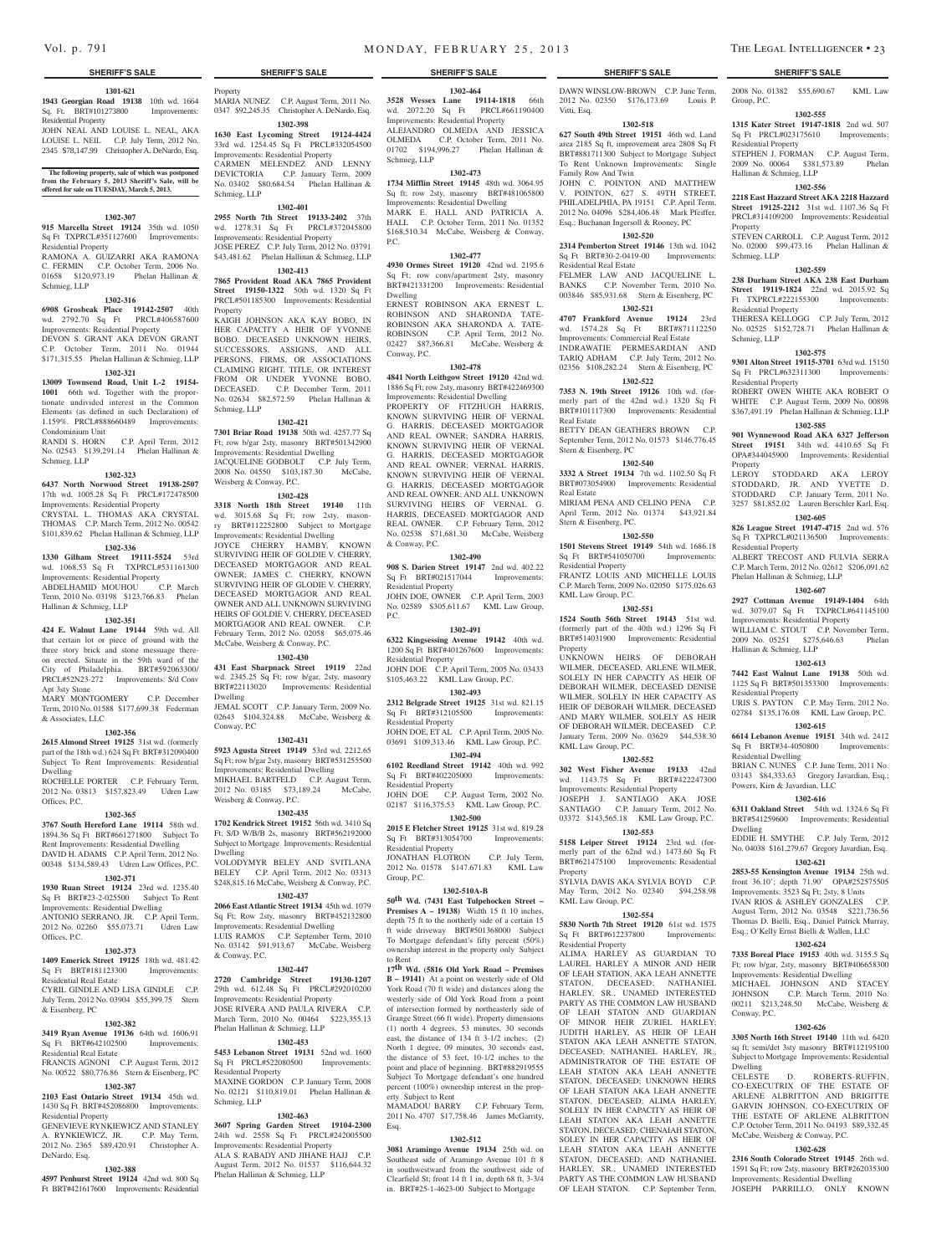SURVIVING HEIR OF LIBERATO J. PARILLO, DECEASED MORTGAGOR AND REAL OWNER AND UNKNOWN SURVIVING HEIRS OF LIBERATO J. PARRILLO, DECEASED MORTGAGOR AND REAL OWNER C.P. August Term, 2010 No. 03916 \$57,018.79 McCabe, Weisberg & Conway, P.C.

### **1302-630**

**2545 Sepviva Street 19125** 31st wd. 1660 Sq Ft; row 2sty, masonry BRT#311235300 Improvements: Residential Dwelling JONATHAN BARNES C.P. September Term,

2010 No. 02785 \$114,282.55 McCabe, Weisberg & Conway, P.C. **17th Wd. (6318 North Lambert Street – Premises B – 19138)** 1140 Sq Ft BRT#172434300 Subject to Mortgage **3rd Wd. (5849 Warrington Avenue – Premises** 

# **1302-639**

**432 Glen Echo Road 19119** 22nd wd. 5094.25 Sq Ft; s/d w/b/g 2s masonry BRT#2231668800 Improvements: Residential Dwelling

JESSE A. WILSON, JR AKA JESSE ALLEN WILSON, JR AND MONIQUE JOHNSON AKA MONIQUE T. JOHNSON AKA MONIQUE T. WILSON C.P. October Term, 2009 No. 04263 \$273,606.13 McCabe, Weisberg & Conway, P.C.

### **1302-640**

**1167 Windrim Avenue 19141** 49th wd. Det off/str 1sty masonry; 3139.24 Sq Ft BRT#493008410 Improvements: Residential Dwelling

CORNELL SMITH C.P. May Term, 2012 No. 03977 \$43,408.50 McCabe, Weisberg & Conway, P.C.

### **1302-647**

**1144 Snyder Avenue 19148-5522** 39th wd. 1110 Sq Ft BRT#394038700 Improvements: Residential Real Property

LOIS BROCCO C.P. October Term, 2012 No. 2355 \$481,710.62 Richard J. Giulianai, Esq.

### **1302-650**

**4401-27 Whitaker Avenue 19120** 42nd wd. At the intersection by the southeasterly side of Whitaker Avenue and the northeasterly side of Cayuga Street front 367 ft 7-1/8-in, depth 304 ft 7-9/16-in OPA#884186505 Subject To Rent Improvements: Commercial Property POMCO REALTY, L.P. C.P. July Term, 2012 No. 03238 \$960,843.89 Andrew S.

Brown, Esq. **1302-655**

### **833 Leland Street 19130** 15th wd. 1485 Sq Ft BRT#151367400 Improvements: Residential Dwelling

CHARLIE STEVENS, AS AMINISTRATOR OF THE ESTATE OF GLADYS HUNTER, DECEASED. C.P. Apri Term, 2012 No. 01835 \$211,841.97 Gregory Javardian, Esq.; Powers, Kirn & Javardian, LLC

# **1302-660**

**1664 West Cheltenham Avenue** 10th wd. 74'9" E Pittville Subject to Mortgage Improvements: Row B/gar 2 Sty Masonry TYRELL D. MCCOY AND TALISA THOMPSON NKA TALISA MCCOY C.P. February Term, 2011 No. 01663 \$150,587.31 Chandra M. Arkema, Esq.

### **1302-667**

**2216 South Hobson Street 19142** 40th wd. 931.45 Sq Ft BRT#403063500 Improvements: Residential Property JOHN DOE C.P. March Term, 2003 No. 04823

\$114,238.73 KML Law Group, P.C. **1302-669**

# **315 West Hansberry Street 19144** 12th wd.

1852.23 Sq Ft BRT#123104900 Improvements: Residential Property MILDRED V. BIBBS C.P. May Term, 2009

No. 01447 \$79,516.39 KML Law Group, P.C. **1302-671**

### **534 Monastery Avenue 19128** 21st wd. 1961.30

Sq Ft BRT#213168400 Improvements: Residential Property

### JAMES A. MARTIN AND MICHELLE E. MARTIN C.P. May Term, 2010 No. 03799

\$193,231.59 KML Law Group, P.C.

### **1302-674**

**1121 Knorr Street 19111** 53rd wd. 2606.87 Sq Ft BRT#532135500 Improvements: Residential Property REGINALD GETER C.P. August Term,

2012 No. 03605 \$160,298.69 KML Law Group, P.C.

### **1302-676**

**584 Van Kirk Street 19120-1229** 35th wd. 1200 Sq Ft BRT#32-2-0999-00 Subject To Rent Improvements: Residential Dwelling MILTON VALENTINE C.P. June Term, 2012 No. 00535 \$118,251.49 Barbara A. Fein, Esq.

### **1302-677**

**1941 S. Hollywood Street 19145-2405** 48th wd. 1284.09 Sq Ft BRT#48-2-3898-00 Subject To Rent Improvements: Residential Dwelling DIANE BALUSH C.P. August Term, 2011 No. 01748 \$97,693.69 Barbara A. Fein, Esq.

### **1302-678A-B**

**52nd Wd. (5410 Media Street – Premises A - 19131 )** 3126.20 Sq Ft BRT#041240400

Subject to Mortgage<br>**52<sup>nd</sup> Wd. (1520 North Conestoga Street – Premises B - 19131)** 52nd wd. 1515.29 Sq Ft BRT#041299400 Subject to Mortgage K&F INVESTMENTS, LLC C.P. August Term, 2012 No. 01853 \$385,766.80 Daniel D. Haggerty, Esq.; Weir & Partners, LLP **1302-679A-E 17th Wd. (6052 North Norwood Street – Premises A – 19138)** 1305 Sq Ft BRT#172484700 Subject to Mortgage

**C - 19143)** 1500 Sq Ft BRT#034078900

K&F GROUP, LLC C.P. August Term, 2012 No. 01863 \$409,258.13 Daniel D. Haggerty,

**1302-680 1409 South Marston Street 19146** 36th wd. 708 Sq Ft BRT#364319400 Subject to

K&F VENTURES, LLC C.P. August Term, 2012 No. 01883 \$72,429.35 Daniel D. Haggerty, Esq.; Weir & Partners, LLP **1302-689 1536 Tasker Street 19145** 36th wd. 1003.3 Sq Ft BRT#36-5377600 Subject to Mortgage Improvements: Residential Dwelling ROBERT TAUFAN C.P. Apri Term, 2012 No. 02181 \$180,619.92 Gregory Javardian, Esq.;

**1302-691 1144 South Dorrance Street 19146** 33rd wd. 656.50 Sq Ft BRT#361159300 Improvements:

HILDA RIVERA AS POWR OF ATTORNEY FOR LUIS A. VIERA, SR. AND JOSE A. TORRES C.P. July Term, 2009 No. 00191 \$267,294.59 KML Law Group, P.C. **1302-693 1352 South Stanley Street 19140** 36th wd. 714 Sq Ft BRT#362263900 Improvements:

MARILY ROSADO FKA MARILY PEREZ C.P. August Term, 2012 No. 02401 \$60,323.42

**1302-705 3212 Holly Road 19154** 58th wd. 2070.00 Sq Ft BRT#663016200 Subject To Rent Improvements: Residential Dwelling MICHAEL J. DOMIAN AND PATRICIA A. DOMIAN C.P. March Term, 2012 No. 02364 \$158,721.71 Udren Law Offices, P.C.

**SHERIFF'S SALE OF TUESDAY, March 5, 2013** 

**1301-386 4320 North Hicks Street 19140** 13th wd. 944 Sq Ft BRT#132078700 Subject To Mortgage Yes, Bank of America, N.A. Subject To Rent: N/A Improvements: Residential Property MICHAEL J. SABATO C.P. December Term, 2011 No. 11201380 \$55,691.75 David J.

**1301-387 5834 Filbert Street 19139** 4th wd. 1248 Sq Ft BRT#042018100 Subject To Mortgage Yes, US Bank National Association, as Trustee on Behalf of SASCO Mortgage Loan Trust 2007- RNP1 Subject To Rent: N/A Improvements: Residential Property MICHAEL HOLLEY C.P. December Term, 2011 No. 11200941 \$53,471.56 David J. Demers (ID #307952) **1303-301 2543 Shields Street 19142-2711** 40th wd. 1360 Sq Ft PRCL #406024200 Improvements:

No. 00192 \$58,490.27 Phelan Hallinan, LLP **1303-302 5941 Bennington Street 19120-1201** 35th wd. 1247.52 Sq Ft PRCL #352331000 Improvements: Residential Property PENNAMMA KOSHY AND KOSHI KAITHOTTATHIL C.P. August Term, 2012 No. 03420 \$102,769.10 Phelan Hallinan,

**1303-303 218 Titan Street 19147-5334** 2nd wd. 839.09 Sq Ft PRCL #021326610 Improvements:

JOHN A. SIMPSON, IN HIS CAPACITY AS

C.P. August Term, 201

**4th Wd. (1318 North Wanamaker Street – Premises D – 19131)** 855 Sq Ft BRT#043151600 Subject to Mortgage **13th Wd. (2223 Yelland Street – Premises E – 19140)** 588.75 Sq Ft BRT#131418800 Subject

Subject to Mortgage<br>4<sup>th</sup> W<sub>d</sub> (1318)

Esq.; Weir & Partners, LLP

Powers, Kirn & Javardian, LLC

Residential Property

Residential Property

KML Law Group, P.C.

Demers, (ID #307952)

Residential Property<br>KENNETH FLYNN

Residential Property

LLP

to Mortgage

Mortgage

HEIR OF JAMES J. SIMPSON, DECEASED. UNKNOWN HEIRS, SUCCESSORS, ASSIGNS, AND ALL PERSONS, FIRMS, OR ASSOCIATIONS CLAIMING RIGHT, TITLE OR INTEREST FROM OR UNDER JAMES J. SIMPSON, DECEASED. C.P. January Term, 2012 No. 00972 \$231,681.31 Phelan Hallinan, LLP

### **1303-304**

**2022 Federal Street 19146-4323** 36th wd. 950.08 Sq Ft PRCL #361042900 Improvements: Residential Property LUCRESHA D. LANGLEY C.P. September Term, 2012 No. 02241 \$74,432.64 Phelan Hallinan, LLP

### **1303-305**

**241 East Sedgwick Street 19119-1807**  22nd wd. 3441.90 Sq Ft PRCL #222132600 Improvements: Residential Property

CATHERINE CROMARTIE IN HER CAPACITY AS ADMINSTRATRIX AND HEIR OF THE ESTATE OF LISA M. CROMARTIE, DECEASED. WILLIE CROMARTIE IN HIS CAPACITY AS HEIR OF THE ESTATE OF LISA M. CROMARTIE, DECEASED. UNKNOWN HEIRS, SUCCESSORS, ASSIGNS, AND ALL PERSONS, FIRMS, OR ASSOCIATIONS CLAIMING RIGHT, TITLE OR INTEREST FROM OR UNDER LISA M. CROMARTIE, DECEASED. C.P. February Term, 2010 No. 02872 \$320,442.15 Phelan Hallinan, LLP

### **1303-306**

**2455 West Seybert Street AKA 2455 Seybert Street 19121-4723** 29th wd. 727.72 Sq<br>Ft PRCL #291072600 Improvements: Ft PRCL #291072600 Residential Property CURTIS MARION C.P. August Term, 2012 No. 02970 \$55,361.70 Phelan Hallinan, LLP

**1303-307 1316 Englewood Street 19111-4223** 53rd wd. 2310 Sq Ft PRCL #532352300 Improvements:

Residential Property COREY KENNER, PAULA WASHINGTON AND BRIAN KENNER C.P. June Term, 2010 No. 01984 \$220,539.26 Phelan Hallinan & Schmieg, LLP

### **1303-308**

**133 West Apsley Street AKA 133 Apsley Street 19144-3601** 12th wd. 1885 Sq Ft PRCL<br>#123005700 **Improvements:** Residential Improvements: Residential Property RENEE BROOMER C.P. March Term, 2012

No. 01563 \$77,793.82 Phelan Hallinan, LLP **1303-309**

### **2022 South Simpson Street 19142- 2024** 40th wd. 750 Sq Ft BRT#401193400 Improvements: Residential Property COLIN CHIN-A-LOY AND SARA CHIN-A-

LOY C.P. November Term, 2011 No. 01589 \$38,035.05 Phelan Hallinan, LLP **1303-310**

**2913 McKinley Street 19149-3008** 62nd wd. 991.25 Sq Ft PRCL #621260300 Improvements: Residential Property WING YIU IP C.P. March Term, 2012 No. 00535 \$80,067.01 Phelan Hallinan, LLP

### **1303-311**

**5151 D Street 19120-3609** 42nd wd. 1680 Sq Ft PRCL #421482600 Improvements: Residential Property LAMONT MCCOY AKA LAMONT W. MCCOY C.P. March Term, 2012 No. 02610

### \$60,671.02 Phelan Hallinan, LLP **1303-312**

**325 Green Lane 19128** 21st wd. 6004.87 Sq Ft PRCL #211177000 Improvements: Residential Property THOMAS BELL C.P. February Term, 2012 No. 03691 \$277,490.82 Phelan Hallinan,

### **1303-313**

LLP

**5249 Florence Avenue 19143-4201** 51st wd. 1068.19 Sq Ft PRCL #511144500 Improvements: Residential Property NATALIE ELLIS C.P. July Term, 2012 No. 03410 \$56,647.50 Phelan Hallinan, LLP

# **1303-314**

**414-416 Sanger Street 19120-1612** 35th wd. 6229 Sq Ft PRCL #351190400 Improvements: Residential Property LEROY C. JOHNSON C.P. April Term, 2012 No. 03586 \$95,922.91 Phelan Hallinan, LLP

**1303-315 110 Surgeon Generals Court AKA 110 Surgeon General Court 19146-5203** 88th wd. Being designated as Unit #111 together with a proportionate undivided interest in the Common

Elements as defined in such Declaration and Amendments thereto. PRCL #888300766 Improvements: Condominium Unit JAMES J. MORONEY AND KAREN B. MORONEY C.P. March Term, 2012 No.

### 02896 \$472,759.27 Phelan Hallinan, LLP **1303-316**

**5136 Bingham Street 19120-3606** 42nd wd. 2181.60 Sq Ft PRCL #421494400

### **SHERIFF'S SALE SHERIFF'S SALE SHERIFF'S SALE SHERIFF'S SALE SHERIFF'S SALE**

Improvements: Residential Property LEE SCHAIBLE, ELEANOR WASYLCZAK C.P. August Term, 2012 No. 01722 \$95,792.69 Phelan Hallinan, LLP

Residential Property

Residential Property

Residential Property

Hallinan, LLP

Residential Property

Hallinan, LLP

Hallinan, LLP

Residential Property

LLP

Residential Property

**1303-337 1810 East Thayer Street 19134-2510**  45th wd. 990.49 Sq Ft PRCL #452062300 Improvements: Residential Property VERNON COYLE C.P. August Term, 2011 No. 02809 \$42,122.67 Phelan Hallinan, LLP **1303-338 430 Densmore Street AKA 430 Densmore Road 19116-2402** 58th wd. 3831.45 Sq Ft PRCL #582314200 Improvements:

NICOLE M. DOYLE NICOLE M DOYLE NICOLE M DOYLE, IN HER CAPACITY AS HEIR OF JOHN A. DOYLE, DECEAESD. UNKNOWN HEIRS, SUCCESSORS, ASSIGNS, AND ALL PERSONS, FIRMS, OR ASSOCIATIONS CLAIMING RIGHT, TITLE OR INTEREST FROM OR UNDER JOHN A. DOYLE, DECEASED. C.P. December Term, 2011 No. 02640 \$160,364.45 Phelan

**1303-339 209 East Tabor Road 19120-3016** 42nd wd. 9782 Sq Ft PRCL #421201900 Improvements:

RONALD BOONE, SR. C.P. August Term, 2012 No. 02211 \$61,458.32 Phelan Hallinan,

**1303-340 5936 Springfield Avenue 19143-5235**  40th wd. 1448.75 Sq Ft PRCL #401097200 Improvements: Residential Property WILLIAM KING AKA WILLIAM H. KING AND ROBERT WIPPLINGER C.P. December Term, 2011 No. 03654 \$54,893.40 Phelan

**1303-341 5316 Wyalusing Avenue 19131-5019** 44th wd. 2548 Sq Ft PRCL #442069500 Improvements:

WILLIE MAE JOHNSON, IN HER CAPACITY AS ADMINSTRATRIX AND HEIR OF THE ESTATE OF SALLIE HUNTER. DANIEL HUNTER, IN HIS CAPACITY AS HEIR OF THE ESTATE OF SALLIE HUNTER. KATERINE STEADLEY, IN HER CAPACITY AS HEIR OF THE ESTATE OF SALLIE HUNTER. BETTIE JOHNSON AKA BETTY JOHNSON, IN HER CAPACITY AS HEIR OF

Property

LLP

LLP

GLEN ALLEN C.P. January Term, 2012 No. 01378 \$39,976.62 Phelan Hallinan, LLP **1303-331 5418 Rutland Street 19124-1128** 62nd wd. 1488 Sq Ft PRCL #621326300 Improvements:

JEAN STRIPLET C.P. December Term, 2011 No. 00457 \$79,798.35 Phelan Hallinan, LLP **1303-332 5317 Laurens Street 19144-4615** 12th wd. (formerly 22nd wd.) 1950 Sq Ft PRCL #124149600 Improvements: Residential

NICOLE BRISCOE C.P. October Term, 2011 No. 03839 \$141,015.17 Phelan Hallinan,

**1303-333 4739 Rorer Street 19120-4505** 42nd wd. 1200 Sq Ft PRCL #421534700 Improvements:

SANDRA K. SMITH C.P. February Term, 2012 No. 03095 \$31,863.78 Phelan Hallinan,

**1303-334 7145 North 20th Street 19138-2130** 10th wd. 1289.49 Sq Ft PRCL #101152500 Improvements: Residential Property DANIELLE HAFIZ-LOUIS, SERGE W. LOUIS C.P. December Term, 2011 No. 01733 \$101,375.70 Phelan Hallinan, LLP **1303-335 7503 Brentwood Road 19151-2104** 34th wd. 1392.65 Sq Ft PRCL #343227900 Improvements: Residential Property COHOWA EDNEY C.P. July Term, 2012 No. 03793 \$108,663.36 Phelan Hallinan, LLP **1303-336 3160 Capri Drive Unit 22 19145-5773**  88th wd. Being and designated as Unit #22 together with a proportionate undivided interest in the common elements as defined in such Declaration. PRCL #888260242 Improvements: Condominium Unit TERRILL L. BROWN IN HIS CAPACITY AS HEIR OF JAMES BROWN, DECEASED. BROWN LIVING TRUST, DATED AUGUST 10, 2009 UNKNOWN SUCCESSOR, TRUSTEES OF THE BROWN LIVING TRUST, DATED AUGUST 10, 2009. UNKNOWN BENEFICIARIES OF THE BROWN LIVING TRUST, DATED AUGUST 10, 2009. UNKNOWN HEIRS, SUCCESSORS, ASSIGNS, AND ALL PERSONS, FIRMS, OR ASSOCIATIONS CLAIMING RIGHT, TITLE OR INTEREST FROM OR UNDER JAMES BROWN, DECEASED. C.P. March Term, 2012 No. 00543 \$315,361.39 Phelan

### **1303-317**

**6513 Lebanon Avenue 19151-3119** 34th wd. 1386.40 Sq Ft PRCL #344058400 Improvements: Residential Property DAMIAN HARRISON AKA DAMIEN HARRISON C.P. April Term, 2012 No. 01938 \$128,265.02 Phelan Hallinan, LLP

### **1303-318**

**241 South 6th Street, Unit 1902B 19106-3734**  88th wd. Together with all right, title, and interest, being a 0.266 percent undivided interest of, in, and to the Common Elements (as defined in the Declaration of Condominium as set forth in said Declaration of Condominium). PRCL #888051324 Improvements: Condominium HECTOR CORSANICO C.P. February Term,<br>2012 No. 00732 \$316.192.30 Phelan 2012 No. 00732 \$316,192.30 Hallinan, LLP

### **1303-319**

**1630 South Taney Street 19145-1224**  36th wd. 716.50 Sq Ft PRCL #364288100 Improvements: Residential Property LARRY LEVIN, TAMI LEVIN C.P. August Term, 2012 No. 02359 \$60,832.18 Phelan Hallinan, LLP

### **1303-320**

**5109 Locust Street 19139-4123** 60th wd. 1708.52 Sq Ft PRCL #602074900 Improvements: Residential Property KAREN R. SNEAD IN HER CAPACITY AS HEIR OF MARY GOODEN, DECEASED. C.P. February Term, 2012 No. 03097 \$65,769.81 Phelan Hallinan, LLP

### **1303-321**

**3233 North Howard Street 19140- 5815** 7th wd. 885 Sq Ft BRT#072031200 Improvements: Residential Property ERNESTO JIMINEZ, JR. IN HIS CAPACITY AS EXECUTOR DEVISEE OF THE ESTATE OF JUANA VELAZQUEZ C.P. July Term, 2010 No. 01468 \$43,772.78 Phelan Hallinan, LLP

### **1303-322**

**8632 Fayette Street 19150-1904** 50th wd. 2385 Sq Ft PRCL #502305200 Improvements:

Residential Property JAMES E. REYNOLDS, JR. C.P. July Term, 2011 No. 02220 \$185,718.78 Phelan

# Hallinan & Schmieg, LLP **1303-323**

**4169 Paul Street 19124-4607** 23rd wd. 1928.64 Sq Ft PRCL #232227800 Improvements: Residential Property

DAWN HALE C.P. January Term, 2012 No. 04016 \$45,497.90 Phelan Hallinan & Schmieg, LLP

# **1303-324**

**6213 Reedland Street 19142-2909** 40th wd. 1053.61 Sq Ft PRCL #402200000 Improvements: Residential Property ENIS L. ARCHER C.P. February Term, 2012 No. 03416 \$37,000.67 Phelan Hallinan, LLP **1303-325**

### **9332 State Road 19114-4015** 65th wd. 2085.75

Sold State From 19721 1111 112<br>Sq Ft PRCL #652407205 Improvements: Residential Property PATRICK J. LEUPOLD AKA PATRICK LEUPOLD AND SHARON M. FLAD C.P. June Term, 2012 No. 00919 \$199,648.62 Phelan Hallinan, LLP

### **1303-326**

**2973 East Thompson Street 19134-4946**  25th wd. 820.12 Sq Ft PRCL #251245400 Improvements: Residential Property EDWARD WODACK C.P. December Term, 2011 No. 02756 \$78,222.99 Phelan Hallinan, LLP

### **1303-327**

**1716 Moore Street 19145-2126** 48th wd. 1040 Sq Ft PRCL #481004000 Improvements: Residential Property

ROGER L. WELTMAN C.P. August Term, 2012 No. 03421 \$191,816.41 Phelan Hallinan, LLP

### **1303-328**

LLP

Phelan Hallinan, LLP

Ft PRCL #122041700

**3324 Cottman Avenue 19149-1601** 55th wd. formerly part of 35th wd. 1608 Sq Ft PRCL #551514900 Improvements: Residential **Property** FARRAH ROSEN C.P. November Term, 2011 No. 00888 \$109,842.29 Phelan Hallinan,

**1303-329 340 East Sheldon Street 19120-3520** 42nd wd. 1111.42 Sq Ft PRCL #421165800 Improvements: Residential Property LARRY R. LEVIN AKA LARRY LEVIN C.P. August Term, 2012 No. 02972 \$68,555.77

**1303-330 321 East Church Lane AKA 321 Church Lane 19144-5817** 12th wd. 1454.40 Sq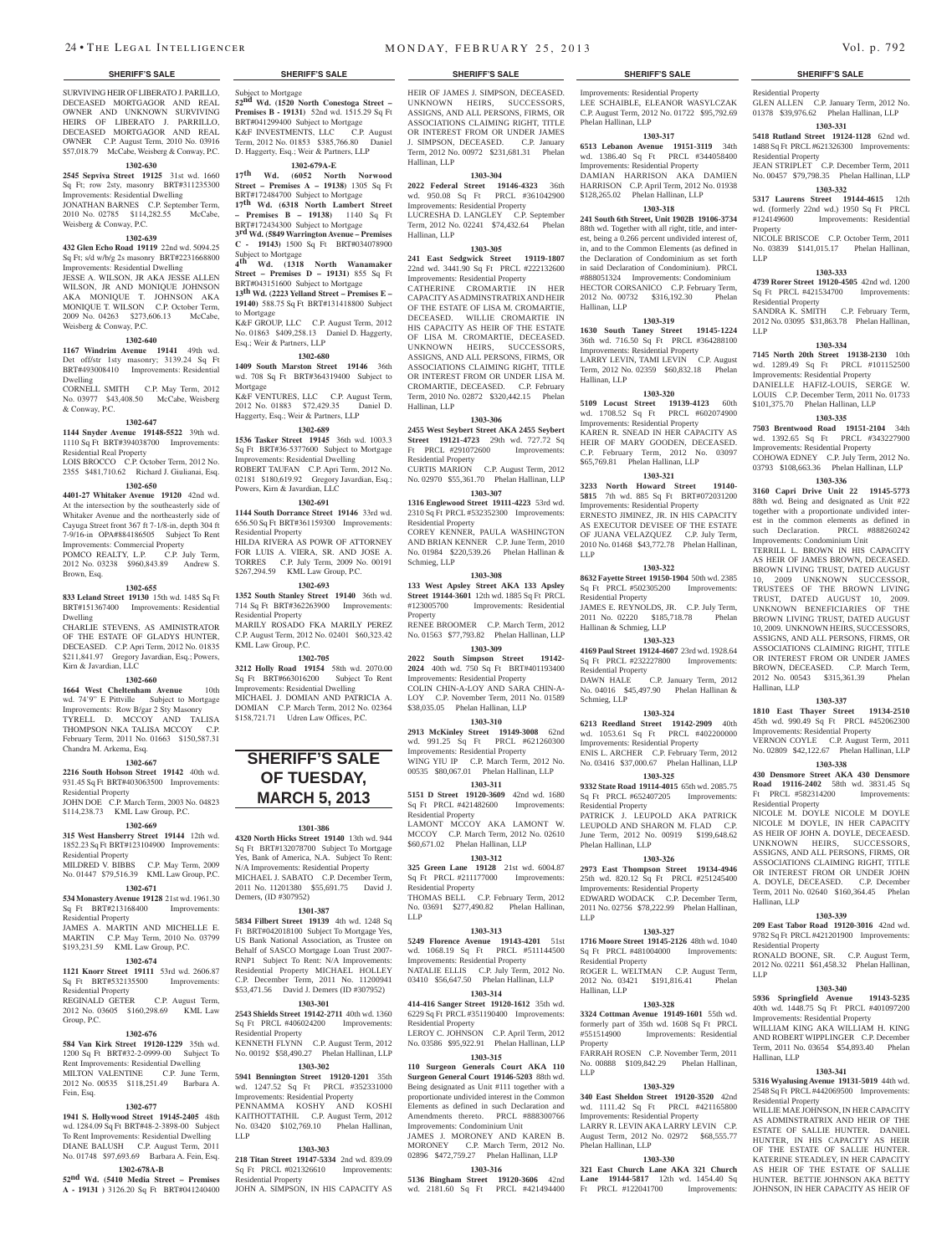THE ESTATE OF SALLY HUNTER. C.P. February Term, 2012 No. 02735 \$50,302.70 Phelan Hallinan, LLP

# **1303-342**

**2406 North Natrona Street 19132-3327**  28th wd. 710 Sq Ft PRCL #282209500 Improvements: Residential Property

UNKNOWN HEIRS, SUCCESSORS, ASSIGNS, AND ALL PERSONS, FIRMS, OR ASSOCIATIONS CLAIMING RIGHT, TITLE OR INTEREST FROM OR UNDER ALICE WHITLOCK, DECEASED. JOSHUA FIELDS, IN HIS CAPACITY AS HEIR OF ALICE WHITLOCK, DECEASED. C.P. December Term, 2011 No. 02848 \$10,167.71 Phelan Hallinan, LLP

# **1303-343**

**5960 Shisler Street 19149-3727** 53rd wd. (formerly part of the 35th wd.) 1493.25 Sq Ft PRCL #531278100 Improvements: Residential Property

PHYLLISA GOLDENBURG, IN HER CAPACITY AS ADMINSTRATRIX AND HEIR OF THE ESTATE OF LARRY STOTMAN AKA LAWRENCE NEIL STOTMAN. JOYCE SCOTT IN HER CAPACITY AS HEIR OF THE ESTATE OF LARRY STOTMAN AKA LAWRENCE NEIL STOTMAN. UNKNOWN HEIRS, SUCCESSORS, ASSIGNS, AND ALL PERSONS, FIRMS, OR ASSOCIATIONS CLAIMING RIGHT, TITLE OR INTEREST FROM OR UNDER LARRY STOTMAN AKA LAWRENCE NEIL STOTMAN, DECEASED. C.P. January Term, 2012 No. 00561 \$39,863.35 Phelan Hallinan, LLP

### **1303-344**

**8901 Lewin Place 19136-1014** 57th wd. 3352.40 Sq Ft PRCL #572198781

Improvements: Residential Property CARLOS PEREZ AND JENNY C. PEREZ C.P. October Term, 2011 No. 02013

# \$116,156.30 Phelan Hallinan, LLP

**1303-345 8164 Lister Street 19152-3108** 64th wd. 4461 Sq Ft PRCL #641086900 Improvements: Residential Property CHARLES PLUNKETT AND VIRGINIA

ZAYAS C.P. July Term, 2010 No. 03273 \$242,393.57 Phelan Hallinan, LLP **1303-346**

**5840 Weymouth Street 19120-1147** 35th wd. 1360 Sq Ft PRCL #352223400 Improvements: Residential Property ANTHONY A. ARKO C.P. July Term, 2012

No. 00545 \$113,256.05 Phelan Hallinan & Schmieg, LLP

### **1303-347**

**1124 Marlborough Street 19125-4139**  18th wd. 2435.58 Sq Ft PRCL #181055000 Improvements: Residential Property LOUIS MOORE AND CHRISTINE MOORE C.P. April Term, 2010 No. 03816 \$164,981.32 Phelan Hallinan, LLP

# **1303-348**

**2613 South Shields Street 19142-2713**  40th wd. 1296 Sq Ft PRCL #406025800 Improvements: Residential Property JOSEPH T. QUINONES C.P. October Term, 2011 No. 00660 \$59,572.93 Phelan Hallinan, LLP

### **1303-349**

**2541 South Alder Street 19148-4426** 39th wd. 665 Sq Ft PRCL #394125100 Improvements: Residential Property

MARIANNE C. MICALI AND ANGELINA COLOZZI C.P. January Term, 2012 No. 00548 \$145,119.75 Phelan Hallinan, LLP

### **1303-350**

**6625 North Fairhill Street 19126** 61st wd. 2745 Sq Ft; row b/gar 2sty mason-

### ry BRT#611114700 Subject to Rent Improvements: Residential Dwelling

OSCAR G. TURNER, JR. C.P. February Term, 2012 No. 03730 \$87,925.73 McCabe,

# Weisberg, & Conway, P.C.

**1303-351 725 South 17th Street, Unit 1A 19146** 88th wd. 1000 Sq Ft; res condo 3 sty masonry BRT#888303670 Improvements: Residential

Dwelling THOMAS MURPHY, ADMINISTRATOR OF THE ESTATE OF THOMAS C. MURPHY, DECEASED MORTGAGOR AND REAL OWNER C.P. September Term, 2012 No. 00997 \$289,376.24 McCabe, Weisberg, & Conway, P.C.

### **1303-352**

**5403 North 12th Street 19141** 48th wd. 1484 Sq Ft; row 2sty masonry BRT#481080000 Subject to Mortgage Improvements: Residential Dwelling

### SHARONN THOMAS C.P. July Term, 2012 No. 00882 \$93,146.70 McCabe, Weisberg, & Conway, P.C.

### **1303-353**

**7972 Rugby Street 19150** 50th wd. 3192 Sq Ft; row b/gar 2sty masonry BRT#502083400 Improvements: Residential Dwelling

**SHERIFF'S SALE SHERIFF'S SALE SHERIFF'S SALE SHERIFF'S SALE SHERIFF'S SALE**

### ALICE FREEMAN C.P. February Term, 2012 No. 00425 \$88,741.21 McCabe, Weisberg, & Conway, P.C. **1303-354**

**929 1/2 Anchor Street 19124** 35th wd. 2101.50 Sq Ft; row b/gar 2sty masonry BRT#351286000 Improvements: Residential Dwelling ANH T. VU C.P. February Term, 2010 No. 00625 \$112,832.21 McCabe, Weisberg, & Conway, P.C.

# **1303-355**

**641 East Cornwall Street 19134** 33rd wd. 8565 Sq Ft; row 2sty masonry BRT#331120800 Subject to Mortgage Improvements: Residential Dwelling ROSLYN STITH C.P. June Term, 2012 No. 01626 \$67,969.61 McCabe, Weisberg, & Conway, P.C.

### **1303-356**

**1532 North Felton Street 19151** 34th wd. 2518 Sq FT; row conv/apt 2sty masonry BRT#342347300 Improvements: Residential Dwelling P. ERIK POGWIST AKA P. ERIC POGWIST

C.P. July Term, 2012 No. 02223 \$48,009.53 McCabe, Weisberg, & Conway, P.C.

### **1303-357**

**2600 Bancroft Street 19145** 26th wd. 2530 Sq Ft; row conv/apt 2sty masonry BRT#261308100 Improvements: Residential Dwelling JOHN R. GRAFF C.P. September Term, 2012 No. 01786 \$371,673.43 McCabe, Weisberg, & Conway, P.C.

### **1303-358**

**1646 East Tulpehocken Street 19138** 10th wd. 2895.54 Sq Ft; row b/gar 2sty masonry BRT#102203000 Improvements: Residential

Dwelling CRYSTAL WALKER-LEWIS C.P. April Term, 2011 No. 01919 \$107,639.74 McCabe, Weisberg, & Conway, P.C.

# **1303-359**

**4827 North D Street 19120** 42nd wd. 2458.12 Sq Ft; row 2 sty masonry BRT#421473700 Improvements: Residential Dwelling EDILBETO PRIETO C.P. January Term, 2012 No. 02268 \$73,540.34 McCabe, Weisberg, & Conway, P.C.

**1303-360**

**1804 N 77th Street 19151** 34th wd. 2822.36 Sq Ft; row b/gar 2sty masonry BRT#343358000 Improvements: Residential Dwelling SIGET STOCKTON C.P. August Term, 2009 No. 04324 \$138,944.63 McCabe, Weisberg, & Conway, P.C.

### **1303-361**

**1639 Poplar Street, Unit 2N 19130** 88th wd. 949 Sq Ft; res condo 4sty masonry BRT#888470004 Subject to Mortgage Improvements: Condominium DARRYL WILLIAMS C.P. April Term, 2010 No. 00248 \$243,140.87 McCabe, Weisberg, & Conway, P.C.

### **1303-362**

**2111 Chelten Avenue 19138** 17th wd. 3865.50 Sq Ft; semi det 2sty masonry BRT#171341200 Improvements: Residential Dwelling SUSAN P. ISAAC, ADMINISTRATRIX OF THE ESTATE OF ABEBE ISAAC, DECEASED MORTGAGOR AND REAL

OWNER C.P. August Term, 2010 No. 00324 \$112,044.23 McCabe, Weisberg, & Conway, P.C.

# **1303-363**

**505 East Brinton Street 19144** 59th wd. 4870.57 Sq Ft; s/d w det gar 3sty masonry BRT#592172000 Improvements: Residential Dwelling JAMES L. MCMILLIAN C.P. December

Term, 2008 No. 01527 \$48,603.26 McCabe, Weisberg, & Conway, P.C.

# **1303-364**

**6608 Cornelius Street 19138** 10th wd. 2752 Sq Ft; row b/gar 2sty masonry BRT#102370500<br>Subject to Mortgage Improvements: Subject to Mortgage Residential Dwelling MARSHALL L. JOHNSON, III AND CHERYL A. JOHNSON C.P. August Term, 2010 No. 04886 \$147,835.40 McCabe, Weisberg, & Conway, P.C.

### **1303-365**

**2946 North Taney Street 19132** 38th wd. 1620 Sq Ft; row 2 sty masonry BRT#381197900<br>Subject to Mortgage Improvements: Subject to Mortgage Residential Dwelling ALL UNKNOWN HEIRS OF ALBERTA E.

HARMON, DECEASED MORTGATOR AND REAL OWNER C.P. November Term, 2011 No. 02239 \$38,446.00 McCabe, Weisberg, & Conway, P.C.

### **1303-366**

**7323 Garman Street 19153** 40th wd. 2184 Sq ft; row b/gar 2 sty masonry BRT#404304600 Subject to Rent Improvements: Residential Dwelling

MARLON MCCORD C.P. 11606196 \$98,422.62 McCabe, Weisberg, & Conway, P.C. **1303-367**

**1303-381 1323 West Porter Street AKA 1323 Porter Street 19148** 39th wd. 1024 Sq Ft BRT#394322700 Subject To Rent Improvements: Residential Dwelling VERONICA BRANCO C.P. August Term, 2010 No. 03706 \$205,094.17 Mark J.

Improvements: Residential Dwelling CHARLES HETTINGER, III AND SUSAN HETTINGER C.P. December Term, 2009 No. 01597 \$163,002.55 Mark J. Udren, Esq. **1303-396 249 West Harvey Street 19144** 59th wd. 3840 Sq Ft BRT#593056000 Subject to Mortgage Subject To Rent Improvements: Residential

MARIE GABRIELSON C.P. March Term, 2010 No. 05130 \$74,935.17 Udren Law

**1303-397 1733 Bainbridge Street 19146** 30th wd. 1134.99 Sq Ft BRT#301044800 Subject to Mortgage Subject To Rent Improvements:

HOWARD GOLDSTON C.P. March Term, 2010 No. 05305 \$386,604.08 Udren Law

**1303-398 2307 Faunce Street 19152** 35th wd. 3049.77 Sq Ft BRT#561416800 Subject To Rent Improvements: Residential Dwelling JAMIL A. AJAJ C.P. March Term, 2011 No. 02465 \$167,184.54 Udren Law Offices, P.C. **1303-399 234 West Upsal Street 19119** 22nd wd. 39,800.00 Sq Ft BRT#775327000 Subject To Rent Improvements: Residential Dwelling OKOLO THOMAS C.P. May Term, 2008 No. 00974 \$676,238.82 Udren Law Offices, P.C. **1303-400 6222 Hasbrook Avenue 19111** 35th wd. 1258.50 Sq Ft BRT#353189400 Subject To Rent Improvements: Residential Dwelling YUA HUA WU C.P. September Term, 2012 No. 03279 \$78,351.40 Udren Law Offices,

**1303-401 1800 Lansing Street 19111** 56th wd. (part of the 36th wd.) 2812.50 Sq Ft BRT#5614690000 Subject To Rent Improvements: Residential

PATTERSON AND MARGARET PATTERSON C.P. April Term, 2012 No. 01079 \$154,845.29 Udren Law Offices, P.C. **1303-402 7815 Verree Road 19111** 63rd wd. (formerly part of the 56th wd.) 2837.67 Sq Ft BRT#631149200 Subject To Rent Improvements: Residential Dwelling CHRISTINE J. PETERS AND MICHAEL PETERS C.P. April Term, 2008 No. 01685 \$199,832.51 Udren Law Offices, P.C. **1303-403 2928 Cheltenham Avenue 19150** 50th wd. 5063.87 Sq Ft BRT#501276200 Subject To Rent Improvements: Residential Dwelling JOYCE WALLACE C.P. March Term, 2010 No. 05139 \$216,442.02 Udren Law Offices,

**1303-404 3628 Sussex Lane 19114** 66th wd. (formerly part of the 58th wd.) 4229 Sq Ft BRT#661207100 Subject To Rent Improvements: Residential

SIKA JOACHIM C.P. March Term, 2008 No. 01854 \$206,760.10 Udren Law Offices, P.C. **1303-405 3517 Aldine Street 19136** 64th wd. formerly part of the thirty-fifth wd. 1606.91 Sq Ft BRT#624119500 Subject To Rent Improvements: Residential Dwelling LYNN M. COPPOLA FKA LYNN M. ARMSTRONG AND EUGENE L. COPPOLA, JR. C.P. April Term, 2012 No. 00350 \$130,087.38 Udren Law Offices, P.C. **1303-406 135 North Hobart Street 19139-0000** 04th wd. 1036.75 Sq Ft BRT#042101500 Subject To Rent Improvements: Residential Dwelling STEPHEN J. HILL C.P. August Term, 2012 No. 01515 \$36,969.87 Udren Law Offices,

**1303-407 620 North 57th Street 19131** 34th wd. 1508.55 Sq Ft BRT#043096400 Subject to Mortgage Subject To Rent Improvements:

DARREN M. SMITH C.P. July Term, 2010 No. 02299 \$67,925.46 Udren Law Offices,

**1303-408 5615 Montrose Street 19143-2811** 46th wd. 889.14 Sq Ft BRT#463140200 Subject To Rent Improvements: Residential Dwelling ANDRE WARE C.P. July Term, 2007 No. 02963 \$96,391.18 Udren Law Offices, P.C. **1303-409 2325 Bryn Mawr Avenue 19131** 52nd wd. (formerly part of the 34th wd.) 28000 Sq Ft BRT#521667300 Subject To Rent Improvements: Residential Dwelling ALDENISE SHULER AKA ALDENISE S. BALL C.P. January Term, 2007 No. 00121

MARGARET BERNOCCO,

Dwelling

Offices, P.C.

Offices, P.C.

P.C.

Dwelling

P.C.

Dwelling

P.C.

P.C.

Residential Dwelling

Residential Dwelling

**1303-382 3468 Helen Street 19134** 45th wd. 1131 Sq Ft BRT#452356100 Subject To Rent Improvements: Residential Dwelling THOMAS C. CALLAHAN AND ANTHONY J. DITRI C.P. September Term, 2012 No. 03427 \$45,275.72 Udren Law Offices, P.C. **1303-383 703 South Second Street 19147** 2nd wd. (formerly part of the 4th wd.) 734.85 Sq Ft BRT#023100000 Subject To Rent Improvements: Residential Dwelling ANTHONY J. CONTE, III AKA ANTHONY JOHN CONTE C.P. July Term, 2010 No. 00532 \$534,278.95 Udren Law Offices, P.C. **1303-384 2543 South 6th Street 19148** 39th wd. 900 Sq Ft BRT#392339600 Subject To Mortgage Subject To Rent Improvements: Residential

TRUNG THANH NGUYEN C.P. March Term, 2010 No. 05338 \$110,996.26 Udren

**1303-385 7367 Rugby Street 19138** 10th wd. 1323.07 Sq Ft BRT#102466300 Subject to Mortgage Subject To Rent Improvements: Residential

SAUNJA JOHNSON C.P. December Term, 2003 No. 003512 \$84,097.74 Mark J.

**1303-386 7246 North 21st Street 19138** 10th wd. (formerly part of the 15th wd.) 1793.60 Sq Ft BRT#101187500 Subject To Rent Improvements: Residential Dwelling DENNIS JAMES C.P. June Term, 2010 No. 00056 \$134,019.54 Udren Law Offices, P.C. **1303-387 2229 Catharine Street AKA 2229 Catherine Street 19146** 30th wd. 992 Sq Ft BRT#302083200 Subject To Rent Improvements: Residential Dwelling RACHEL YEAGER AKA RACHAEL YAEGER C.P. August Term, 2012 No. 03312 \$290,115.41 Udren Law Offices, P.C. **1303-388 1343 West Pike Street 19140** 43rd wd. 1643.36 Sq Ft BRT#433003100 Subject To Rent Improvements: Residential Dwelling GRIFFIN CAMPBELL C.P. July Term, 2009 No. 00700 \$66,226.55 Udren Law Offices, P.C. **1303-389 6224 Hazel Avenue 19143** 46th wd. 936 Sq Ft BRT#032122800 Subject To Rent Improvements: Residential Dwelling MONIQUE HEATH C.P. September Term, 2010 No. 04024 \$79,724.08 Mark J. Udren,

**1303-390 5442 Norfolk Street 19143** 46th wd. 900.00 Sq Ft BRT#463126800 Subject To Rent Improvements: Residential Dwelling MICHAEL GATES AKA MICHAEL J. GATES AND SANDRA GATES AKA SANDRA N. GATES C.P. July Term, 2012 No. 02076 \$44,331.77 Udren Law Offices, P.C. **1303-391 749 South Marvine Street 19147** 2nd wd. 864.00 Sq Ft BRT#022319000 Subject To Rent Improvements: Residential Dwelling STEPHANIE T. CAIN AKA STEPHANIE CAIN C.P. June Term, 2008 No. 01379 \$84,227.56 Udren Law Offices, P.C. **1303-392 6129 North 7th Street 19120** 61st wd. (formerly part of the 42nd wd.) 1504.00 Sq Ft BRT#611145500 Subject To Rent Improvements: Residential Dwelling JENNIFER DANCY C.P. March Term, 2010 No. 05870 \$183,244.22 Udren Law

**1303-393 5234 Glenloch Street 19124** 62nd wd. 849.94 Sq Ft BRT#622416500 Subject To Rent Improvements: Residential Dwelling PETER ROCHFORD C.P. June Term, 2012 No. 03586 \$57,705.48 Udren Law Offices,

**1303-394 920 Bergen Street 19111** 63rd wd. 2800 Sq Ft BRT#632028907 Subject to Mortgage Subject To Rent Improvements: Residential Dwelling AMY CONVERY AND DANIEL CONVERY C.P. May Term, 2010 No. 02855 \$209,120.98

**1303-395 3133 Belgrade Street 19134** 25th wd. 1015 Sq Ft BRT#251314500 Subject To Rent

Udren Law Offices, P.C.

Udren, Esq.

Dwelling

Dwelling

Udren, Esq.

Esq.

Offices, P.C.

 $PC$ .

Law Offices, P.C.

**1113 Lakeside Avenue 19126** 61st wd. 12145 Sq Ft; det w/bas gar 1sty stone BRT#611438800 Improvements: Residential Dwelling BERNARD GREENBERG, KNOWN SURVIVING HEIR OF CLAIRE GREENBERG, DECEASED MORTGAGOR AND REAL OWNER AND UNKNOWN SURVIVING HEIRS OF CLAIRE GREENBERG, DECEASED MORTGAGOR AND REAL OWNER C.P. February Term, 2012 No. 02082 \$294,187.78 McCabe, Weisberg, & Conway, P.C.

### **1303-368**

**453 West Harvey Street 19144** 59th wd. 3002 Sq Ft; row b/gar 2sty stone BRT#593058000 Improvements: Residential Dwelling JAIME CRISTOBAL WARREN FERNANDEZ C.P. June Term, 2012 No. 01345 \$205,834.21 McCabe, Weisberg, & Conway, P.C.

### **1303-369**

**4035 M Street 19124** 33rd wd. 2325 Sq Ft; Row b/gar 2sty masonry BRT#332468700 Subject to Mortgage Subject to Rent Improvements: Residential Dwelling TATIANA MIROCHNIK AND MICHAEL

MIROCHNIK C.P. April Term, 2012 No. 02428 \$72,567.20 McCabe, Weisberg, & Conway, P.C. **1303-370**

**1384 Dyre Street 19124** 62nd wd. 2509.74 Sq Ft; row b/gar 2sty masonry BRT#621004000 Improvements: Residential Dwelling AMRITPAL SINGH SANDHER C.P. February Term, 2012 No. 00417 \$84,159.11 McCabe, Weisberg, & Conway, P.C. **1303-371**

**5318 Large Street 19124** 62nd wd. 2755.4 Sq Ft; row b/gar 2sty masonry BRT#621331300 Improvements: Residential Dwelling KEISHA PRYOR C.P. January Term, 2012 No. 02536 \$59,809.05 McCabe, Weisberg, & Conway, P.C.

### **1303-372**

**2124 Scattergood Street 19124** 62nd wd. 1841.6 Sq Ft; row b/gar 2sty masonry BRT#622131600 Subject to Rent Improvements: Residential Dwelling WALTER MARCHOWSKY, III C.P. July Term, 2012 No. 02210 \$58,862.83 McCabe, Weisberg, & Conway, P.C.

### **1303-373**

**12034 Legion Place 19154** 58th wd. 3237.69 Sq Ft; row b/gar 2sty masonry BRT#662111700 Improvements: Residential Dwelling TONI WEBER AND ROBERT SAFRANEK C.P. April Term, 2008 No. 03787 \$232,068.15 McCabe, Weisberg, & Conway, P.C.

# **1303-374**

**12024 Waldemire Drive** 66th wd. On the northwesterly side of Waldemire Drive 283 ' 2-3/4" northwesterly side of Waldemire Drive, front 29' 7", depth 19' 11" BRT#662121800 JOSEPH F. SNYDER AND DOLORES SNYDER C.P. July Term, 2011 No. 02109 \$218,302.04 Louis P. Vitti, Esq.

### **1303-375**

**5729 Florence Avenue 19143-4527** 51st wd. 1633 Sq Ft BRT#513264500 Subject To Rent Improvements: Residential Dwelling EVA MOORE C.P. October Term, 2011 No. 03295 \$107,033.38 Barbara A. Fein, Esq.

### **1303-376**

**838 East Thompson Street 19125-3528** 18th wd. 1710 Sq Ft BRT#181388000 Subject To Rent Improvements: Residential Dwelling EILEEN MCCLOUD C.P. June Term, 2012 No. 01465 \$298,305.65 Barbara A. Fein, Esq.

### **1303-377**

**6215 Market Street** 34th wd. 1291.95 Sq Ft BRT#341006100 Improvements: Str/off + Apts 3sty Masonry JUNE SPEAKS AND DARRELL EZELL C.P.

January Term, 2011 No. 04601 \$146,110.15 William J. Levant, Esq.

# **1303-378**

**4922 Cottage Street 19124** 23rd wd. 1189 Sq Ft BRT#232373500 Subject To Rent Improvements: Residential Dwelling DIANE RODRIGUEZ AND REINALDO RODRIGUEZ C.P. February Term, 2012 No.

# 03812 \$26,970.13 Udren Law Offices, P.C. **1303-379 5634 BaltimoreAvenue 19143** 51st wd. (for-

merly 40th wd.) 1600 Sq Ft BRT#513057600 Subject To Rent Improvements: Residential Dwelling JOSEPH EDWARDS, SR. C.P. May Term,

2010 No. 04590 \$71,396.28 Udren Law Offices, P.C.

**143 East Albanus Street 19120** 42nd wd. 1050.00 Sq Ft BRT#421151600 Subject To Rent Improvements: Residential Dwelling GITA IGOLKIN C.P. August Term, 2012 No. 01642 \$70,795.82 Udren Law Offices, P.C.

### **1303-380**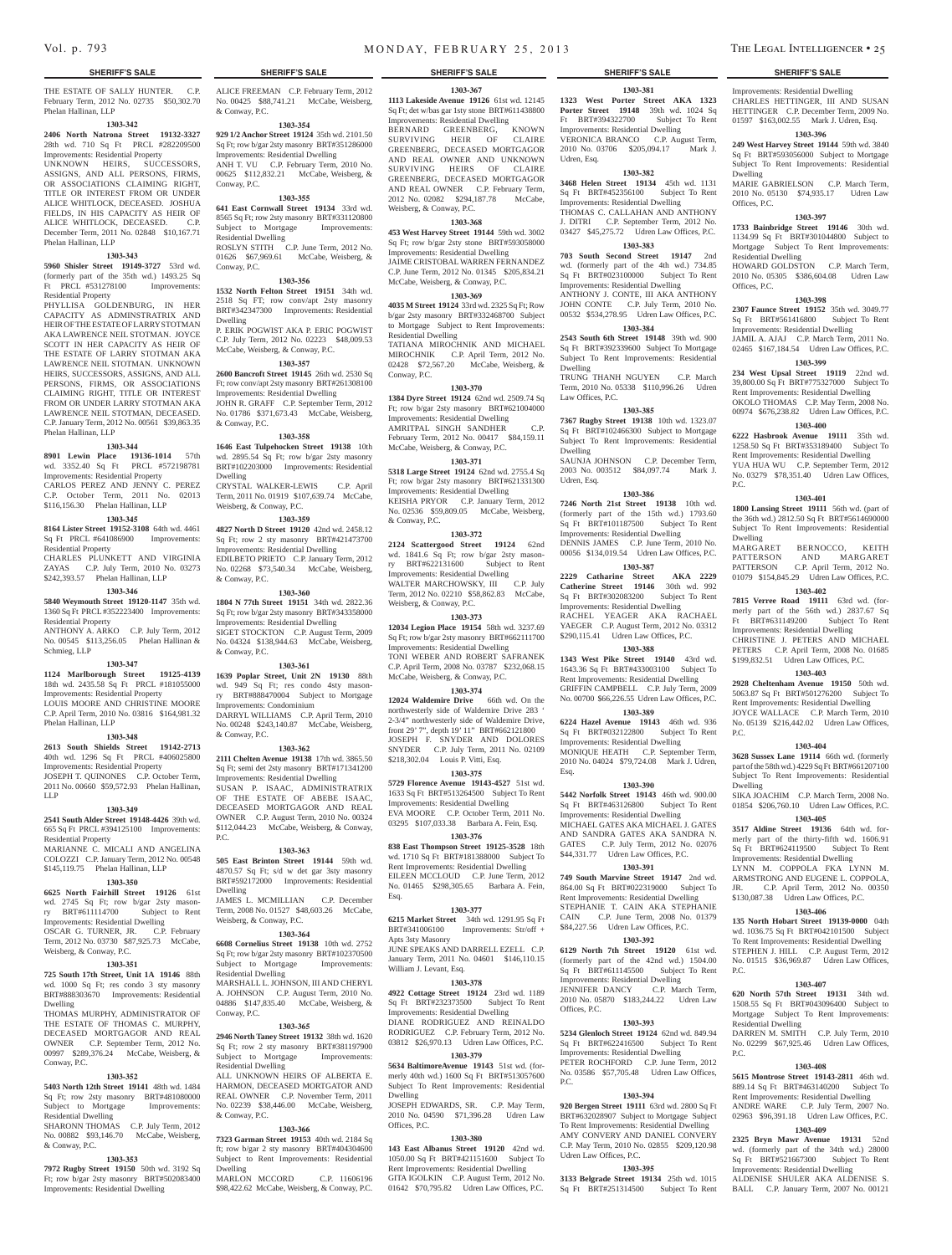\$684,969.46 Udren Law Offices, P.C.

### **1303-410**

**4624 Regent Street 19104** 46th wd. 1460 Sq Ft BRT#461136500 Subject to Mortgage Subject To Rent Improvements: Residential Dwelling

MICHLLE SETTLES (KNOWN HEIR OF MARLENA SETTLES), RODNEY SETTLES (KNOWN HEIR OF MARLENA SETTLES), SHARON SETTLES (KNOWN HEIR OF MARLENA SETTLES), MARLENA SETTLES (LAST RECORD OWNER) C.P. December Term, 2011 No. 00323 \$69,201.88 Udren Law Offices, P.C.

### **1303-411**

**5026 Cedar Avenue 19153** 46th wd. 2090 Sq Ft BRT#462052000 Subject To Rent Improvements: Residential Dwelling

DIABATE MAMADOU AKA MAMADOU DIABATE MARIAM KOITA C.P. May Term, 2010 No. 02372 \$80,410.66 Udren Law Offices, P.C.

### **1303-412**

**6157 Catharine Street AKA 6157 Catherine Street 19143** 46th wd. 1758.89 Sq Ft BRT#032194200 Subject To Rent Improvements: Residential Dwelling SAUNDRA E. JONES, ESTATE OF JOHNNIE HOWARD C/O JOHN D. DOUGLAS, AS ADMINISTRATOR OF THE ESTATE OF JOHNNIE HOWAD C.P. February Term, 2010 No. 02989 \$72,115.49 Mark J. Udren, Esq.

### **1303-413**

**1111 East Sharpnack Street 19150** 50th wd. 1763.00 Sq Ft BRT#502332400 Subject To Rent Improvements: Residential Dwelling DELORES SMITH-HUBBARD C.P. July Term, 2010 No. 02962 \$125,120.52 Udren Law Offices, P.C.

### **1303-414**

**7455 Ruskin Road 19151-2925** 34th wd. 1494 Sq Ft PRCL #343166900 Improvements: Residential Property

CARETHA TARVER C.P. May Term, 2010 No. 04265 \$128,225.21 Phelan Hallinan, LLP

### **1303-415**

**2106 Kater Street 19146-1215** 30th wd. 605.06 Sq Ft PRCL #302014200 Improvements:

Residential Property SEAN O'NEILL AND EILEEN O'NEILL C.P. September Term, 2011 No. 02130 \$272,582.95

### Phelan Hallinan, LLP **1303-416**

**158 West Ruscomb Street 19120-3412**  42nd wd. 1050 Sq Ft PRCL #422150000 Improvements: Residential Property FRANK WILLIAMS C.P. August Term, 2012 No. 01724 \$63,023.67 Phelan Hallinan, LLP

# **1303-417**

**4400 Convent Lane 19114-3708** 65th wd. 11375 Sq Ft PRCL #652166300 Improvements: Residential Property MICHAEL J. BREEN AND MARY T. BREEN C.P. June Term, 2012 No. 00922 \$310,783.71 Phelan Hallinan, LLP

### **1303-418**

**419 Jackson Street 19148-5704** 39th wd. 877.50 Sq Ft PRCL #392110900 Improvements: Residential Property

NHAK KHAN C.P. August Term, 2012 No. 01015 \$17,568.42 Phelan Hallinan, LLP **1303-419**

**4147 North Fairhill Street 19140-2634**  43rd wd. 882 Sq Ft PRCL #433244200 Improvements: Residential Property KEVIN MURRAY AND LATISHA S. MURRAY C.P. February Term, 2012 No. 03586 \$25,605.50 Phelan Hallinan, LLP

### **1303-420**

**2824 Brighton Place 19149-1417** 55th wd. 1860 Sq Ft PRCL #551346006 Improvements:

Residential Property HOLLIS SEABROOKS, JR. C.P. March Term, 2012 No. 03572 \$75,699.97 Phelan Hallinan, LLP

### **1303-421**

**6314 Battersby Street 19149-3122** 55th wd. 1257.41 Sq Ft PRCL #551536100 Improvements: Residential Property CHRISTINA QUIGLEY AND DENNIS QUIGLEY C.P. December Term, 2011 No. 00894 \$146,765.18 Phelan Hallinan, LLP

### **1303-422**

**813 West Wellens Avenue AKA 813 West Wellens Street 19141-4021** 49th wd. 1167 Sq Ft PRCL #492036400 Improvements: Residential Property

CHRISTINE GREEN C.P. April Term, 2012 No. 02070 \$85,835.38 Phelan Hallinan, LLP **1303-423**

**1418 West Allegheny Avenue 19132-1708**  11th wd. 2057.47 Sq Ft PRCL #111128600 Improvements: Residential Property ROSALIND MCCREA AKA ROSALIND C. MCCREA C.P. December Term, 2011 No. 00890 \$76,791.58 Phelan Hallinan, LLP

**1303-424 5231 Euclid Street 19131-3208** 52nd wd. 1143.75 Sq ft PRCL #521081100 Wd.  $1143.75 \text{ sq}$  is  $1143.75 \text{ sq}$  in  $1143.75 \text{ sq}$  in  $1143.75 \text{ sq}$  in  $1143.75 \text{ sq}$  is  $1143.75 \text{ sq}$  in  $1143.75 \text{ sq}$  in  $1143.75 \text{ sq}$  in  $1143.75 \text{ sq}$  in  $1143.75 \text{ sq}$  in  $1143.75 \text{ sq}$  in  $1143.75 \text{ sq}$  in ABDUL HADI ABDUSSALAAM C.P. February Term, 2012 No. 00275 \$91,997.95 wd. 1672.44 Sq Ft PRCL #871075500 Improvements: Residential Property RAHEEM A. BEY C.P. January Term, 2010 No. 02837 \$236,324.60 Phelan Hallinan, LLP

Phelan Hallinan, LLP

Hallinan, LLP

Residential Property

Residential Property

LLP

Hallinan, LLP

Residential Property

Residential Property

Hallinan, LLP

Hallinan, LLP

Residential Property

LLP

**1303-425 342 East Armat Street 19144-1335** 22nd wd. 1206.24 Sq Ft PRCL #122055500 Improvements: Residential Property LINDA FARRELL C.P. August Term, 2012 No. 01182 \$62,059.66 Phelan Hallinan, LLP **1303-426 4138 Parrish Street 19104** 6th wd. (formally the 24th wd.) 1331.04 Sq Ft PRCL #062051600 Improvements: Residential Property YERO CARTER C.P. August Term, 2012 No. 03239 \$194,135.91 Phelan Hallinan, LLP **1303-427 10713 Philcrest Road 19154-4003** 66th wd. 2020.44 Sq Ft PRCL #662072281 Improvements: Residential Property JOSEPH J. STAINER C.P. January Term, 2010 No. 01632 \$230,883.86 Phelan

**1303-428**

779 Sq Ft PRCL #023288335 Improvements:

RYAN FORMAN C.P. July Term, 2010 No. 03440 \$153,684.80 Phelan Hallinan, LLP **1303-429 4251 Neilson Street 19124-4921** 33rd wd. 810 Sq Ft PRCL #332530700 Improvements:

RAQUEL TORRES C.P. April Term, 2012 No. 01144 \$62,971.65 Phelan Hallinan, LLP **1303-430 2600 West Cheltenham Avenue 19150-1311**  50th wd. 3879.11 Sq Ft PRCL #501271600 Improvements: Residential Property BARRY BROWN C.P. January Term, 2012 No. 00555 \$145,050.62 Phelan Hallinan,

**1303-431 2859 Sebring Road 19152-1612** 57th wd. 3269.50 Sq Ft PRCL #571061100 Improvements: Residential Property STEPHEN NEJMAN AND SHANNA NEJMAN C.P. August Term, 2012 No. 02652 \$203,051.50 Phelan Hallinan, LLP **1303-432 1823 Fuller Street 19152-2610** 56th wd. 4646.85 Sq Ft PRCL #562021200 Improvements: Residential Property DANIEL RZOTKIEWICZ C.P. April Term, 2012 No. 03424 \$259,752.95 Phelan

**1303-433**

**1303-434 8228 Elberon Avenue 19111-1815** 63rd wd. 4464 Sq Ft PRCL #631039300 Improvements:

EDWARD L. SMITH C.P. July Term, 2012 No. 04562 \$174,358.22 Phelan Hallinan,

**1303-435 2838 North Stillman Street 19132-1923**  38th wd. 648.45 Sq Ft PRCL #381093400 Improvements: Residential Property ADRIAN TYLER C.P. September Term, 2012 No. 02055 \$36,963.26 Phelan Hallinan, LLP **1303-436 4200 Vista Street 19136-3623** 41st wd. 1020 Sq Ft PRCL #412190500 Improvements:

STEVE MARI C.P. August Term, 2010 No. 03987 \$62,589.48 Phelan Hallinan, LLP **1303-437 1445 North 28th Street 19121-3616** 29th wd. 999.68 Sq Ft PRCL #292094800 Improvements: Residential Property JAMES MILLER C.P. January Term, 2012 No. 00458 \$88,473.57 Phelan Hallinan, LLP **1303-438 Marsden Street 19135-2707** wd. 1784.70 Sq Ft PRCL #411254800 Improvements: Residential Property MARCO SANCHEZ C.P. September Term, 2011 No. 03771 \$178,809.17 Phelan

**1303-439 1732 Afton Street 19111-3408** 56th wd. 2252 Sq Ft PRCL #561421100 Improvements:

HOPE HEIN, KARL HEIN C.P. July Term,<br>2012 No. 01845 \$248,698.32 Phelan 2012 No. 01845 \$248,698.32

**1303-440 6701 Ogontz Avenue 19126-2639** 87th

Improvements: Residential Property

# **1303-441**

**5832 Lebanon Avenue 19131-3032** 52nd wd. 1508.62 Sq Ft PRCL #522076800 Improvements: Residential Property CHRISTINA EDWARDS C.P. July Term, 2010 No. 03196 \$77,538.52 Phelan Hallinan, LLP

### **1303-442**

**4844 N. Leithgow Road 19120** 42nd wd. 1128 Sq Ft BRT#422471400 Subject To Rent Improvements: Residential Dwelling PRISCILLA R. SMITH AKA PRISCILLA SHEPHERD, DECEASED C.P. April Term, 2012 No. 02361 \$55,761.62 Benjamin E. Witmer, Esq.

### **1303-443**

**448 Krams Avenue** 21st wd. 5200 Sq Ft BRT#212244100 Subject to Mortgage KAREN TAPPENDEN C.P. October Term, 2011 No. 02454 \$516,017.79 Kenneth Ferris, Esq.

**1303-444**

# **613 South Clarion Street 19147-1813** 2nd wd.

**451 Green Lane** 21st wd. 3478 Sq Ft BRT#212122000 Subject to Mortgage KAREN TAPPENDEN C.P. October Term,<br>2011 No. 02454 \$516.017.79 Kenneth 2011 No. 02454 \$516,017.79 Ferris, Esq.

### **1303-445**

**349 E. Cambria Street 19134** 7th wd. 1491 Sq Ft BRT#071225410 Improvements: 3 Story Masonry Row With Office/store JIAN P. ZHAO AND A-XUE LIN C.P. July Term, 2012 No. 2567 \$16,928.00 John J. McCreesh, III

### **1303-446**

**3135-3139 West Montgomery Avenue**  Located on east side of 32nd Street front 100' 0", depth 126' 0" Subject To Mortgage Yes States Resources Corp., successor by assignment to Wachovia Bank, National Association Subject To Rent

SPIRIT AND TRUTH WORSHIP AND TRAINING CHURCH, INC. C.P. August Term, 2012 No. 002767 \$132,565.48 Phillip D. Berger, Esq.; Lundy, Flitter, Beldecos & Berger, P.C.

### **1303-447**

**2129 N. American Street 19122** 19th wd. 3825.02 Sq Ft OPA #884343745 Improvements: Industrial Factory Masonry Building CARMELO RIVERA C.P. December Term, 2004 No. 1025 \$26,823.48 Miguel A. Leon, Esq.

**1303-448**

**712 East Thayer Street 19134-1814** 33rd wd. 859.80 Sq Ft PRCL #331139100 BORIS SKYLAR C.P. October Term, 2011 No. 04290 \$49,969.44 Phelan Hallinan, LLP **430 B Poplar Street 19123-2122** 5th wd. 1121.49 Sq Ft PRCL #056160620 Improvements: Residential Property ERIK HELVERSON AND ALEXIS CONDA C.P. February Term, 2012 No. 02697 \$309,307.29 Phelan Hallinan, LLP **1303-449**

**1656 North 61st Street 19151-3929** 34th wd. 1500 Sq Ft PRCL #342263100 Improvements: Residential Property NABILA AHMAD C.P. August Term, 2012 No. 00037 \$80,642.33 Phelan Hallinan, LLP

### **1303-450**

**8727 Jackson Street 19136-2131** 65th wd. 1588.41 Sq Ft PRCL #652263300 Improvements: Residential Property DOROTHY M. GABERT C.P. April Term, 2012 No. 03767 \$62,217.01 Phelan Hallinan, LLP

### **1303-451**

**513 Robbins Street 19111-5763** 35th wd. 2974.40 Sq Ft PRCL #353029200 Improvements: Residential Property EDNA M. PAGAN C.P. March Term, 2012 No. 00210 \$155,836.30 Phelan Hallinan, LLP

### **1303-452**

**1115 Brandywine Street 19123-3311** 14th wd. 1278.50 Sq Ft PRCL #141241900 Improvements: Residential Property RICHARD ROBERTS C.P. January Term,<br>2012 No. 04899 \$299,489.80 Phelan 2012 No. 04899 \$299,489.80 Hallinan, LLP

### **1303-453**

**2117 Brighton Street 19149-1802** 54th wd. 1805.10 Sq Ft PRCL #542098100 Improvements: Residential Property KRISTY BOYD AND THOMAS BOYD C.P. December Term, 2011 No. 02531 \$157,185.35 Phelan Hallinan, LLP

### **1303-454**

**860 Scattergood Street 19124-1017** 35th wd. 1038.10 Sq Ft PRCL #351159500 Improvements: Residential Property YAKOV FARBMAN C.P. May Term, 2012

# No. 00415 \$52,847.53 Phelan Hallinan, LLP

### **SHERIFF'S SALE SHERIFF'S SALE SHERIFF'S SALE SHERIFF'S SALE SHERIFF'S SALE**

**1303-455 6705 Souder Street 19149-2209** 54th wd. 1386.93 Sq Ft PRCL #542314700 Improvements: Residential Property IMRAN SHARAF, STEPHANIE SHARAF C.P. June Term, 2012 No. 01330 \$126,454.25 Phelan Hallinan, LLP

August Term, 2012 No. 01012 \$60,663.72

**1303-470 1919 Ruan Street 19124-4622** 23rd wd. 1145.50 Sq Ft PRCL #232029200 Improvements: Residential Property JOSE L. CARABALLO C.P. July Term, 2012 No. 04458 \$70,407.01 Phelan Hallinan &

**1303-471 2178-80 East Oakdale Street 19125-1801**  31st wd. 840.58 Sq Ft (parcel 1), 845.75 Sq Ft (parcel 2) PRCL #1314228800, PRCL #2314228900 Improvements: Residential

JAMES P. O'NEILL C.P. March Term, 2012 No. 01360 \$26,172.43 Phelan Hallinan, LLP **1303-472 1863 East Tulpehocken Street 19138-1210**  10th wd. 1524.13 Sq Ft PRCL #102221600 Improvements: Residential Property IESHIA B. ANDERSON C.P. December Term, 2011 No. 00897 \$117,308.13 Phelan

**1303-473 2026 Plum Street 19124-3444** 23rd wd. 1425 Sq Ft PRCL #232112600 Improvements:

BEATRIZ RODRIGUEZ C.P. March Term, 2011 No. 00079 \$80,498.98 phelan Hallinan,

**1303-474 3114 Levick Street 19149-3136** 55th wd. 1223.10 Sq Ft PRCL #551016500 Improvements: Residential Property DANIEL NUNEZ C.P. October Term, 2011 No. 03832 \$135,986.31 Phelan Hallinan &

**1303-475 219 Righter Street 19128-3715** 21st wd. 1716 Sq Ft PRCL #213212900 Improvements:

JEFFREY M. ULLMAN AND CAROL M. ULLMAN C.P. December Term, 2011 No. 02748 \$204,006.10 Phelan Hallinan &

**1303-476 1447 West Lycoming Street 19140** 13th wd. (formally the 33rd wd.)  $1075.62$  Sq Ft PRCL  $\#132270600$  Improvements: Residential

UNKNOWN HEIRS, SUCCESSORS, ASSIGNS, AND ALL PERSONS, FIRMS, OR ASSOCIATIONS CLAIMING RIGHT, TITLE OR INTEREST FROM OR UNDER ERNESTINE JONES, DECEASED. C.P. December Term, 2011 No. 03626 \$31,687.98

CARLI R. JONES C.P. November Term, 2009 No. 05254 \$204,118.55 Phelan Hallinan &

**1303-478 2064 Anchor Street 19124-1633** 41st wd. 915.20 Sq Ft PRCL #411056800 Improvements: Residential Property STEVE FRIEDMAN C.P. June Term, 2012 No. 00064 \$61,930.50 Phelan Hallinan &

**1303-479 7239 Haverford Avenue 19151-2240** 34th wd. 2054.10 Sq Ft PRCL #344008500 Improvements: Residential Property WALI ASHLEY C.P. December Term, 2010 No. 02624 \$134,905.13 Phelan Hallinan &

**1303-480 4622 Pennhurst Street 19124-3828** 42nd wd. 1350 Sq Ft PRCL #421614200 Improvements:

MILIAM RODRIGUEZ, JUANA GUILBE C.P. August Term, 2010 No. 02391 \$56,003.40

**1303-481 3697 Morrell Avenue, Unit D 19114-1945**  66th wd. 4230 Sq Ft PRCL #661146215 Improvements: Residential Property GERARD J. SCHMIDT AKA GERARD SCHMIDT C.P. June Term, 2011 No. 00216 \$299,870.90 Phelan Hallinan, LLP **1303-482 340 East Armat Street 19144-1335** 22nd wd. 1353.60 Sq Ft PRCL #122055400 Improvements: Residential Property VAUGHN G. RIVERS AND DANNETTE A. RIVERS C.P. July Term, 2012 No. 00550 \$81,648.19 Phelan Hallinan, LLP **1303-483 712 South 59th Street 19143-2408** 3rd wd. 1248 Sq Ft PRCL #033194000 Improvements:

NIKIAH SELDON C.P. April Term, 2012 No. 01449 \$95,404.87 Phelan Hallinan, LLP

Phelan Hallinan & Schmieg, LLP **1303-477 4426 Mckinley Street 19135-3217** 55th wd. 1980 Sq Ft PRCL #552034100 Improvements:

Residential Property

Schmieg, LLP

Schmieg, LLP

Schmieg, LLP

Residential Property

Residential Property

Phelan Hallinan & Schmieg, LLP

Improvements: Residential

Phelan Hallinan, LLP

Schmieg, LLP

Property

Hallinan, LLP

Schmieg, LLP

Schmieg, LLP

Property

Residential Property

LLP

Residential Property

### **1303-456**

**1121 Cottman Avenue 19111-3647** 56th wd. 3720.92 Sq Ft PRCL #561261000 Improvements: Residential Property JAMES EDWARD LEWIS, JR. C.P. April Term, 2011 No. 00484 \$159,579.61 Phelan Hallinan, LLP

### **1303-457**

**902 Pratt Street 19124-1738** 35th wd. 801 Sq Ft PRCL #351113500 Improvements: Residential Property BERNARD LOVE C.P. August Term, 2012

No. 00858 \$95,987.53 Phelan Hallinan & Schmieg, LLP **1303-458**

### **1625 North Redfield Street 19151-3920**

34th wd. 1200 Sq Ft PRCL #342168100 Improvements: Residential Property DENISE ALLEN C.P. August Term, 2012 No. 02666 \$87,664.29 Phelan Hallinan & Schmieg, LLP

### **1303-459**

**5230 C Street 19120-3622** 42nd wd. 1500 Sq Ft PRCL #421365500 Improvements: Residential Property SYLMA GALINDO C.P. December Term,

2011 No. 02757 \$137,338.45 Phelan Hallinan & Schmieg, LLP **1303-460**

**3403 Disston Street 19149-2011** 55th wd. 1625 Sq Ft PRCL #551318800 Improvements: Residential Property

WILLIAM HOLT, JR. C.P. February Term, 2012 No. 02692 \$155,931.30 Phelan Hallinan & Schmieg, LLP

### **1303-461**

**6362 Sherman Street 19144-3115** 59th wd. 1984 Sq Ft PRCL #593190700 Improvements: Residential Property SHAWN C. WHITEHEAD C.P. July Term,

2012 No. 04506 \$207,062.48 Phelan Hallinan, LLP **1303-462**

**2942 Ruth Street 19134-3542** 25th wd. 728.46 Sq Ft PRCL #252560900 Improvements:

Residential Property ALVARO W. ROJAS C.P. August Term, 2012 No. 02543 \$54,107.01 Phelan Hallinan & Schmieg, LLP

### **1303-463**

**5940 Windsor Avenue 19143-5222** 3rd wd. 1130.24 Sq Ft PRCL #034099200 Improvements: Residential Property NATHANIEL DELOACH C.P. July Term, 2012 No. 04683 \$24,386.42 Phelan Hallinan & Schmieg, LLP

### **1303-464 7401 Perergrine Place AKA 7401 Perergrine**

**Place 19153** 40th wd. 2718 Sq Ft PRCL<br>#406665400 Improvements: Residential Improvements: Residential Property TYRENA R. ADAMS C.P. January Term, 2012 No. 03567 \$102,935.26 Phelan Hallinan & Schmieg, LLP

### **1303-465 1211 North 56th Street 19131-4224** 4th wd.

1590 Sq Ft PRCL #041216600 Improvements: Residential Property

JOSEPH YOUNG, JR C.P. September Term, 2010 No. 03438 \$87,184.15 Phelan Hallinan, LLP

### **1303-466**

**5552 West Thompson Street AKA 5552 Thompson Street 19131-4247** 4th wd. 1456 Sq Ft PRCL #041094600 Improvements: Residential Property VIVIAN T. PINKETT AKA VIVIAN PINKETT C.P. September Term, 2011 No.

01976 \$124,438.26 Phelan Hallinan, LLP **1303-467**

### **4410 Higbee Street 19135-3627** 55th wd. 2250 Sq Ft PRCL #552008600 Improvements:

TRAN KY NGUYEN, KEVIN THANH NGUYEN, NGOE TUYEN TRONG NGUYEN AKA NGOC TUYEN TRO NGUYEN June Term, 2012 No. 01134 \$100,724.37

**1303-468 6623 Jackson Street 19135-2720** 41st wd. 2250 Sq Ft PRCL #411200300 Improvements:

ABDUS S. KHAN C.P. February Term, 2012 No. 04011 \$144,038.57 Phelan Hallinan &

**1303-469 1632 South Taney Street 19145-1224** 36th wd. 700 Sq Ft PRCL #364288200 Improvements:

LARRY LEVIN AND TAMI LEVIN C.P.

Residential Property

Residential Property

Residential Property

Schmieg, LLP

Phelan Hallinan & Schmieg, LLP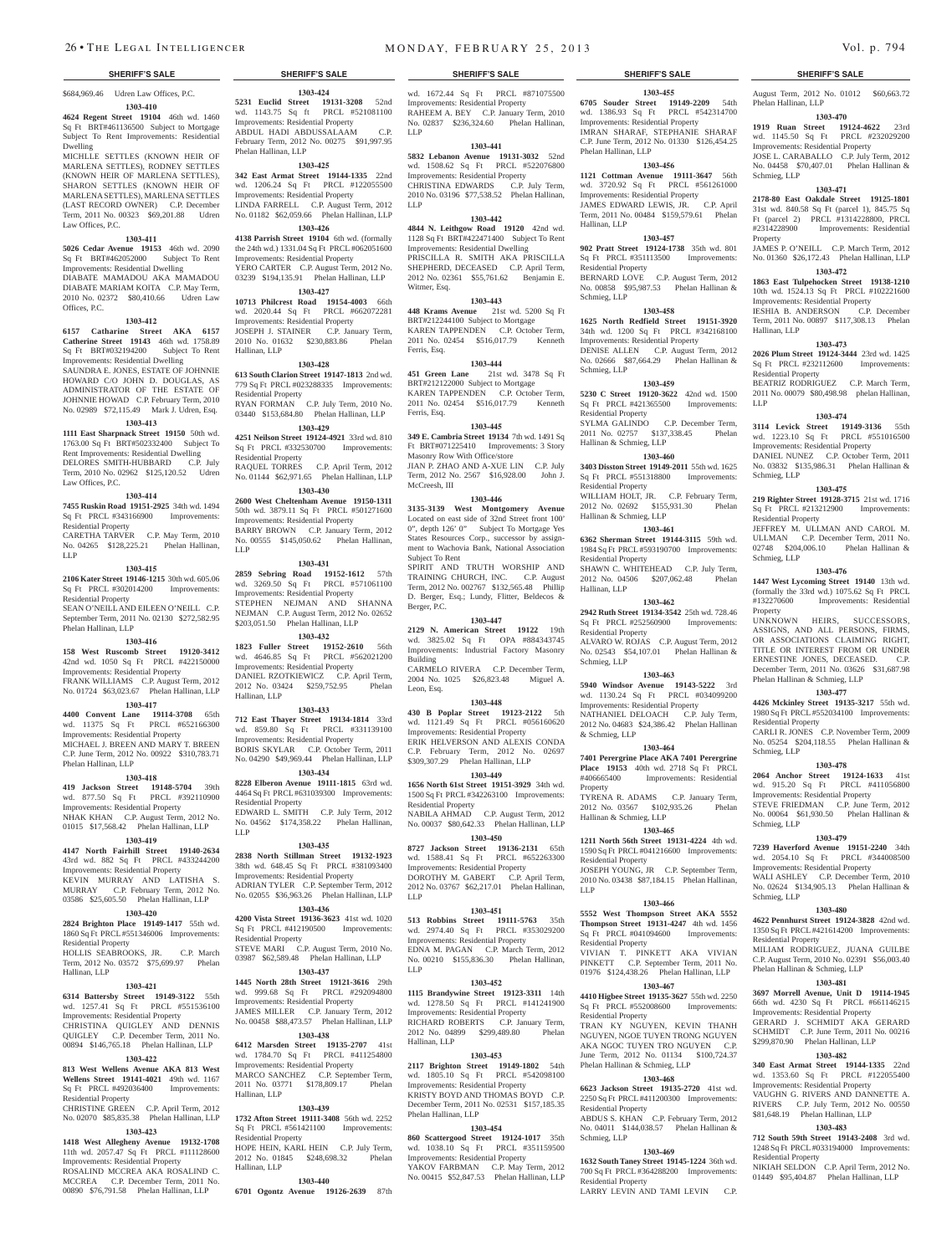### **1303-484**

**133 South Street 19147-2416** 5th wd. 1009 Sq Ft PRCL #051227231 Improvements: Residential Property

SUSAN LUCKOW C.P. October Term, 2010 No. 01121 \$707,156.85 Phelan Hallinan & Schmieg, LLP

### **1303-485**

**6037 Lansdowne Avenue 19151** 34th wd. 1520 Sq Ft BRT#342051900 Improvements: Residential Property

DOROTHY DAVID AND MICHAEL DAVID C.P. March Term, 2012 No. 00742 \$86,309.26 **1629 Napa Street 19145** 48th wd. 1695 Sq Ft

WILLIAM J. BIRKS, III C.P. August Term, 2009 No. 01601 \$160,225.96 KML Law

**1303-499 6426 Belfield Avenue 19119** 22nd wd. 2557.41 Sq Ft BRT#221243900 Improvements:

THERESA THURMAN C.P. August Term, 2012 No. 02184 \$146,384.17 KML Law

**1303-500**

BRT#482410200 Improvements: Residential

KAREN D. PATTON C.P. June Term, 2009 No. 03839 \$81,278.95 KML Law Group,

**1303-501 6131 Walker Street 19135** 55th wd. 1350 Sq Ft BRT#552322100 Improvements:

IGOR BERIN C.P. March Term, 2010 No. 05148 \$96,704.85 KML Law Group, P.C. **1303-502 2005 Grant Avenue 19115** 58th wd. 4958 Sq Ft BRT#581012500 Improvements:

SCOTT BROWN C.P. March Term, 2009 No. 03141 \$189,056.98 KML Law Group, P.C. **1303-503 533 West Tabor Road 19120-2723** 61st wd. 2000 Sq Ft PRCL #612005700 Improvements:

DESIREE SOMMERVILLE C.P. June Term, 2010 No. 01773 \$178,768.84 Phelan

**1303-504 2027 South 20th Street 19145-2801** 48th wd. 1190 Sq Ft PRCL #481319900 Improvements:

HIEU VAN THACH C.P. January Term, 2012 No. 04904 \$70,986.10 Phelan Hallinan, LLP **1303-505 822 East Haines Street 19138-1702** 59th wd. 6500 Sq Ft PRCL #591161100 Improvements:

PATRICIA EDWARDS AND DAMASCENE PIERRE PAUL C.P. March Term, 2010 No. 00935 \$207,004.20 Phelan Hallinan, LLP **1303-506 2420 76th Avenue 19150-1808** 50th wd. 1959.60 Sq Ft PRCL #501408500 Improvements: Residential Property LEYBERT ARMSTRONG C.P. June Term, 2012 No. 01325 \$143,595.29 Phelan

**1303-507 6038 North Broad Street 19141-1930**  17th wd. 1959.60 Sq Ft PRCL #172009300 Improvements: Residential Property NICHOLSON PERICLES C.P. February Term, 2012 No. 02895 \$73,402.58 Phelan

**1303-508 5421 Wyndale Avenue 19131-1333** 52nd wd. 3125 Sq Ft PRCL #522131400 Improvements:

KEVIN LAMB AKA KEVIN D. LAMB C.P. February Term, 2012 No. 03115 \$159,985.17

**1303-509 13004 Blakeslee Drive 19116-1048** 58th wd. 2800 Sq Ft PRCL #583111653 Improvements:

MARAT BAGRAMYAN C.P. January Term, 2012 No. 03570 \$205,030.98 Phelan

**1303-510 2525 Lloyd Street 19142-1523** 40th wd. 1007.50 Sq Ft PRCL #404012700 Improvements: Residential Property EDWARD MORRIS C.P. March Term, 2012 No. 01040 \$45,331.15 Phelan Hallinan, LLP **1303-511 4742 Tacony Street 19137-1124** 45th wd. 2000 Sq Ft PRCL #453427100 Improvements:

JEANNETTE KNIGHT C.P. August Term, 2012 No. 01180 \$164,030.01 Phelan

**1303-512 6929 Roosevelt Boulevard AKA 6929 East Roosevelt Boulevard 19149-1932** 35th wd. 1475.37 Sq Ft PRCL #551529300 Improvements: Residential Property DELORES ZUCCARINI AKA DELORES A. ZUCCARINI C.P. July Term, 2012 No. 02847 \$53,244.54 phelan Hallinan, LLP **1303-513 5706 Malvern Avenue 19131-3010** 52nd wd. 1120 Sq Ft PRCL #522110800 Improvements:

NINA WRIGHT-BRYANT C.P. February Term, 2009 No. 02457 \$114,051.46 Phelan

Group, P.C.

Group, P.C.

Property

P.C.

Residential Property

Residential Property

Residential Property

Residential Property

Residential Property

Residential Property

Hallinan, LLP

Hallinan, LLP

Residential Property

Phelan Hallinan, LLP

Residential Property

Residential Property

Residential Property

Hallinan, LLP

Hallinan, LLP

Hallinan, LLP

Hallinan, LLP

### KML Law Group, P.C. **1303-486**

**1220 Wellington Street 19111** 53rd wd. 2483 Sq Ft BRT#532337500 Improvements:

Residential Property JOHN HOESLE C.P. July Term, 2012 No. 00947 \$168,530.47 KML Law Group, P.C.

### **1303-487**

**6046 Cottage Street 19135** 55th wd. (formerly part of the 41st wd.) 1000 Sq Ft BRT#552381900 Improvements: Residential Property

DEVON D. LOGAN AKA DEVON LOGAN AND KEVIN J. TAYLOR AKA KEVIN TAYLOR C.P. July Term, 2012 No. 00573 \$106,498.83 KML Law Group, P.C.

### **1303-488**

**1539 South Marston Street 19146** 36th wd. 744.81 Sq Ft BRT#364323800 Improvements: Residential Property MARKEY MILLS C.P. January Term, 2012

No. 02758 \$72,873.22 KML Law Group, P.C.

### **1303-489**

**467 East Pleasant Street 19119** 22nd wd. 1648.33 Sq Ft BRT#222078700 Improvements: Residential Property CAROLYN WILLIS, PERSONAL REPRESENTATIVE OF THE ESTATE OF

MARGARET O. BUCKLEY, DECEASED. C.P. April Term, 2012 No. 02712 \$123,472.77 KML Law Group, P.C.

### **1303-490**

**419-421 North Simpson Street 19151** 34th wd. 5000 Sq Ft BRT#343097600 Improvements: Residential Property

JOHN CHARLES POINTON, III C.P. July Term, 2012 No. 03535 \$206,470.32 KML Law Group, P.C.

### **1303-491**

**2431 North Natrona 19132** 28th wd. 710 Sq Ft BRT#282201100 Improvements:

Residential Property THE UNKNOWN HEIRS OF ALEXANDER DEUTSCH, DECEASED AND ZELDA DEUTSCH, SOLELY IN HER CAPACITY AS HEIR OF ALEXANDER DEUTSCH, DECEASED. C.P. May Term, 2010 No. 01996 \$50,517.56 KML Law Group, P.C.

### **1303-492**

**6823 Grebe Place 19142** 40th wd. 1620.90 Sq Ft BRT#406576500 Improvements: Residential Property EDWARD STEPHENS C.P. August Term,

2010 No. 04181 \$157,469.39 KML Law Group, P.C.

### **1303-493**

**6353 Marsden Street 19135** 41st wd. 1099.02 Sq Ft BRT#411269300 Improvements: Residential Property

SETH LAMB AND RICK SCHLESINGER C.P. March Term, 2012 No. 01474 \$109,682.90 KML Law Group, P.C.

### **1303-494**

**4703 Sheffield Street 19136** 65th wd. 2469.48 Sq Ft BRT#651147004 Improvements: Residential Property CHRISTIPHER D. LANE C.P. May Term,

2010 No. 02048 \$197,020.66 KML Law Group, P.C.

### **1303-495**

**2215 South Hobson Street 19142** 40th wd. 952.94 Sq Ft BRT#403061200 Improvements: Residential Property IHUOMA V NWAKWO C.P. August Term, 2012 No. 02160 \$55,291.03 KML Law

### Group, P.C. **1303-496**

**2604 South 6th Street 19148** 39th wd. 714 Sq Ft BRT#392357200 Improvements:

Residential Property IRA OEI C.P. June Term, 2012 No. 01507 \$117,336.27 KML Law Group, P.C.

# **1303-497**

### **343 Roseberry Street 19148** 39th wd. 725 Sq Ft BRT#392207800 Residential Property

KERIANN RIECKY C.P. June Term, 2012 No. 02072 \$192,389.66 KML Law Group,  $PC$ 

### **1303-498**

**2629 South Watts Street 19148** 39th wd. 630 Sq Ft BRT#394483900 Improvements: Residential Property

**1303-514 4905 Morris Street 19144-4713** 13th wd. 1505.59 Sq Ft PRCL #133142200 Improvements: Residential Property ANGELA GRAHAM C.P. July Term, 2012 No. 04567 \$130,132.79 Phelan Hallinan, LLP

### **1303-515**

**43 East Pastorius Street 19144-2023** 59th wd. 3000 Sq Ft PRCL #592096900 Improvements: Residential Property HOWARD O. FARQUHARSON C.P. August Term, 2012 No. 01333 \$94,416.86 Phelan Hallinan, LLP

### **1303-516**

**6334 Sherwood Road 19151-2516** 34th wd. 12000 Sq Ft PRCL #344161400 Improvements: Residential Property JOSEPH DEBREAUX AND FRANCIS DEBREAUX AKA FRANCIS A. DEBREAUX C.P. March Term, 2012 No. 01032 \$338,358.15 Phelan Hallinan, LLP

### **1303-517**

**7580 Maryland Street** 50th wd. 2380 Sq Ft BRT#143N22294 Improvements: Row Conv/ apartment 2 Story Masonry JOHN C. KOFA AND AGNES D. KOFA C.P. August Term, 2012 No. 01872 \$147,736.64 Milstead & Associates, LLC

### **1303-518**

**1883 Conlyn Street** 17th wd. 1861 Sq Ft BRT#171146600 Subject to Mortgage Improvements: Row B/gar 2sty Stone KEVIN A. KING C.P. August Term, 2011 No. 03257 \$114,535.88 Milstead & Associates, LLC

### **1303-519**

**610 North 55th Street** 34th wd. 1148 Sq Ft BRT#041176900 Improvements: Row 2 Story Masonry PEARLINE JONES C.P. February Term, 2012 No. 01246 \$57,241.93 Milstead & Associates, LLC

# **1303-520**

**4810 Knox Street** 12th wd. 1482 Sq Ft BRT#47N21205 Improvements: Row B/gar 2 Story Masonry ALESHIA PATE C.P. November Term, 2011 No. 00103 \$123,290.62 Milstead & Associates, LLC

### **1303-521**

**2221 East Susquehanna Avenue** 31st wd. 2112 Sq Ft BRT#313043600 Improvements: Str/off+apts 3 Story Masonry WILLIAM A. COMPTON C.P. December Term, 2007 No. 02807 \$207,833.47 Milstead & Associates, LLC

### **1303-522**

**3201 Da Vinci Drive, Unit #13** 1355 Sq Ft BRT#888260024 Improvements: Res Condo 4 Story Masonry CARMEN L. RAGO C.P. October Term,

### 2008 No. 02100 \$358,896.73 Milstead &

**1303-523**

Associates, LLC

Associates, LLC

**4007-11 Lancaster Avenue** 6th wd. 4007 Lancaster Ave 1775 Sq Ft; 4009-4011 Lancaster Ave 1885 Sq Ft BRT#882937940 and BRT#882937945 Improvements: Residential Property

RASHEED J. LEWIS AND GWENDOLYN LEWIS C.P. December Term, 2008 No. 00394 \$222,191.11 Milstead & Associates, LLC

# **1303-524**

**9815 Dungan Road** 3786 Sq Ft BRT#581380900 Improvements: S/d W B/g 1 Story Masonry OLEG KANIVETS C.P. December Term, 2007 No. 02798 \$181,040.79 Milstead &

# **1303-525**

**4611 Naples Street** 23rd wd. 1224 Sq Ft BRT#234215300 Improvements: Row B/gar 2 Story, Masonry NILDA GARCIA C.P. December Term, 2001 No. 01822 \$93,739.83 Milstead & Associates, LLC

### **1303-526**

**2603 South 69th Street** 40th wd. 1328 Sq Ft BRT#406128000 Improvements: Row B/gar 2 Story Masonry MONIQUE BRYANT C.P. December Term, 2006 No. 02764 \$93,254.35 Milstead & Associates, LLC

### **1303-527**

**2941 Gaul Street** 25th wd. 1660 Sq Ft BRT#251377500 Improvements: Row 2 Story, Masonry BARBARA WINNING AKA BARBARA A.

DRISCOLL, ORIGINAL MORTGAGOR AND REAL OWNER AND PATRICK J. DRISCOLL, II REAL OWNER C.P. November Term, 2008 No. 03967 \$200,006.30 Milstead & Associates, LLC

### **1303-528**

**7545 Brookhaven Road** 34th wd. 1368 Sq Ft BRT#343215700 Improvements: Row B/gar

BRT#888100541 Improvements:

KADIR GENCER C.P. July Term, 2008 No. 01256 \$409,211.72 Phelan Hallinan, LLP **1303-542 306 Elwood Street 19144-1806** 12th wd. 1386.56 Sq Ft PRCL #121007800 Improvements: Residential Property CHELLIE R. BROWN C.P. May Term, 2012 No. 02694 \$27,058.12 Phelan Hallinan, LLP **1303-543 2433 South Chadwick Street 19145-4306**  26th wd. 741 Sq Ft PRCL #261318000 Improvements: Residential Property EDWARD J. WALBERG, IN HIS CAPACITY AS CO-ADMINISTRATOR AND HEIR OF THE ESTATE OF DOROTHEA A. WALBERG. DOMINIC M. CERMELE, IN HIS CAPACITY AS CO-ADMINISTRATOR AND HEIR OF THE ESTATE OF DOROTHEA A. WALBERG. UNKNOWN HEIRS, SUCCESSORS, ASSIGNS, AND ALL PERSONS, FIRMS, OR ASSOCIATIONS, CLAIMING RIGHT, TITLE, OR INTEREST FROM OR UNDER DOROTHEA A. WALBERG, DECEASED. C.P. November Term, 2011 No. 02106 \$63,410.81 Phelan Hallinan, LLP **1303-544 515 East Chelten Avenue 19144-1202**  59th wd. 2000 Sq Ft PRCL #591004900 Improvements: Residential Property JONATHAN E. JONES C.P. April Term, 2012 No. 02919 \$115,981.12 Phelan Hallinan,

**1303-545 907 Longshore Avenue 19111-4424** 53rd wd. 2419.80 Sq Ft PRCL #532179900 Improvements: Residential Property GERALDINE M. HOOKS C.P. March Term, 2012 No. 00345 \$108,908.34 Phelan

**1303-546 727 Johnston Street 19148-5032** 39th wd. 1053.36 Sq Ft PRCL #395034300 Improvements: Residential Property DAVE P. MANLEY AND ALIX MANLEY C.P. June Term, 2009 No. 03930 \$225,098.15

**1303-547 1403 South Vodges Street 19143-5303**  51st wd. 919.80 Sq Ft PRCL #514010400 Improvements: Residential Property CASSUNDRA F. LOCKHART C.P. June Term, 2012 No. 01322 \$46,948.82 Phelan

**1303-548 4344 North Franklin Street 19140-2225**  43rd wd. 916.89 Sq Ft PRCL #433343300 Improvements: Residential Property MICHELE A. STUBBS C.P. August Term, 2012 No. 01889 \$38,433.84 Phelan Hallinan,

**1303-549 1127 Tyson Avenue 19111-4539** 53rd wd. 2437 SQ Ft PRCL #532237800 Improvements:

TUYET M. HUYNH AND LUU V. HUYNH C.P. June Term, 2012 No. 00913 \$131,546.21

**1303-550 201-59 North 8th Street, Unit 301 19106-1011**  88th wd. Together with all right, title, and interest to a 0.956% undivided interest of, in, and to the Common Elements as more particularly set forth in the Declaration. PRCL #888036905 Improvements: Condominium Unit LYNN A. BRICKMAN AND CHARLES J. BRICKMAN C.P. September Term, 2012 No. 00516 \$52,441.66 Phelan Hallinan, LLP **1303-551 201-59 North 8th Street, Unit 312 19106** 88th wd. Together with all right, title, and interest to a 0.532% undivided interest of, in, and to the Common Elements, as more particularly set

Also together with all right, title, and interest to assigned parking space #24 as a limited common element appurtenant to the Unit, as more particularly set forth in the Declaration. PRCL #888036960 Improvements: Condominium Unit SUSAN RUSSECK C.P. June Term, 2012 No. 01833 \$264,823.87 Phelan Hallinan, LLP **1303-552 149 North 56th Street 19139-2510** 4th wd. 954.90 Sq Ft PRCL #041208100 Improvements: Residential Property ANTHONY JOSEPH AND MELROSE O. HERRINGTON C.P. August Term, 2012 No. 02618 \$20,497.52 Phelan Hallinan, LLP **1303-553 2342 Watkins Street 19145-1829** 23rd wd. 672 Sq Ft PRCL #364095300 Improvements:

TAMI LEVIN C.P. July Term, 2012 No. 03797 \$67,146.89 Phelan Hallinan, LLP **1303-554 4634 Magee Avenue 19135-2729** 41st wd.

Condominium Parking Space

2 Story, Masonry C.P. November Term, 2012 No. 02388 \$85,162.19 Milstead & Associates, LLC **1303-529**

**1248-50 North Front Street** 17th wd. 3660 Sq Ft BRT#882935085 Improvements: Tavern Or Bar Masonry+oth KFN HOLDINGS, LLC AND JAMES HERMAN, GUARANTOR C.P. December Term, 2009 No. 01007 \$383,286.12 Milstead

# **1303-530**

& Associates, LLC

**4814 Knox Street** 12th wd. 1288 Sq Ft BRT#47N21207 Improvements: Row B/gar 2 Story, Masonry MICHAEL ROUSE C.P. December Term, 2005 No. 03156 \$72,132.27 Milstead & Associates, LLC

### **1303-531**

**6324 Limekiln Pike AKA 6324 Limekiln Turnpike** 17th wd. (formerly part of the 50th wd.) 1500 Sq Ft BRT#172316300 Improvements: Row 2 Story Masonry LAWRENCE FISHER C.P. December Term, 2006 No. 02754 \$93,347.60 Milstead & Associates, LLC

### **1303-532 6946 Eastwood Street** 54th wd. 1132 Sq Ft

BRT#542408700 Improvements: Row B/gar 2story Masonry CYNTHIA H. PRESCOD C.P. December Term, 2011 No. 00135 \$117,856.15 Milstead & Associates, LLC

LLP

Hallinan, LLP

Phelan Hallinan, LLP

Hallinan, LLP

Residential Property

Phelan Hallinan, LLP

forth in the Declaration.

Residential Property

LLP

### **1303-533**

**4334 Pearce Street** 23rd wd. 1600 Sq Ft BRT#231059600 Subject to Mortgage Improvements: Row B/gar 2 Story, Masonry JOSEPH R. YOUNG C.P. September Term, 2011 No. 02805 \$145,599.44 Milstead & Associates, LLC

### **1303-534**

**6806 Marsden Street** 41st wd. 1160 Sq Ft BRT#412372800 Subject to Mortgage Improvements: Row B/gar 2 Story Masonry JOHN O. MCLOUGHLIN AND GRACE L. MCLOUGHLIN C.P. November Term, 2010 No. 01765 \$105,074.69 Milstead & Associates, LLC

## **1303-535**

**7235 Tabor Avenue AKA 7235-7237 Tabor Avenue** 53rd wd. (formerly 35th wd.) 1313 Sq Ft BRT#532399700 Improvements: Det W/d. Gar 1.5 Sotry Mas-0 LAWRENCE PFEIFFER AND BETH PFEIFFER C.P. November Term, 2010 No. 00854 \$327,570.78 Milstead & Associates, LLC

### **1303-536**

**4336 Bermuda Street** 23rd wd. 1272 Sq Ft BRT#231049700 Improvements: Semi/det 2story Mas + Other DAVID M. DITRO, ORIGINAL MORTGAGOR AND REAL OWNER AND MICHELLE SYMCZAK, ORIGINAL MORTGAGOR C.P. November Term, 2011 No. 02784 \$168,094.44 Milstead & Associates, LLC

### **1303-537**

& Associates, LLC

& Associates, LLC

BRT#888100533,<br>BRT#888100535,

BRT#888100539,

Property

Property

LLC

**6149 Montague Street** 55th wd. (formerly part of the 41st wd.) 1138 Sq Ft BRT#552297700 Subject to Mortgage Improvements: Row B/ gar 2 Story, Masonry

JON JOUDIN AKA JON JOUNIO C.P. November Term, 2009 No. 02803 \$159,733.41 Milstead & Associates, LLC **1303-538**

**3411 Emerald Street** 45th wd. (formerly part of the 25th wd.) 65.15 Sq Ft BRT#452322100 Improvements: Row 2 Story, Masonry JOSEPH M. O'MALLEY C.P. December Term, 2004 No. 01841 \$77,687.33 Milstead

**1303-539 1217 North 52nd Street** 44th wd. 1416 Sq Ft BRT#442278700 Improvements: Residential

PROPERTY OF CHRIS WHITE AKA CHRIS CHARLES WHITE AND MYRA WHITE AKA MYRA CHARLES WHITE C.P. December Term, 2008 No. 02465 \$99,003.58 Milstead

**1303-540 8015 Castor Avenue** 56th wd. 1996.44 Sq Ft BRT#562405800 Improvements: Residential

BORYS KUCHERUK AND ROZA KUCHERUK C.P. August Term, 2012 No. 02406 \$194,440.59 Milstead & Associates,

**1303-541 Parking space units 11, 12, 13, 14, 15, 16, 17, 18, 19, 20, & 21 of the 1502-1504 Green Street Condominium 19130** 144 Sq Ft in each parcel BRT#888100531, BRT#888100532,<br>BRT#888100533, BRT#888100534,

BRT#888100537, BRT#888100538,<br>BRT#888100539, BRT#888100540.

BRT#888100535, BRT#888100536,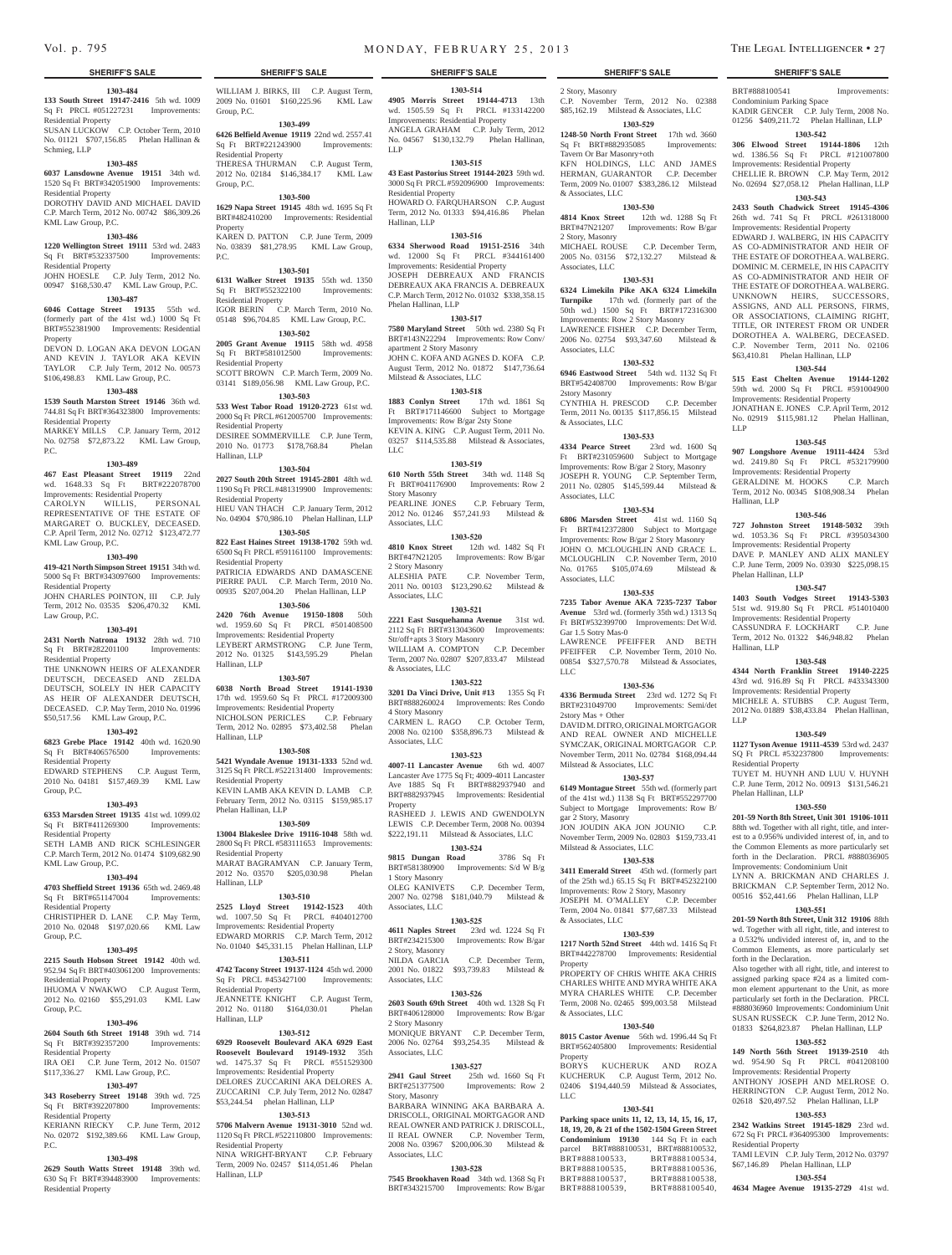1500 Sq Ft PRCL #411180800 Improvements: \$95,762.36 Phelan Hallinan, LLP Residential Property

HARRY SCARPIELLO AND JOHN MORRIS C.P. September Term, 2012 No. 00856 \$113,047.86 Phelan Hallinan, LLP

### **1303-555**

**4730 North Penn Street 19124-5823** 23rd wd. 2000 Sq Ft PRCL #234289600 Improvements: Residential Property

JOSEPH NEFF AKA JOSEPH F. NEFF C.P. May Term, 2012 No. 00770 \$40,986.09 Phelan Hallinan, LLP

### **1303-556**

**975 Bridge Street 19124-1743** 35th wd. 1243.09 Sq Ft PRCL #351157800 Improvements: Residential Property YUNI RAMOS AND UBALDO RAMOS C.P. September Term, 2012 No. 03252 \$119,556.35 Phelan Hallinan, LLP

### **1303-557**

**2621 South 66th Street 19142-2802** 40th wd. 1592.17 Sq Ft PRCL #406014800 Improvements: Residential Property RAYMOND T. CARROLL C.P. July Term, 2012 No. 03990 \$64,312.51 Phelan Hallinan, LLP

# **1303-558**

**1927 East Venango Street 19134-1523**  45th wd. 1450 Sq Ft PRCL #452151600 Improvements: Residential Property ALEXANDER GINCHER AND ZWI WEISS C.P. September Term, 2012 No. 02052 \$51,924.10 Phelan Hallinan, LLP

### **1303-559**

**1615 North Edgewood Street 19151-3912**  34th wd. 1138.89 Sq Ft PRCL #342223500 Improvements: Residential Property MELINDA BERRY C.P. July Term, 2012 No.

### 03178 \$90,180.69 Phelan Hallinan, LLP **1303-560**

**22 Evergreen Way 19115-2113** 58th wd. 5040 Sq Ft PRCL #581315755 Improvements: Residential Property

LINDA SANDERS C.P. October Term, 2011 No. 04513 \$139,315.18 Phelan Hallinan, LLP

### **1303-561**

**4790 Silverwood Street 19128-4622** 21st wd. 1293.47 Sq Ft PRCL #211537300 Improvements: Residential Property

JOSEPH O'BRIEN C.P. December Term, 2011 No. 03245 \$44,358.77 Phelan Hallinan, LLP

### **1303-562**

**192 West Wishart Street 19133-3934** 7th wd. 660 Sq Ft PRCL #071026000 Improvements: Residential Property

### DEBRA A. PAUL C.P. August Term, 2012 No. 01719 \$23,951.19 Phelan Hallinan, LLP

**1303-563**

### **5130 Newhall Street 19144-4020** 12th wd. 2491 Sq Ft PRCL #123221900 Improvements: Residential Property JAY LONGSHORE AKA JAY A. LONGSHORE AKA JAY ALAN LONGSHORE C.P. June Term, 2012 No. 02386 \$47,451.52 Phelan Hallinan, LLP

### **1303-564**

**2205 East Huntington Street 19125-1808**  31st wd. 825 Sq Ft PRCL #314154600 Improvements: Residential Property RUTH ROTINSULU POTTER AND BENJAMIN MARK POTTER C.P. September Term, 2012 No. 01611 \$147,826.44 Phelan Hallinan, LLP

### **1303-565**

**4262 Romain Street 19124-4547** 23rd wd. 1241.60 Sq Ft PRCL #232457800 Improvements: Residential Property MATILDE ROSARIO C.P. October Term, 2012

No. 00185 \$44,839.12 Phelan Hallinan, LLP **1303-566**

### **5732 Reedland Street 19143-6132** 40th wd. 1080 Sq Ft PRCL #402194900 Improvements: Residential Property

MONTEZ CARSWELL C.P. September Term, 2012 No. 03381 \$52,872.54 Phelan Hallinan, LLP

### **1303-567**

LLP

**5205 North 16th Street 19141-1606** 17th wd. 1740 Sq Ft PRCL #172118300 Improvements: Residential Property

### DARLENE D. MAJOR C.P. August Term, 2012 No. 02602 \$62,528.57 Phelan Hallinan,

### **1303-568**

**6112 Keystone Street 19135-4220** 41st wd. 2500 Sq Ft PRCL #411459800 Improvements:

### Residential Property LEE R. THOMAS AKA LEE ROY THOMAS C.P. August Term, 2012 No. 00189 \$203,554.03

Phelan Hallinan, LLP **1303-569**

**3415 Eden Street 19114-3605** 57th wd. 3373.50 Sq Ft PRCL #572163115 Improvements: Residential Property STEPHANIE J. WIEST AND JOHN G. WIEST, JR. C.P. April Term, 2012 No. 00545

# **1303-570**

**6517 North 12th Street 19126-3641** 49th wd. 8638 Sq Ft PRCL #493133300 Improvements: Residential Property LEE RUFFIN AND FERNELL RICHARDSON-RUFFIN C.P. March Term, 2009 No. 04130 \$187,688.97 Phelan Hallinan, LLP

### **1303-571**

**2120 South Shields Street 19142** 40th wd. 751.80 Sq Ft PRCL #403039600 Improvements: Residential Property YACKOV GROSS C.P. June Term, 2008 No. 01377 \$67,258.76 Phelan Hallinan, LLP **1303-572**

### **4600 Oakmont Street 19136-3720** 41st wd. 2107.25 Sq Ft PRCL #651067900 Improvements: Residential Property KHALED MUHANNA C.P. October Term, 2011 No. 04630 \$147,206.32 Phelan Hallinan, LLP

### **1303-573**

**1448 Robbins Avenue AKA 1448 Robbins Street 19149-2750** 54th wd. 1734.56 Sq Ft PRCL #541081800 Improvements: Residential Property KEMEVILAKO R. DANIEL C.P. April Term, 2012 No. 01145 \$62,279.82 Phelan Hallinan & Schmieg, LLP

### **1303-574**

**3340 North Mascher Street 19140** 7th wd. (formerly part of the thirty-third wd.) on West side Of Mascher Street 280 ft 0 in north of westmoreland St, front 14' 0", depth 45', 6" BRT#072058300 Subject to Mortgage NOEMI PARGAS CORDERO C.P. June Term, 2012 No. 02178 \$61,660.08 Louis P. Vitti, Esq.

### **1303-575**

**1327 South Colorado Street 19146- 4704** 36th wd. 840 Sq Ft BRT#365213500 Improvements: Residential Property PETER A. BALLARD C.P. March Term, 2012 No. 0981 \$52,345.12 Scott A. Dietterick, Esq., Kimberly A. Bonner, Esq., Joel A. Ackerman, Esq., Ashleigh L. Marin, Esq., Ralph M. Salvia, Esq., Jaime R. Ackerman, Esq., Zucker, Goldberg & Ackerman, LLC

### **1303-576**

**1944 South 21st Street 19145** 48th wd. 1240 Sq Ft BRT#482138000 Improvements: Residential Property SHERRON L. MOORE C.P. December

Term, 2011 No. 2730 \$72,700.46 Scott A. Dietterick, Esq., Kimberly A. Bonner, Esq., Joel A. Ackerman, Esq., Ashleigh L. Marin, Esq., Ralph M. Salvia, Esq., Jaime R. Ackerman, Esq., Zucker, Goldberg & Ackerman, LLC

### **1303-577**

**1640 South Taney Street AKA 1640 Taney Street 19145-1224** 36th wd. 948 Sq Ft BRT#364288600 Improvements: Residential Property LARRY R. LEVIN C.P. January Term,

2012 No. 0874 \$58,564.89 Scott A. Dietterick, Esq., Kimberly A. Bonner, Esq., Joel A. Ackerman, Esq., Ashleigh L. Marin, Esq., Ralph M. Salvia, Esq., Jaime R. Ackerman, Esq., Zucker, Goldberg & Ackerman, LLC

### **1303-578**

**1021-1025 West Dauphin Street** 37th wd. 50x90 PRCL #884347755, OPA #884347755 Improvements: Mixed Use - 3 Attached Row Buildings ELIJAH A. GOLDEN JR., TITLE TO SAID

PREMISES IS VESTED IN ELIJAH A. GOLDEN, JR, BY DEED FROM JAMES SUNKETT DATED MARCH 5, 2010 AND RECORDED MAY 6, 2010 IN THE OFFICE OF THE RECORDER OF DEEDS IN AND FOR PHILADELPHIA COUNTY AS INSTRUMENT #52207634. C.P. June Term, 2012 No. 001537 \$276,377.39 Martin S. Weisberg, Esq.

### **1303-579**

**283 S 63rd Street 19139** Row 2 sty masonry BRT#031209600 Improvements: Residential Dwelling

PROPERTY OF 283 S 63RD STREET AKA 283 COBBS CREEK PARKWAY, PHILADELPHIA, PA 19139 C.P. November Term, 2011 No. 00039 \$101,282.77 Federman & Associates, LLC

### **1303-580**

**6141 Wheeler Street 19143** 40th wd. 1072 Sq Ft BRT#402171000 Improvements: Residential Dwelling LAMONT JONES C.P. August Term, 2011 No. 004860 \$36,142.65 Heather Riloff, Esq.

### **1303-581 6320 Leonard Street 19149** 62nd wd. 1510.52

Sq Ft BRT#621513500 Improvements: Residential Dwelling RUTH DUPREY AKA RUTH E. DUPREY C.P. January Term, 2012 No. 002205 \$147,790.22 Heather Riloff, Esq.

### **1303-582 1920 Moore Street 19145** 48th wd. 1072 Sq Ft BRT#481008000 Improvements: Residential Dwelling

PAUL L. SKINNER AND VIRGINIA SKINNER C.P. August Term, 2012 No. 001076 \$11,723.22 Heather Riloff, Esq.

Rent Improvements: Residential Dwelling ROBERT J. WILLIAMS, III C.P. August Term, 2011 No. 03732 \$185,192.51 Udren

No. 2070 \$90,716.43 Weber Gallagher Simpson Stapleton Fires & Newby, LLP; Sarah

**1303-610 5162 North 8th Street 19120** 49th wd. 1574.64 Sq Ft BRT#492132200 Improvements:

KIM FIELDS C.P. August Term, 2012 No. 03243 \$98,341.87 KML Law Group, P.C. **1303-611 822 North 19th Street 19130** 15th wd. 1936<br>
Sq Ft BRT#151054000 Improvements:

MARYANN SHOUKRI C.P. April Term, 2012 No. 02092 \$347,527.71 KML Law

**1303-612 7407 Brockton Street 19151** 34th wd. 1883.85 Sq Ft BRT#343153306 Improvements:

DANIELLE M. BUTTS C.P. July Term, 2012 No. 03520 \$87,167.48 KML Law

**1303-613 6633-37 Ditman Street 19135** 41st wd. 3375 Sq Ft BRT#411244000 Improvements:

SUE ANN HOSGOOD AND JAMES R. HOSGOOD AKA JAMES HOSGOOD C.P. July Term, 2012 No. 02120 \$40,386.42 KML

**1303-614 1346 East Rittenhouse Street 19138** 59th wd. 1110 Sq Ft BRT#591121300 Improvements:

JAMES SCILINGO C.P. July Term, 2012 No. 02682 \$80,864.08 KML Law Group, P.C. **1303-615 4812 Howell Street 19135** 41st wd. 2401 Sq Ft BRT#411105100 Improvements: Residential

DIRK PARKER AND CARLENA J. PARKER C.P. July Term, 2012 No. 02787 \$131,820.50

**1303-616 136 East Price Street 19144** 59th wd. (formerly part of the 22nd wd.) 3125 Sq Ft BRT#591056900 Improvements: Residential

PERRY BOLDEN C.P. August Term, 2012 No. 02314 \$170,675.03 KML Law Group,

**1303-617 869 North 47th Street 19139** 6th wd. 977.04 Sq Ft BRT#062409300 Improvements:

MUZAMIL A. ELHAG C.P. June Term, 2012 No. 00132 \$67,601.81 KML Law

**1303-618 310 McKean Street 19148** 10th wd. 928 Sq Ft BRT#392028300 Subject To Rent Improvements: Row 2 Sty Masonry MARIE PIORUN C.P. May Term, 2012 No. 03570 \$34,901.72 Jonathan M. Peterson,

**1303-619 5839 N 15th Street 19141** 49th wd. 1408 Sq Ft BRT#172051400 Subject To Rent

EMETHEL ALLEN C.P. February Term, 2011 No. 01836 \$68,166.20 Jonathan M.

**1303-620 12451 Barbary Road 19154** 66th wd. formerly part of the 58th wd. 1800 Sq Ft OPA #663188300 Subject to Mortgage Subject To Rent Improvements: Residential Dwelling FRANK W. HARDUSH AND ETHELYN E. HARDUSH C.P. May Term, 2012 No. 2923 \$88,591.18 Mitchell B. Klein, Esq. **1303-621 1329 E. Sedgley Street 19134** 33rd wd. 1020 Sq Ft OPA #331233900 Subject To Rent Improvements: Residential Dwelling JOHN CAMERON, DECEASED September Term, 2012 No. 02223 \$55,112.19

**1303-622 2342 E Huntingdon Street 19125** 31st wd. 1008 Sq Ft more or less BRT#314142400 Improvements: Residential Dwelling G.A.G.E. PROPERTIES, II

Term, 2010 No. 00657 \$397,550.58 Leona Mogavero, Esq.; Klehr Harrison Harvey

**1303-623 367 Avon Street 19116** 58th wd. 2569.94 Sq Ft BRT#582118600 Subject to Mortgage Improvements: Apt. 2-4 Units 2 Story Mas. +o THOMAS COLEMAN, EXECUTOR OF THE ESTATE OF LORRAINE MOSS C.P. September Term, 2010 No. 01746 \$60,748.23

**1303-624 214-218 New Street, Unit D AKA 2-S 19106** 5th wd. 1100 Sq Ft BRT#888030406

Improvements: Row B/gar 2 Sty

A. Elia, Esq.

Group, P.C.

Group, P.C.

Residential Property

Residential Property

Law Group, P.C.

Residential Property

KML Law Group, P.C.

Residential Property

Group, P.C.

Peterson, Esq.

Mitchell B. Klein, Esq.

Branzburg LLP

Jay C. Scheinfield, Esq.

Property

Property

P.C.

Esq.

Residential Property

Sq Ft BRT#151054000 Residential Property

**1303-597 605 Robbins Street 19111** 35th wd. 2938 Sq Ft BRT#353030800 Subject to Mortgage Subject To Rent Improvements: Residential Dwelling CYNTHIA ZAMICHIELI C.P. August Term, 2010 No. 00842 \$90,753.76 Udren Law

**1303-598 255 West Duval Street** 22nd wd. Situate on the northeasterly side of Duval Street at the distance of two hundred and seventy three feet four and seven-eighths inches northeastwardly from the northeasterly side of Greene Street. Subject to Mortgage Improvements: Row B/

RAMALLAH EL C.P. May Term, 2012 No. 02008 \$131,161.51 Chandra M. Arkema,

**1303-599 4903 Parkside Avenue** 52nd wd. Situate on the northwesterly side of Parkside Avenue at the distance of 60 feet southwestwardly from the southwesterly side of 49th Street. Subject to Mortgage Improvements: S/d W B/b 3sty Stone BRUCE K. TURNER AND JOANNA C. TURNER C.P. July Term, 2012 No. 00349 \$233,393.12 Chandra M. Arkema, Esq. **1303-600** 7349 N. Bouvier Street 50th wd. Situate on the east side of Bouvier Street (50 feet wide) at the distance of 383 feet 6-1/2 inches northward from the north side of Elaton Street (50 feet wide). Subject to Mortgage Improvements:

BESSIE Y. POMPEY AKA BESSIE POMPEY C.P. June Term, 2012 No. 01344 \$127,958.91

**1303-601 1708 South Dorrance Street** 36th wd. Situate on the west side of Dorrance Street at the distance of 60 feet southward from the side of Morris Street. Subject to Mortgage Improvements: Row 2 Sty Masonry JAMES BANKS (DECEASED) C.P. April Term, 2012 No. 04329 \$122,554.07 Chandra

**1303-602 3118 Miller Street** 25th wd. 910 Sq Ft BRT#251370700 Improvements: Row 2

JAMES J. WENEY, JR. C.P. March Term, 2010 No. 00057 \$89,632.30 Milstead &

**1303-603 3413 West Clearfield Street** 38th wd. 2205.20 Sq Ft BRT#39N1614 Improvements:

JOHN P. GROVE C.P. November Term, 2011 No. 01221 \$94,218.29 Milstead &

**1303-604 1316 North 7th Street** 14th wd. 2142 Sq Ft BRT#141057310 Improvements: Row W/gar

STEVE VESOTSKY AKA STEVE VESOTSKY, JR, AND LOUIS MACRI C.P. November Term, 2010 No. 03425 \$237,388.03

**1303-605 6491 Woodbine Avenue** 34th wd. Situate on the northwest side of Woodbine Avenue and the northeast side of 66th Street, in the 34th Ward of Philadelphia. BRT#344136400 Improvements: Det W/det Gar 3 Story Stone THOMAS C. STAFFORD C.P. July Term, 2012 No. 03327 \$940,547.15 Patrick J.

**1303-606 1620 West Clearfield Street** 11th wd. 1065 Sq Ft BRT#111108600 Improvements: Row

CALVIN EDWARDS C.P. October Term 2010 No. 02681 \$34,301.35 Milstead &

**1303-607 5913 Ellsworth Street** 3rd wd. (formerly part of 46th wd.) 1760 Sq Ft BRT#033133600 Improvements: Residential Property  $CHANTIIIFA IACKSON$ 

Term, 2003 No. 00012 \$92,326.32 Milstead

**1303-608 4803 North 10th Street** 49th wd. 1290 Sq Ft BRT#133N48 Improvements: Row 2 Story

2011 No. 00340 \$51,457.71 Milstead &

**1303-609 1416 E Luzerne Street 19124** 33rd wd. 1350 Sq Ft BRT#332015900 Improvements:

DESIREE LONG C.P. December Term, 2006

C.P. October Term,

Law Offices, P.C.

Offices, P.C.

gar 2 Sty, Masonry

Row B/gar 2 Sty, Masonry

Chandra M. Arkema, Esq.

M. Arkema, Esq.

Story Masonry

Associates, LLC

Det 2 Story Masonry

Associates, LLC

2 Story Masonry

Wesner, Esq.

Story Masonry

Associates, LLC

& Associates, LLC

Masonry<br>CHERYL GARCIA

Associates, LLC

Residential Dwelling

Milstead & Associates, LLC

Esq.

### **1303-583 5608 Arlington Street 19131** 52nd wd. 1680

Sq Ft BRT#522058800 Improvements: Residential Dwelling ESTATE OF SARAH BELLE JUSTICE, DECEASED AND JAKE HOUSTON, ADMINISTRATOR OF THE ESTATE OF SARAH BELLE JUSTICE, DECEASED. C.P. July Term, 2011 No. 001991 \$78,716.93 Heather Riloff, Esq.

### **1303-584**

**43 West Johnson Street 19144** 22nd wd. Land area 5000 Sq Ft BRT#223000700 Improvements: Residential Dwelling ARDELLIA JONES AND WILLIAM JONES C.P. July Term, 2012 No. 003620 \$79,376.48 Heather Riloff, Esq.

### **1303-585**

**2327 Loney Street 19152-3313** 56th wd. 27' 8-1/2" frontage x 109' depth OPA #561566800 Improvements: Residential Property RONALD J. ZABOR C.P. May Term, 2012 No. 001736 \$63,749.95 Richard M. Squire & Associates, LLC

### **1303-586**

**5846 Addison Street 19143** 60th wd. 16' frontage x 62' depth OPA #604192700 Improvements: Residential Property VIENICE R. BLUE C.P. August Term, 2012 No. 01752 \$108,142.06 Richard M. Squire & Associates, LLC

### **1303-587**

**6946 Wister Street AKA 6946 E Wister Street**  19138 10th wd. Irregular dimensions OPA<br>#102127600 Improvements: Residential Improvements: Residential Property CHARLES A. GARRETT C.P. January Term,

2012 No. 01835 \$68,652.60 Richard M. Squire & Associates, LLC **1303-588**

**2022 Greymont Street 19116** 58th wd. Irregular dimensions OPA #582024500 Improvements: Residential Property DIANE M. KLEINBRAHM AND WILLIAM P. KLEINBRAHM C.P. August Term, 2010 No. 00504 \$182,891.14 Richard M. Squire & Associates, LLC

# **1303-589**

**6902 N. Broad Street 19126** 10th wd. 41'6" frontage x 100' depth OPA #101003500 Improvements: Residential Property CARLTON WILLS AND STEPHANIE P. WILLS C.P. June Term, 2011 No. 02011 \$134,069.01 Richard M. Squire & Associates, LLC

### **1303-590**

**3330 Shelmire Avenue 19136** 64th wd. Irregular dimensions OPA #642168800 Improvements: Residential Property

CARLY M. FEDORYCZUK C.P. December Term, 2011 No. 01208 \$128,204.24 Richard

### M. Squire & Associates, LLC

**1303-591 803 Porter Street 19148** 39th wd. 1084 Sq Ft BRT#393349500 Improvements: Residential Dwelling WILLIAM J. DEMAY C.P. July Term, 2012

No. 2125 \$140,128.49 Weber Gallagher Simpson Stapleton Fires & Newby, LLP; Sarah A. Elia, Esq.

# **1303-592**

**2643 S 11th Street 19148** 39th wd. 1170 Sq Ft BRT#394188200 Improvements: Residential Dwelling KAREN WEBB C.P. October Term, 2011 No. 3676 \$99,521.94 Weber Gallagher Simpson Stapleton Fires & Newby, LLP; Sarah A. Elia, Esq.

### **1303-593**

**2400 North Myrtlewood Street 19132** 28th wd. 840 Sq Ft BRT#282050100 Subject To Rent Improvements: Residential Dwelling TRACEY SHEED C.P. October Term, 2009 No. 02099 \$45,464.44 Mark J. Udren, Esq.

### **1303-594** 1413 South Sixth Street 19147 1st wd.

Sq Ft BRT#011346400 Subject To Rent Improvements: Residential Dwelling TUAN VO C.P. March Term, 2010 No. 05878 \$309,603.62 Udren Law Offices, P.C.

1729.20 Sq Ft BRT#401197500 Subject To Rent Improvements: Residential Dwelling JAMES T. MCCARTNEY C.P. September Term, 2012 No. 03419 \$60,327.01 Udren

**1303-596 4376 Edgemont Street 19137** 10th district 1335.14 Sq Ft BRT#453244200 Subject To

### **1303-595 1773 South 65th Street 19142** 40th wd.

Law Offices, P.C.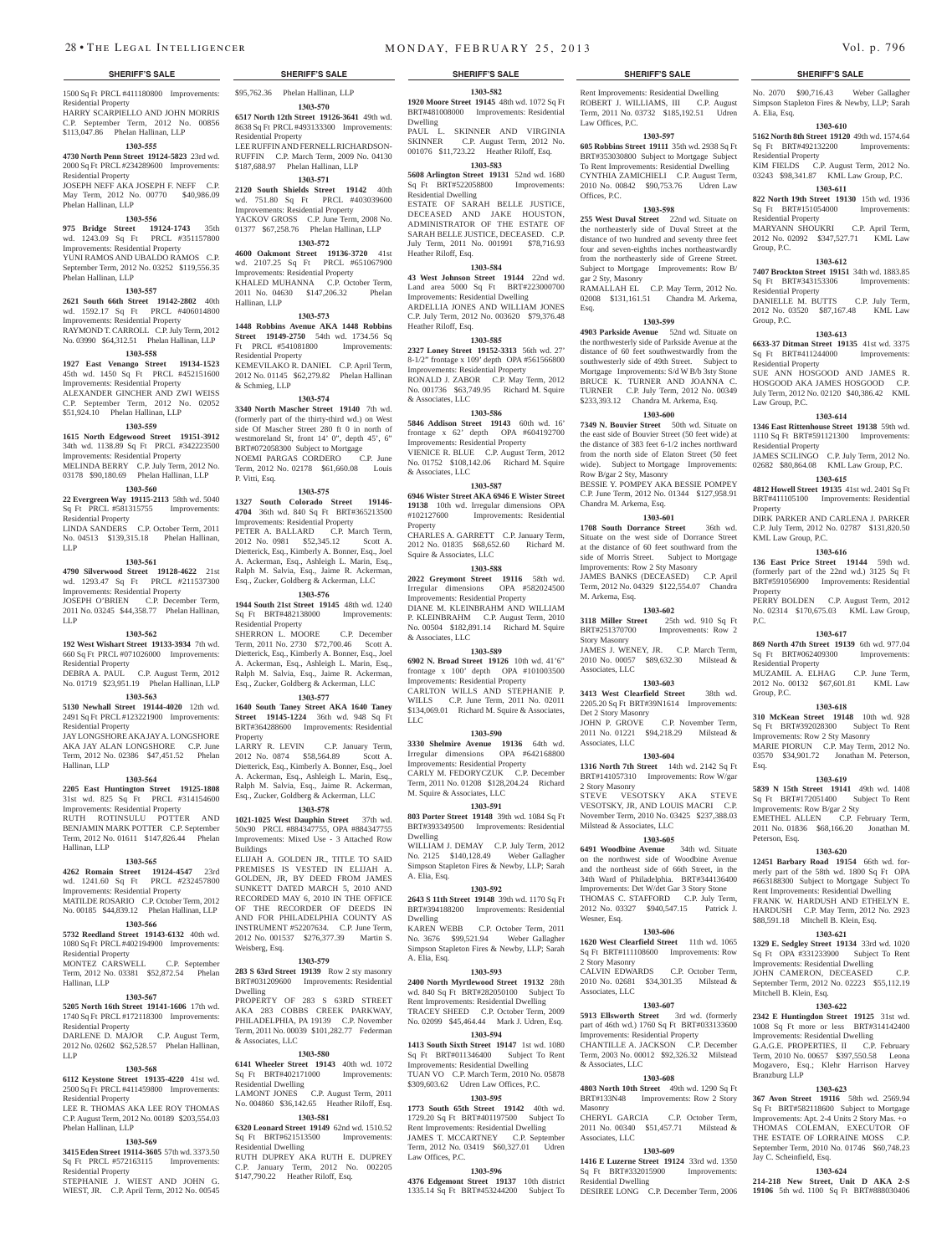Improvements: Residential Property JEFREY T. HEATH C.P. January Term, 2012 No. 004657 \$309,760.45 Christopher A. DeNardo, Esq.

### **1303-625**

**4233 Lawnside Road 19154** 66th wd. (formerly part of the 58th wd.) 1353.60 Sq Ft BRT#662612300 Improvements: Residential Real Estate ROBERT P. PANEBIANCO AND MINDY J.

PANEBIANCO C.P. October Term, 2012 No. 02170 \$230,555.09 Stern & Eisenberg, PC

# **1303-626**

**114 W Wyneva Street 19144** 12th wd. 1710 Sq Ft BRT#123022800 Improvements: Residential Real Estate CYNTHIA M. KEARSE C.P. September

Term, 2012 No. 02138 \$160,297.95 Stern & Eisenberg, PC

### **1303-627**

**2562 Coral Street 19125** 31st wd. 700 Sq Ft BRT#311106100 Improvements: Residential

Dwelling JI FA XIAO AKA JIFA XIAO C.P. August Term, 2012 No. 000810 \$24,884.57 Heather Riloff, Esq.

### **1303-628**

**All that certain lot or piece of ground with the two-story brick messuage or tenement thereon erected. Situate on the westerly side of 60th Street at the distance of three hundred sixty feet two inches southwardly from the southerly side of Lansdowne Avenue in the 34th Ward of the City of Philadelphia. Containing in front or breadth on the said 60th Street sixteen feet two inches and extending of that width in lenth or depth westwardly between parallel lines at right angles to the said 60th Street ninety feet one-quarter inches to a certain three feet one inch wide alley extending northward and southwardly connecting at the southernmost end thereof with a certain three feet four inches wide alley, which leads westwardly into Edgewood Street. Being known as 1518 N. 60th Street, Philadelphia, PA 19151. Together with the free and common use, right liberty, and privilege of the said two alleys as and for passageways and watercourses at all times hereafter, forever. 19151** 34th wd. 1462 Sq Ft more or less St Code/house #8901001518, City registry #069N030245, BRT Tax #342210800

GEORGE E. PINDER AKA GEORGE F. PINDER C.P. July Term, 2009 No. 01453 \$82,544.36 Charles N. Shurr, Jr. Esq.

### **1303-629**

**1211 Race Street 19103** 10th wd. 98x20 PRCL #884446900, BRT #884446900 Improvements: Residential Property

JIN MOK SUH, TITLE TO SAID PREMISES IS VESTED IN JIN MOK SUH BY DEED FROM REGINA C. SAUDE AND HELEN LAKERU DATED SEPTEMBER 13, 2006 AND RECORDED OCTOBER 11, 2006 IN THE OFFICE OF THE RECORDER OF DEEDS IN AND FOR PHILADELPHIA COUNTY AS INSTRUMENT #51548096. C.P. June Term, 2012 No. 01706 \$580,081.33 Martin S. Weisberg, Esq.

### **1303-630**

**108 Mifflin Street** 1st wd. On the south side of Mifflin Street, distance of 59 feet 6 inches, westward from the west side of Front Street; front 14 ft 10-1/2 inches; depth 60 feet, 0 inches Subject to Mortgage Improvements: Single Family Residence

WILLIAM MOONEY AKA WILLIAM R. MOONEY C.P. June Term, 2012 No. 01006 \$38,381.98 Stephen M. Hladik, Esq.

### **1303-631**

**52 South 2nd Street** 5th wd. or 6th wd. Land area - 2460 Sq Ft: Improvement Area - 4668 Sq Ft BRT#882608700 Improvements: Multi Story Office - Restaurant With Bar, Masonry A. COSENZA, LP C.P. August Term, 2012 No. 00082 \$1,742,610.46 Michael G. Menkowitz, Esq.

### **1303-632**

**1806 South Broad Street** 1,440 Sq Ft (.03 acres) BRT/TIN #481148000 Subject to Mortgage Improvements: The Improvements Thereupon Are A Three Story Brick Structure Of Approximately 2970 Sf

MICHAEL J. HALPRIN AND ANDREA L.<br>HARPIN C.P. February Term, 2012 No. C.P. February Term, 2012 No. 01637 \$370,451.53 Rosetta B. Packer, Esq. and David B. Aaronson, Esq.; McCarter, & English LLP

### **1303-633**

**3510-3530 Scotts Lane** 38th wd. 2.835 acres BRT#881137200 Subject to Mortgage Subject to Rent Improvements: Commercial Property Consisting Of Six 1-4 Story Buildings, Five Of Which Are Contiguous Containing A Total Of 103,087 Rentalable Squre Feet, Which Is Split Up Between 82,288 Square Feet Of Commercial Space And 20,799 Square Feet Of Apartment

MILLS II, LLC C.P. November Term, 2011 No. 00086 \$7,444,139.41 Richard S. Roisman, Esq. and Christine L. Barba, Esq.; McCarter, & English LLP

### **1303-634**

**4333 Kelly Drive FNA 4333 East River Road, assessed as 4328-4342 Ridge Avenue and 4343 Kelly Drive FNA 4343 East River Road, assessed as 4328-4342 Ridge Road Avenue**  38th wd. 22,295 Sq Ft BRT#883084500 Subject to Mortgage Improvements: Commercial Property Consisting Of Two-story Buildings MARK E. SHERMAN C.P. November Term, 2011 No. 00090 \$7,444,139.41 Richard S. Roisman, Esq. and Christine L. Barba, Esq.; McCarter, & English LLP

# **1303-635**

**Unit #3 of Symphony House, a Condominium, 400-426 South Broad Street 19146** 66,0000 Sq Ft OPA #888088402 Improvements: Amusements Theatre Masonry (condominium) THE PHILADELPHIA THEATRE COMPANY C.P. September Term, 2012 No. 02996 \$12,928,473.52 Louise Melchor, Esq.

### **1303-636**

**5331 North 16th Street 19141** 17th wd. 2760 Sq Ft BRT#172121500 Improvements: Residential Property CHARLES E. GOUGH C.P. June Term, 2009 No. 02305 \$113,609.72 KML Law Group, P.C.

### **1303-637**

**123 Tasker Street 19148** 1st wd. 338.61 Sq Ft BRT#011041500 Improvements: Residential Property GEORGE DOUGHTERTY AND MARY

DOUGHERTY C.P. July Term, 2012 No. 02686 \$128,305.06 KML Law Group, P.C. **1303-638**

**8506 Forrest Avenue 19150** 50th wd. 1932 Sq Ft BRT#502210200 Improvements:

Residential Property PHILIPPA N. HARRIS C.P. August Term, 2012 No. 00105 \$53,307.21 KML Law Group, P.C.

### **1303-639**

**2444 South 74th Street 19153** 40th wd. 1629.22 Sq Ft BRT#404132000 Improvements: Residential Property JENELL SIFONTIS AND DAVIS STEPHEN

C.P. January Term, 2011 No. 02354 \$127,447.26 KML Law Group, P.C. **1303-640**

**6642 North Opal Street 19138** 10th wd. 1221.75 Sq Ft BRT#102047700 Improvements: Residential Property THE UNKNOWN HEIRS OF THELMA M. WALKER, DECEASED AND LEVON

WESCOTT, SOLELY IN HER CAPACITY AS HEIR OF THELMA M. WALKER, DECEASED. C.P. February Term, 2012 No. 03520 \$87,685.35 KML Law Group, P.C.

**1303-641**

**1110 East Cliveden Street 19119** 22nd wd. 3647.38 Sq Ft BRT#221037800 Improvements: Residential Property THE UNKNOWN HEIRS OF EVELYN B SCOTT, DECEASED, DEBORAH SCOTT,

SOLELY IN HER CAPACITY AS HEIR OF EVELYN B. SCOTT, DECEASED, CLARENCE SCOTT, SOLELY IN HIS CAPACITY AS HEIR OF EVELYN B. SCOTT, DECEASED AND HARVEY C. BROOKS, JR., SOLELY IN HIS CAPACITY AS HEIR OF EVELYN B. SCOTT, DECEASED. C.P. March Term, 2012 No. 01914 \$212,295.13 KML Law Group, P.C.

### **1303-642**

**3300 North 15th Street 19140** 11th wd. 1800 Sq Ft BRT#112173800 Improvements: Residential Property

C. DELL PROPERTY MANAGEMENT, LLC AKA C. DELL MANAGEMENT, LLC C.P. July Term, 2012 No. 00849 \$23,963.96 KML Law Group, P.C. **1303-643**

**3927 Pennsgrove Street 19104** 24th wd. 1424 Sq Ft BRT#243174700 Improvements: Residential Property OTILA HUGGINS, PATRICIA J. HUGGINS AND JAMAR MCRAE C.P. October Term, 2010 No. 01368 \$89,477.67 KML Law Group, P.C.

# **1303-644**

**1917 East Orleans Street 19134** 25th wd. 1541.28 Sq Ft BRT#252169200 Improvements: Residential Property JENAE L. BROWN AND ERIC K. PRITT C.P. August Term, 2010 No. 02624 \$37,029.97 KML Law Group, P.C.

### **1303-645**

**7133 North 20th Street 19138** 10th wd. (formerly part of the 50th wd.) 1519.89 Sq Ft BRT#101151900 Improvements: Residential Property

JAMES GRAY C.P. August Term, 2012 No. 00940 \$113,099.60 KML Law Group, P.C.

**1303-646 2319 Wharton Street 19146** 36th wd. 1125.28 Sq Ft BRT#361298900 Improvements: Residential Property KENNETH W. LANGE C.P. July Term,

2012 No. 00073 \$316,270.14 KML Law Group, P.C. **1303-647**

**411 West Delphine Street 19120** 42nd wd. 864.15 Sq Ft BRT#422270500 Improvements: Residential Property DANIEL PARAMORE, SOLELY IN HIS CAPACITY AS HEIR OF EVONNE PALMER, DECEASED AND UNKNOWN HEIRS OF EVONNE PALMER, DECEASED. C.P. August Term, 2012 No. 01915 \$31,345.88

### **1303-648**

KML Law Group, P.C.

**6731 Lebanon Avenue 19151** 34th wd. 1672.57 Sq Ft BRT#344065200 Improvements: Residential Property VELVIA A. GILCHRIST C.P. February Term,

2012 No. 02602 \$44,003.64 KML Law Group, P.C.

# **1303-649**

**614 Lawler Place 19116** 58th wd. 4089 Sq Ft BRT#582103100 Improvements: Residential Property IPOLITE MUMLADZE C.P. August Term,

2007 No. 00892 \$214,713.92 KML Law Group, P.C. **1303-650**

**1864 Mohican Street 19138** 10th wd. 1260<br>Sq Ft BRT#102242100 Improvements: Sq Ft BRT#102242100 Residential Property MILDRED OPHER C.P. March Term, 2011

No. 01611 \$97,105.28 KML Law Group, P.C. **1303-651**

### **3835 Delhi Street 19140** 43rd wd. 720 Sq Ft

BRT#432347900 Improvements: Residential Property SHERLIE BATAILLE AND SEAN C. FKA

JEAN C. THENOR C.P. July Term, 2012 No. 02113 \$65,001.62 KML Law Group, P.C. **1303-652**

**5132 Akron Street 19124** 62nd wd. 1625 Sq Ft BRT#621413400 Improvements: Residential Property NADINE BLASSINGAME C.P. June Term, 2012 No. 03021 \$99,116.26 KML Law Group, P.C.

### **1303-1653**

**6706 Dicks Avenue 19142** 40th wd. 1088 Sq Ft BRT#406290600 Improvements: Residential Property ROBERT E. HAGY JR. AND DEANA M. HAGY C.P. July Term, 2012 No. 00138 \$74,054.42 KML Law Group, P.C.

### **1303-654**

**956 Belmont Avenue 19104** 6th wd. 1440 Sq Ft BRT#062342000 Improvements: Residential Property

JAMES B. WATSON C.P. September Term, 2012 No. 00214 \$136,134.35 KML Law Group, P.C.

### **1303-655**

**2716 Willits Road 19152** 57th wd. 2537.52 Sq Ft BRT#571156100 Residential Property

EMELIA ASAMOAH AND ERIC C. ASAMOAH C.P. August Term, 2012 No. 01762 \$229,000.11 KML Law Group, P.C. **1303-656**

**1431 North 61st Street 19151** 34th wd. 1800<br>
Sq Ft BRT#342241600 Improvements: Sq Ft BRT#342241600 Residential Property ALICE M. PARROTT C.P. June Term, 2012 No. 00470 \$125,563.27 KML Law Group, P.C.

### **1303-657**

**938 Brill Street 19124** 35th wd. 1057 Sq Ft BRT#351178300 Improvements: Residential Property TERESA DOUGLAS C.P. November Term,

2011 No. 01514 \$39,808.23 KML Law Group, P.C.

# **1303-658**

**5411 North Water Street 19120** 42nd wd. 5113.92 Sq Ft BRT#421286300 Improvements: Residential Property TRIFRENA V. ARMSTRONG AND SYLVIA R. JONES C.P. January Term, 2012 No. 04559 \$129,204.36 KML Law Group, P.C.

### **1303-659**

**1405 N. 7th Street 19122** 20th wd. 2000 Sq Ft BRT#202000400 Improvements: Residential **Property** 

BENJAMIN J. PAGENT, JR., AND TINA TODD-PAGENT C.P. June Term, 2012 No. 02077 \$81,826.25 KML Law Group, P.C.

### **1303-660**

**5713 North 21st Street 19138** 17th wd. 976 Sq Ft BRT#172437600 Improvements: Residential Property DAVID BUTLER C.P. June Term, 2012 No. 00473 \$66,737.67 KML Law Group, P.C.

A. ADESANYA C.P. May Term, 2010 No. 00373 \$109,380.70 McCabe, Weisberg, &

**1303-674 1312 Mckinley Street 19111** 53rd wd. Row b/gar 2sty masonry; 2390.6 Sq Ft BRT#531020500 Improvements: Residential

MARYSE JOSEPH C.P. April Term, 2012 No. 00078 \$132,180.29 McCabe, Weisberg, &

**1303-675 10931 Templeton Drive 19154-4235** 66th wd. 2425.85 Sq Ft PRCL #662149500 Improvements: Residential Property WILLIAM F. ROLAND C.P. March Term, 2012 No. 00207 \$39,438.52 Phelan Hallinan,

**1303-676 3419 Cottman Avenue 19149-1605** 64th wd. 1595 Sq Ft PRCL #642088500 Improvements:

2011 No. 03930 \$148,391.74 Phelan

**1303-677 366 East Sharpnack Street 19119-2013**  22nd wd. 1699.07 Sq Ft PRCL #221113600 Improvements: Residential Property DEWEY SPANN, JR C.P. May Term, 2012 No. 00422 \$162,617.90 Phelan Hallinan,

**1303-678 2512 South Chadwick Street 19145-4520**  26th wd. 690 Sq Ft PRCL #261331600 Improvements: Residential Property DONNA M. RHOADES AKA DONNA RHOADES C.P. December Term, 2009 No. 01327 \$238,556.52 Phelan Hallinan &

**1303-679 840 East Westmoreland Street 19134-1925**  33rd wd. 811.25 Sq Ft PRCL #331099600 Improvements: Residential Property ANDREA L. LUFFBOROUGH C.P. April Term, 2012 No. 01656 \$52,955.74 Phelan

**1303-680 110 North Wilton Street 19139-2633** 44th wd. 1000 Sq Ft PRCL #441144400 Improvements:

LARRY R. LEVIN AND TAMI LEVIN C.P. July Term, 2012 No. 03992 \$54,299.10

**1303-681 362 East Wister Street 19144-1856** 22nd wd. 1184 Sq Ft PRCL #121051900 Improvements:

ALLEN SPEARMAN C.P. July Term, 2012 No. 01164 \$77,694.64 Phelan Hallinan &

**1303-682 3650 Canby Drive 19154-2008** 58th wd. 1710.95 Sq Ft PRCL #663388300 Improvements: Residential Property CHRISTOPHER LEWIS AND SANDI L. GARBRECHT LEWIS C.P. April Term, 2012 No. 02886 \$90,174.01 Phelan Hallinan, LLP **1303-683 6317 Hegerman Street 19135-3301** 41st wd. 1447.20 Sq Ft PRCL #411382500 Improvements: Residential Property MICHAEL KRUMENACKER, JR AKA MICHAEL KRUMENAKER, JR. C.P. June Term, 2012 No. 03876 \$109,841.81 Phelan

**1303-684 915 South Schell Street 19147-3923** 2nd wd. 322 Sq Ft PRCL #021513200 Improvements:

NOEMI CRUZ, PRIMITIVA E. VILARDI C.P. July Term, 2008 No. 01278 \$190,875.20

**1303-685 3638 Canby Drive 19154-2008** 66th wd. 2888.95 Sq Ft PRCL #663387700 Improvements: Residential Property BRIAN J. BITTNER, REGINA MCGUIRE BITTNER C.P. December Term, 2011 No.<br>02966 \$93,514.22 Phelan Hallinan &

**1303-686 2516 South Millick Street 19142-3508**  40th wd. 752 Sq Ft PRCL #402050000 Improvements: Residential Property STELLA NAMUWONGE C.P. January Term, 2012 No. 04907 \$57,795.80 Phelan Hallinan

**1303-687 1509 South Colorado Street 19146-4734**  36th wd. 644 Sq Ft PRCL #365217800 Improvements: Residential Property ROBERT E. PELIKAN, III C.P. January Term, 2012 No. 04910 \$69,087.59 Phelan Hallinan

C.P. October Term,

Conway, P.C.

Dwelling

LLP

LLP

Conway, P.C.

Residential Property<br>JOHN WISNIEWSKI

Hallinan, LLP

Schmieg, LLP

Hallinan & Schmieg, LLP

Phelan Hallinan & Schmieg, LLP

Residential Property

Residential Property

Hallinan & Schmieg, LLP

Residential Property

Phelan Hallinan, LLP

02966 \$93,514.22 Schmieg, LLP

& Schmieg, LLP

& Schmieg, LLP

Schmieg, LLP

### **1303-661 2125 South 71st Street 19142** 40th wd. 1280 Sq Ft BRT#403215500 Improvements: Residential Property

LOVE C. DAMERON AKA LOVE DAMERON C.P. March Term, 2012 No. 02843 \$88,471.99 KML Law Group, P.C.

# **1303-662**

**546 Queen Street AKA 813 South 6th Street 19147** 2nd wd. 536.90 Sq Ft BRT#022078700 Improvements: Residential Property UNKNOWN HEIRS OF ELIZABETH HEMINGWAY, DECEASED, JERRY HEMINGWAY, SOLELY IN HIS CAPACITY AS HEIR TO ELIZABETH HEMINGWAY, DECEASED AND JOHN HEMINGWAY, SOLELY IN HIS CAPACITY AS HEIR TO ELIZABETH HEMINGWAY, DECEASED C.P. February Term, 2010 No. 00550 \$18,767.97 KML Law Group, P.C.

### **1303-663 109 East Phil Ellena Street 19119** 22nd wd. 1401.84 Sq Ft BRT#222002400

**1303-664 1632 South Ithan Street 19143** 51st wd. 941.70 Sq Ft BRT#514039500 Improvements:

TONY A. BUCKMAN C.P. July Term, 2012 No. 03064 \$75,043.18 KML Law Group,

**1303-665 727 North 2nd Street 19123** 5th wd. 1458

JOSEPH STEWARD, III TRUSTEE FOR XAVIER STEWARD, SIANI STEWARD, JADE STEWARD, AND VICTORIA STEWARD C.P. July Term, 2012 No. 02684 \$238,344.29 KML Law Group, P.C. **1303-666 2034 South 6th Street 19148** 39th wd. 1040 Sq Ft BRT#392346500 Improvements:

VANNY DUK C.P. July Term, 2012 No. 02094 \$208,152.87 KML Law Group, P.C. **1303-667 1130 Oneil Street 19123** 5th wd. Row 3sty masonry; 1568 Sq Ft BRT#057030700 Improvements: Residential Dwelling PROPERTY OF SHIRLEY R. OUTLAW, KNOWN SURVIVING HEIRS OF BERNADETTE BROWN, DECEASED MORTGAGOR AND REAL OWNER AND ALL UNKNOWN SURVIVING HEIRS OF BERNADETTE BROWN, DECEASED MORTGAGOR AND REAL OWNER. C.P. May Term, 2012 No. 00828 \$170,263.51 McCabe, Weisberg, & Conway, P.C. **1303-668 2211 South Mildred Street 19148** 39th wd. Row 2sty masonry; 1505 Sq Ft BRT#393358400 Subject to Rent Improvements: Residential

LUCY MASON C.P. May Term, 2012 No. 01764 \$143,856.32 McCabe, Weisberg, &

**1303-669 511 Gerritt Street 19147** 1st wd. Row 2sty masonry; 1796.5 Sq Ft BRT#011241000 Improvements: Residential Dwelling MICHAEL MARONE, ADMINISTRATOR OF THE ESTATE OF ROSE MARONE, DECEASED MORTGAGOR AND REAL OWNER C.P. October Term, 2010 No. 00126 \$63,565.01 McCabe, Weisberg, &

**1303-670 1142-1144 Fillmore Street 19124** 23rd wd. S/D con Apt 3sty masonry; 5403.26 Sq Ft BRT#234109000 Improvements: Residential

DYLAN TAYLOR C.P. January Term, 2012 No. 05034 \$163,214.25 McCabe, Weisberg,

**1303-671 32 West Johnson Street 19144** 59th wd. Det 3sty stone; 5892.1 Sq Ft BRT#593121500 Improvements: Residential Dwelling SCOTT D. STEPHENS C.P. November Term, 2011 No. 00717 \$227,629.79 McCabe,

**1303-672 15117 Milford Street 19116** 58th wd. S/D w b/g 1 sty masonry; 4517 Sq Ft BRT#583190900 Improvements: Residential Dwelling MIRELLA LEONE AND DIANA BRYSON C.P. August Term, 2011 No. 01580 \$108,355.11 McCabe, Weisberg, & Conway, P.C. **1303-673 5073 Mckean Ave 19144** 13th wd. Row 2sty masonry; 2423.62 Sq Ft BRT#133147900 Subject to Rent Improvements: Residential

ADENEKAN H. ADESANYA AND AFOLUSO

Improvements: Residential Property SANDRA WHITE C.P. December Term, 2011 No. 03159 \$76,205.46 KML Law

Group, P.C.

P.C.

Residential Property

Sq Ft BRT#884449040 Residential Property

Residential Property

Dwelling

Conway, P.C.

Conway, P.C.

Dwelling

Dwelling

& Conway, P.C.

Weisberg, & Conway, P.C.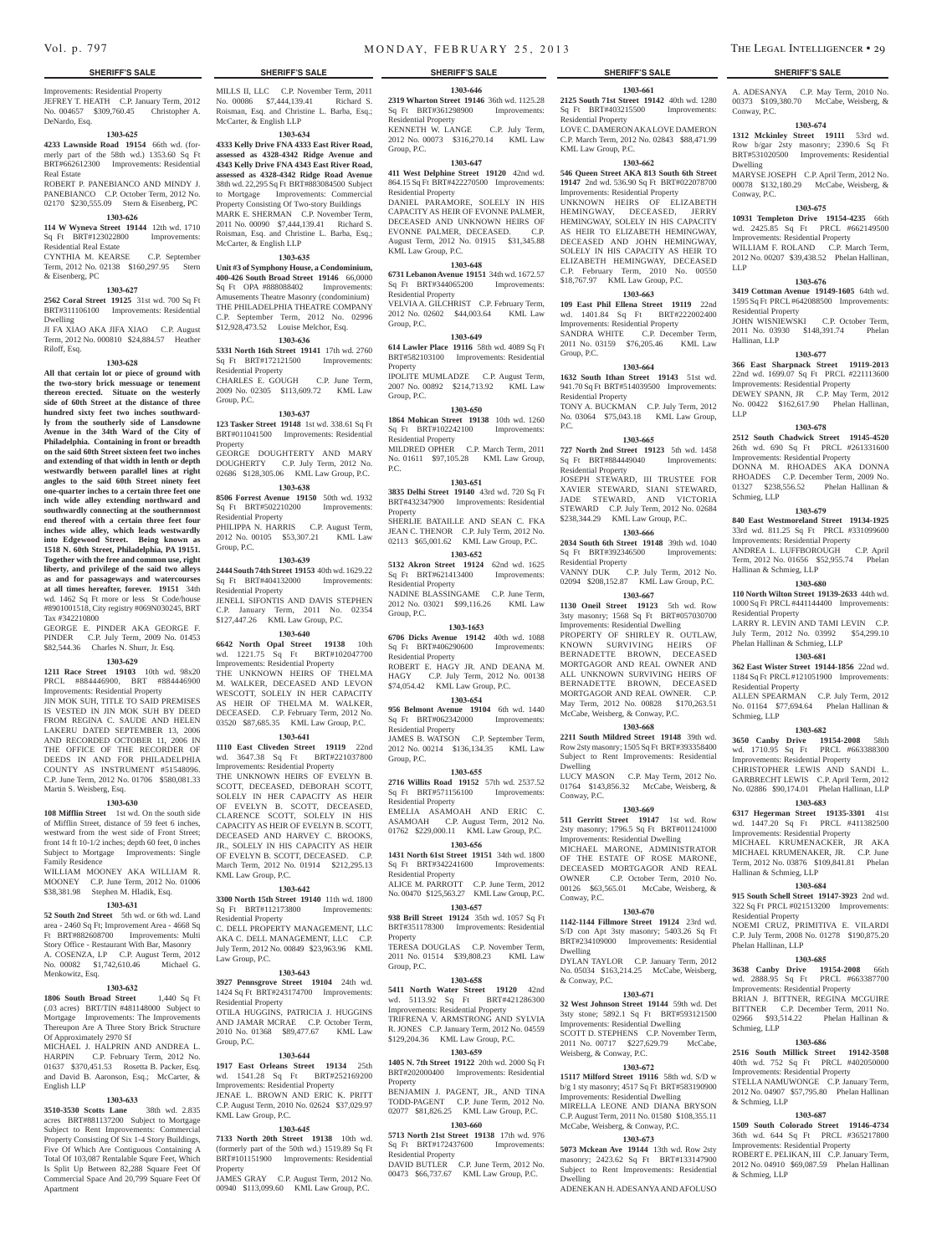### **1303-688**

**901 North Penn Street, #1905 19123-3132 2511 Nicholas Street 19121-2816** 32nd wd. 88th wd. Being and designated as unit #P-1905 together with a proportionate undivided interest in the Common Elements (as defined in such Declaration). PRCL #888061926 Improvements: Condominium ELLEN KELMAN C.P. January Term, 2012

No. 01055 \$226,741.54 Phelan Hallinan & Schmieg, LLP

# **1303-689**

**5440 Discher Street 19124-1105** 62nd wd. 1137 Sq Ft PRCL #621359700 Improvements: Residential Property

NELSON PERALTA C.P. February Term, 2012 No. 01257 \$72,709.57 Phelan Hallinan, LLP

### **1303-690**

**3434 Cottman Avenue 19149-1604** 55th wd. 1600 Sq Ft PRCL #551518400 Improvements: Residential Property NICOLE GAHAN AKA NICOLE

MEIKLEJOHN AND KEVIN MEIKLEJOHN C.P. August Term, 2012 No. 01887 \$152,138.86 Phelan Hallinan, LLP

### **1303-691**

**9235 Crispin Street 19114-2849** 57th wd. 3645 Sq Ft PRCL #572355400 Improvements: Residential Property CHARLES BOONE AND DONNA BOONE

C.P. March Term, 2012 No. 03100 \$199,013.14 Phelan Hallinan, LLP

# **1303-692**

**802 South 6th Street Rear 8 AKA 802 South 6th Street, #8 AKA 802R South 6th Street, Unit C 19147-3053** 2nd wd. 337.36 Sq Ft PRCL #022172230 Improvements: Residential Property

CATHERINE A. RUALO C.P. April Term,<br>2012 No. 03247 \$239.475.38 Phelan 2012 No. 03247 \$239,475.38 Hallinan, LLP

### **1303-693**

**1606 Afton Street 19111-3428** 56th wd. 2316 Sq Ft PRCL #561418600 Improvements:

Residential Property ROOBENS FREDERIC C.P. May Term, 2012 No. 03756 \$171,851.68 Phelan Hallinan,

LLP **1303-694**

**1647 North 61st Street 19151-3930** 34th wd. 1350 Sq Ft PRCL #342246400 Improvements: Residential Property

BEVERLY D. STOKES C.P. October Term, 2011 No. 04094 \$69,314.13 Phelan Hallinan, LLP

### **1303-695**

**2022 South 29th Street 19145-2411** 48th wd. 1863.52 Sq Ft PRCL #482386800 Improvements: Residential Property I PUTU YOGI ARYAWAN C.P. March Term, 2012 No. 02890 \$139,163.72 Phelan Hallinan, LLP

### **1303-696**

**1537 Beverly Road 19138-1614** 10th wd. 1592.80 Sq Ft PRCL #102167700 Improvements: Residential Property ANTHONY A. GRESHAM AKA ANTHONY A. GRESHAM, SR. C.P. January Term, 2012 No. 02568 \$86,008.48 Phelan Hallinan, LLP

**1303-697 1913 East Wensley Street 19134-2515**  45th wd. 1095 Sq Ft PRCL #452060200 Improvements: Residential Property FRANK D. PORTER, JR. AKA FRANK D. PORTER AND JASON T. CARUCCI C.P. March Term, 2012 No. 03144 \$55,358,33 Phelan Hallinan, LLP

### **1303-698**

**1024 East Tioga Street 19134-1445** 33rd wd. 1037.76 Sq Ft PRCL #331206400 Improvements: Residential Property MICHAEL J. MCMULLIN AKA MICHAEL JOSEPH MCMULLIN C.P. February Term, 2012 No. 00729 \$62,708.66 Phelan Hallinan, LLP

### **1303-699**

**41 East Bringhurst Street 19144-2338**  12th wd. 681.28 Sq Ft PRCL #121113100 Improvements: Residential Property BARBARA BENSON C.P. January Term, 2012 No. 00560 \$59,226.36 Phelan Hallinan, LLP

### **1303-700**

**6145 Webster Street 19143-2217** 3rd wd. 1705 Sq Ft PRCL #033023400 Improvements: Residential Property JEROME D. AUSTIN C.P. November Term, 2010 No. 02352 \$60,778.73 Phelan Hallinan

### & Schmieg, LLP **1303-701**

**277 Rubicam Street AKA 277 West Rubicam Street 19120-3316** 42nd wd. 910 Sq Ft TXPRCL #422212600 Improvements: Residential Property

ALLISON JONES C.P. April Term, 2012 No. 00764 \$64,598.16 Phelan Hallinan, LLP

**1303-702** 742 Sq Ft PRCL #324030500 Improvements:

JAMES RICE AND DENISE M. PATTERSON C.P. June Term, 2012 No. 01130 \$24,330.74

**1303-703 714 Marlyn Road 19151-3825** 34th wd. 1303.76 Sq Ft PRCL #344278900 Improvements: Residential Property CLARENCE J. BROWN C.P. September Term, 2012 No. 01612 \$62,849.43 Phelan

**1303-704 7139 Dorel Street 19153-2403** 40th wd. 1260 Sq Ft PRCL #404362800 Improvements:

DOMINICK A. CANDITO, IV C.P. May Term, 2012 No. 00961 \$83,885.58 Phelan

**1303-705 1124 McKinley Street 19111-5832** 53rd wd. 1455 Sq Ft PRCL #531017400 Improvements:

MELINDA JONES C.P. August Term, 2012 No. 01369 \$68,490.79 Phelan Hallinan, LLP **1303-706 8395 Langdon Street 19152-1701** 56th wd. 3906 Sq Ft PRCL #562338600 Improvements:

ROSINDA SOBRAL C.P. October Term, 2011 No. 04516 \$209,567.22 Phelan Hallinan, LLP **1303-707 6640 Claridge Street 19111-4712** 35th wd. 1588.29 Sq Ft PRCL #353291447 Improvements: Residential Property FELIPE HAUBRICH AND ANA C. SANTOS HAUBRICH C.P. March Term, 2012 No. 02150 \$124,012.39 Phelan Hallinan, LLP **1303-708 407 West Ritner Street AKA 407 Ritner Street 19148-3924** 39th wd. 996.45 Sq Ft PRCL #392190900 Improvements:

RAJAN JUGRAN AND ANJANEE JUGRAN C.P. February Term, 2012 No. 03886 \$138,834.89 Phelan Hallinan, LLP **1303-709 358 Winton Street 19148-3322** 39th wd. 623 Sq Ft PRCL #392101800 Improvements:

PETER MARANDOLA C.P. March Term,<br>2012 No. 03856 \$150.897.28 Phelan 2012 No. 03856 \$150,897.28

**1303-710 2167 East Dauphin Street 19125-2032**  6th wd. 770.10 Sq Ft PRCL #313087400 Improvements: Residential Property AYELET JOHNSON, AMOS J. BURNS AKA AMOS BURNS C.P. March Term, 2012 No. 00208 \$150,653.85 Phelan Hallinan, LLP **1303-711 116 Almatt Drive 19115-2742** 63rd wd. (formally the 57th wd.) 7500 Sq Ft PRCL<br>#632192639 Improvements: Residential

JENNIFER BURKE KUEHNLE AKA JENNIFER BURKE-KUEHNLE C.P. December Term, 2011 No. 02539 \$401,682.50

**1303-712 3615 North Hereford Lane 19114** 66th wd. (formerly the 58th wd.) 2007.77 Sq Ft PRCL #661254600 Improvements: Residential

STANLEY R. TILLOTSON C.P. July Term, 2007 No. 02608 \$115,770.40 Phelan

**1303-713 1817 North Willington Street AKA 1817 Willington Street 19121-3303** 32nd wd. 1036 Sq Ft PRCL #321103700 Improvements:

MARGARET CAULETTA DAVIS C.P. August Term, 2009 No. 02505 \$67,184.22

**1303-714 5902 Ella Street 19120-2036** 61st wd. 1388.05 Sq Ft PRCL #612499200 Improvements:

PAMELA AUGUSTINE AND PHILLIP<br>AUGUSTINE C.P. July Term, 2009 No. 04244

NADIYA GAYDAKOVA AKA NADIYA

\$116,549.16 Phelan Hallinan, LLP **1303-715 8850 Bradford Street 19115-5002** 56th wd. 4111.46 Sq Ft PRCL #562451600 Improvements: Residential Property SHELDON S. RAMCHARITAR AND RENA RAMCHARITAR AKA RENA RAMCHARITAR C.P. November Term, 2011 No. 01018 \$104,944.87 Phelan Hallinan, LLP **1303-716 11114 Greiner Road 19116-2602** 58th wd. 3650 Sq Ft PRCL #582384000 Improvements:

C.P. July Term, 2009 No. 04244

Improvements: Residential

Residential Property

Phelan Hallinan, LLP

Hallinan, LLP

Hallinan, LLP

Residential Property

Residential Property

Residential Property

Residential Property

Residential Property

Hallinan, LLP

Property

Property

Hallinan, LLP

Residential Property

Phelan Hallinan, LLP

Residential Property

Residential Property

Phelan Hallinan, LLP

GAYDAKOV C.P. February Term, 2012 No. 00734 \$253,007.61 Phelan Hallinan, LLP **1303-717**

**1609 East Gowen Avenue 19150-1007**  50th wd. 2524.06 Sq Ft PRCL #501491800 Improvements: Residential Property

RUTH E. BUTCHER AKA RUTH BUTCHER AND MILLICENT BRYANT C.P. September Term, 2012 No. 00022 \$110,037.76 Phelan Hallinan, LLP

# **1303-718**

**2647 South Alder Street 19148-4409** 39th wd. 725 Sq Ft PRCL #394128700 Improvements: Residential Property MARIA RACIOPPO C.P. February Term,

2012 No. 03883 \$174,495.45 Phelan Hallinan, LLP **1303-719**

**47 North 62nd Street 19139-2211** 34th wd. 1149.75 Sq Ft PRCL #341207500 Improvements: Residential Property DEBBIE STEVENS C.P. December Term,<br>2011 No. 02743 \$107,928.76 phelan 2011 No. 02743 \$107,928.76 Hallinan, LLP

### **1303-720**

**5339 Diamond Street 19131** 52nd wd. 2100 Sq Ft BRT#521156600 Improvements: Residential Property HAROLD DINNALL C.P. November Term, 2007 No. 002086 \$125,478.24 Christopher A. DeNardo, Esq.

### **1303-721**

**6410 North Camac Street 19126** 49th wd. 2277 Sq Ft OPA #433191400 Improvements: Residential Property RAHIM R. BURTON, INDIVIDUALLY AND KNOWN AS THE EXECUTOR OF THE ESTATE OF ROBERT E. BURTON, DECEASED AND SYLVIA BURTON C.P. August Term, 2012 No. 0552 \$191,239.15 Christopher A. DeNardo, Esq.

**1303-722 6104 Ellsworth Street 19143** 46th wd. 1728 Sq Ft BRT#033147200 Improvements: Residential Property

BEVERLY MOSS JOHNSON AND FRANKLIN JOHNSON C.P. August Term, 2012 No. 3401 \$83,927.80 Christopher A. DeNardo, Esq.

### **1303-723**

**6066 Roosevelt Boulevard 19149** 54th wd. 1552 Sq Ft BRT#541306400 Improvements: Residential Property KENOLD GENECE AND MARGARETH GENECE C.P. September Term, 2012 No.<br>002752 \$123.248.01 Christopher A. 002752 \$123,248.01 DeNardo, Esq.

### **1303-724**

**1706 Wagner Avenue 19141** 17th wd. 1002 Sq Ft BRT#171028000 Improvements: Residential Property MONIQUE WELLS C.P. September Term, 2008 No. 004422 \$84,915.05 Christopher A. DeNardo, Esq.

### **1303-725**

**5043 North Camac Street 19141** 49th wd. 1446 Sq Ft BRT#491480600 Improvements: Residential Property KAREN-JOYCE PORTER C.P. September Term, 2012 No. 001859 \$81,983.72

Christopher A. DeNardo, Esq. **1303-726 2020 W. 65th Avenue 19138** 10th wd. 3281

Sq Ft BRT#102354500 Improvements: Residential Property ROBERT MERRITT, AKA ROBERT MERRITT, SR AND CECELIA MERRITT C.P. September Term, 2012 No. 001623 \$188,138.75 Christopher A. DeNardo, Esq.

**1303-727 2126 East Clementine Street 19134** 25th wd. 700 Sq Ft BRT#252258000 Improvements:

Residential Property JUAN PICHARDO C.P. September Term, 2012 No. 0257 \$60,278.07 Christopher A. DeNardo, Esq.

### **1303-728**

**6315 Paschall Avenue 19142** 40th wd. 1110 Sq Ft BRT#401351200 Improvements: Residential Property CHEK SENGSOURISACK AND CHRISTINE YENTCH C.P. July Term, 2012 No. 1449<br>\$94,854.56 Christopher A. DeNardo, Esq. Christopher A. DeNardo, Esq.

# **1303-729**

**431 North 64th Street 19151** 3rd wd. 2778 Sq Ft BRT#343074200 Improvements: Residential Property ALIYA TASHA BASIL C.P. July Term, 2012 No. 3264 \$137,864.68 Christopher A.

### **1303-730**

DeNardo, Esq.

**10011 Ferndale Street 19116** 58th wd. 1846<br>Sq. Ft. BRT#582478300 Improvements: Improvements: Residential Property ALEXANDER LIAPITCH C.P. June Term,

2012 No. 670 \$176,786.26 Christopher A. DeNardo, Esq.

### **SHERIFF'S SALE SHERIFF'S SALE SHERIFF'S SALE SHERIFF'S SALE SHERIFF'S SALE**

003594 \$203,182.19 Christopher A.

**1303-745 3850 Woodhaven Road, Unit 806 19154**  66th wd. 880 Sq Ft BRT#888660336 Improvements: Residential Property SERGEY REDNIKOV C.P. June Term, 2010 No. 003844 \$94,437.05 Christopher A.

**1303-746 2812 Devereaux Ave 19149** 35th wd. 1429.60<br>Sq Ft BRT#621225500 Improvements:

FANG YE C.P. October Term, 2012 No. 00446 \$118,023.54 Stern & Eisenberg, PC **1303-747 5205 Church Road 19131** 34th wd. 1550<br>
Sq Ft BRT#521212900 Improvements:

MARIE WILKINS-WALKER AND YVONNE MARTIN C.P. November Term, 2011 No. 00096 \$46,312.93 Stern & Eisenberg, PC **1303-748 1990 Plymouth Street 19138** 10th wd. 1120 Sq ft BRT#101313500 Improvements:

SEYI TIKARE C.P. October Term, 2012 No. 00432 \$74,026.27 Stern & Eisenberg, PC **1303-749 119 West Chew Avenue 19120** 61st wd. (formerly part of the 42nd wd.) 1543.27 Sq Ft BRT#612053800 Improvements: Residential

KENTON ENGLISH C.P. April Term, 2012 No. 02659 \$113,284.48 Stern & Eisenberg,

**1303-750 2639 South 64th Street 19142** 40th wd. 1100.50 Sq Ft BRT#402135000 Improvements:

SHERRI ANN KING AKA SHERRI PERKINS AND JOSEPH J. KING. JR C.P. September Term, 2012 No. 02103 \$55,378.27 Stern &

**1303-751 5832 West Girard Avenue 19131** 52nd wd. (formerly 34th wd.) 1620 Sq Ft BRT#043025000 Improvements: Residential Real Estate HENRIETTA F. SIMMONS-JENKINS C.P. August Term, 2012 No. 00542 \$86,806.09

**1303-752 162 West Raymond Street 19140** 42nd wd. 966 Sq Ft BRT#422021200 Improvements:

CARLA FOSTER, BRIAN FOSTER, AND UNKNOWN HEIRS, ADMINISTRATORS, EXECUTORS, AND DEVISEES OF THE ESTATE OF CYNTHIA HOLMES C.P. September Term, 2010 No. 000491 \$33,358.33

**1303-753 5512 Larchwood Avenue 19143** 45th wd. 1665 Sq Ft BRT#463002700 Improvements:

ROSALIE TUCKER AND HARRY GASKINS, JR. C.P. September Term, 2012 No. 01668 \$33,313.61 Stern & Eisenberg, PC **1303-754 3109 South 82nd Street 19153** 40th wd. 2500 Sq Ft BRT#405008100 Improvements:

THOMAS B. BROWN C.P. September Term, 2012 No. 02574 \$51,637.32 Stern &

**1303-755 4632 Tampa Street 19120** 42nd wd. 1353.60 Sq Ft BRT#421571500 Improvements:

DEANNA LEE TEIXEIRA C.P. October Term, 2012 No. 02158 \$70,487.87 Stern &

**1303-756 1403-1409 South Darien Street, Philadelphia PA 19147 on the east side of Darien Street 19147** 1st wd. Front 117.95' x depth 41.16';

**1303-757 4412 Teesdale Street 19136** 41st wd. BRT#412091300 Subject To Rent Improvements: Residential Dwelling CAROLINA HERRERA AND REYNALDO R. LOPEZ ESTEVEZ C.P. August Term, 2012 No. 02929 \$110,008.45 Udren Law

**1303-758 5429 Whitby Avenue 19143** 51st wd. 1440 Sq Ft BRT#513117700 Subject To Rent Improvements: Residential Dwelling WILLIAM POWELL AKA WILLIAM POWELL, SR., AKA WILLIAM T. POWELL, SR. AKA WILLIAM T. POWELL C.P. June Term, 2010 No. 00776 \$81,044.77 Udren

4670 Sq Ft BRT/OPA #884400605 E. T. HOMES 1403, LLC C.P. September Term, 2011 No. 02022 \$824,159.78 Justin

L. Krik, Esq.; Lipsky and Brandt

DeNardo, Esq.

DeNardo, Esq.

Sq Ft BRT#621225500 Residential Real Estate

Sq Ft BRT#521212900 Residential Real Estate

Residential Real Estate

Residential Real Estate

Stern & Eisenberg, PC

Residential Real Estate

Stern & Eisenberg, PC

Residential Real Estate

Residential Real Estate

Residential Real Estate

Eisenberg, PC

Eisenberg, PC

Offices, P.C.

Law Offices, P.C.

Eisenberg, PC

Real Estate

PC

**1303-731 4418 East Winghocking Street 19124** 23rd wd. 1110 Sq Ft BRT#234206500 Improvements: Residential Property HOMES ARE US BY L.P. BY ANNA ENTERPRISES LLC ITS GENERAL PARTNER BY ALAN STASSON C.P. September Term, 2012 No. 1171 \$78,229.65 Christopher A. DeNardo, Esq.

### **1303-732**

**1667 Granite Street 19124** 62nd wd. 807<br>Sq Ft BRT#622084100 Improvements: Sq Ft BRT#622084100 Residential Property

RICHARD SCHLESINGER AND SETH LAMB C.P. September Term, 2012 No. 1182 \$59,651.36 Christopher A. DeNardo, Esq.

### **1303-733 6741 Lebanon Avenue 19151** 34th wd. 1088

Sq Ft BRT#344065700 Improvements: Residential Property ERIC HARRISON AND JUANITA

HARRISON C.P. June Term, 2010 No. 002498 \$130,630.23 Christopher A. DeNardo, Esq.

### **1303-734 1528 Dyre Street 19124** 62nd wd. 1142 Sq Ft

BRT#621005100 Improvements: Residential Property

FAINA VASSERMAN C.P. July Term, 2010 No. 001503 \$53,033.54 Christopher A. DeNardo, Esq.

### **1303-735**

**6717 Oakland Street 19149** 54th wd. 1824 Sq Ft BRT#542388100 Improvements: Residential Property JENNIFER GIRALDO C.P. May Term, 2009

No. 001671 \$174,650.30 Christopher A. DeNardo, Esq. **1303-736**

# **4417 Tolbut Street 19136** 65th wd. 2325 Sq Ft

BRT#652099900 Improvements: Residential Property UNKNOWN HEIRS, SUCCESSORS,

ASSIGNS, AND ALL PERSONS, FIRMS, OR ASSOCIATIONS CLAIMING RIGHT, TITLE, OR INTEREST FROM OR UNDER OLEG KANTAROVICH, DECEASED. C.P. April Term, 2010 No. 001018 \$196,064.65 Christopher A. DeNardo, Esq.

# **1303-737**

**5328 Howland Street 19124** 35th wd. 1230 Sq Ft BRT#351349000 Improvements: Residential Property

JESSIE M. ROWE AND PLUMMIE W. MILLER C.P. May Term, 2012 No. 000672 \$61,210.28 Christopher A. DeNardo, Esq. **1303-738**

# **3585 Joyce Street 19134** 45th wd. 1260 Sq Ft

BRT#452296800 Improvements: Residential Property SOFIA GINCHER AND ALEXANDER GINCHER C.P. September Term, 2012 No.

3537 \$45,859.93 Christopher A. DeNardo, Esq. **1303-739**

**4754 Marple Street 19136** 41st wd. 1240 Sq Ft BRT#651101600 Improvements: Residential Property LUZ WILLIAMS AKA LUZ Y. RODRIGUEZ AKA LUZ RODRIGUEZ WILLIAMS C.P. September Term, 2012 No. 0850 \$64,747.56 Christopher A. DeNardo, Esq. **1303-740**

### **5754 North 17th Street 19141** 17th wd. 1576<br>
Sq Ft BRT#172206700 Improvements: Sq Ft BRT#172206700

Residential Property ERIC MCENNIS C.P. September Term, 2012 No. 002962 \$143,924,72 Christopher A. DeNardo, Esq.

### **1303-741**

**9912 President Street 19115** 58th wd. 1560 Sq Ft BRT#581401608 Improvements: Residential Property HOMES ARE US, L.P. BY ANNA ENTERPRISES LLC ITS GENERAL

PARTNER BY ALAN STASSON, MEMBER C.P. August Term, 2012 No. 2957 \$128,490.59

**1303-742 6506 Smedley Street 19126** 17th wd. 1260 Sq Ft BRT#172173600 Improvements:

PRISCILLA MOORE AND RASHEEDA MCNEAIR C.P. July Term, 2012 No. \$107,415.11 Christopher A. DeNardo, Esq. **1303-743 30 East Logan Street 19144** 42nd wd. 1944 Sq Ft BRT#121004200 Improvements:

KENNETH M. SEEDOR C.P. July Term, 2012 No. 3266 \$130,348.54 Christopher A.

**1303-744 100 West Tabor Road 19120** 42nd wd. 2500 Sq Ft BRT#776725000 Improvements:

GERARD J. KEASHON AND MARIA KEASHON C.P. March Term, 2009 No.

Christopher A. DeNardo, Esq.

Residential Property

Residential Property

Residential Property

DeNardo, Esq.